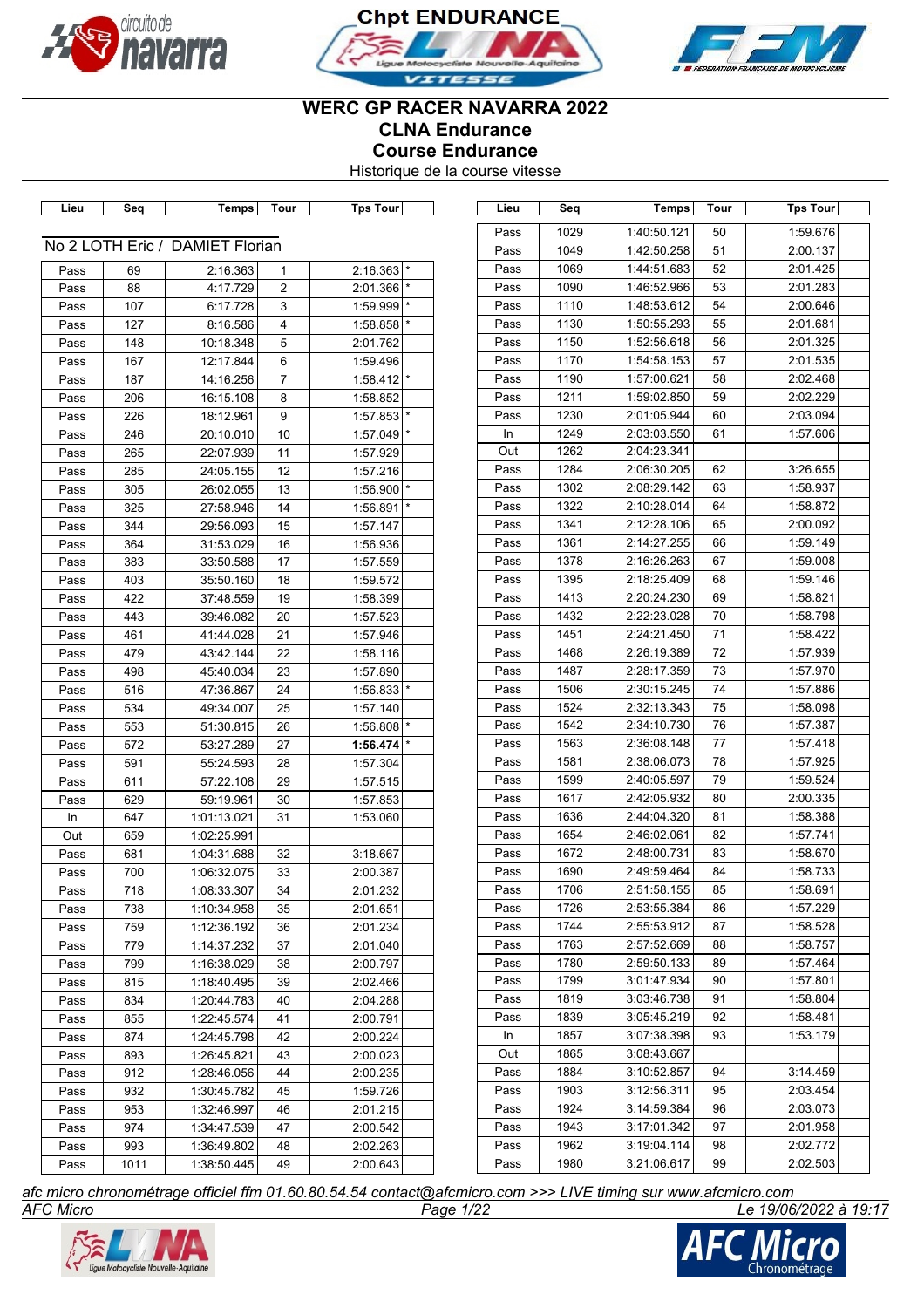





| ن م آ |  | วur | ⊤ດuri<br><u>ົດດ</u> |
|-------|--|-----|---------------------|
|       |  |     |                     |

| No 2 LOTH Eric / DAMIET Florian |      |             |     |          |  |  |  |  |  |
|---------------------------------|------|-------------|-----|----------|--|--|--|--|--|
| Pass                            | 1997 | 3:23:08.268 | 100 | 2:01.651 |  |  |  |  |  |
| Pass                            | 2015 | 3:25:10.771 | 101 | 2:02.503 |  |  |  |  |  |
| Pass                            | 2035 | 3:27:12.042 | 102 | 2:01.271 |  |  |  |  |  |
| Pass                            | 2053 | 3:29:14.092 | 103 | 2:02.050 |  |  |  |  |  |
| Pass                            | 2074 | 3:31:15.778 | 104 | 2:01.686 |  |  |  |  |  |
| Pass                            | 2095 | 3:33:17.641 | 105 | 2:01.863 |  |  |  |  |  |
| Pass                            | 2114 | 3:35:20.559 | 106 | 2:02.918 |  |  |  |  |  |
| Pass                            | 2132 | 3:37:21.588 | 107 | 2:01.029 |  |  |  |  |  |
| Pass                            | 2151 | 3:39:24.835 | 108 | 2:03.247 |  |  |  |  |  |
| Pass                            | 2170 | 3:41:26.826 | 109 | 2:01.991 |  |  |  |  |  |
| Pass                            | 2189 | 3:43:27.928 | 110 | 2:01.102 |  |  |  |  |  |
| Pass                            | 2208 | 3:45:28.562 | 111 | 2:00.634 |  |  |  |  |  |
| Pass                            | 2227 | 3:47:31.560 | 112 | 2:02.998 |  |  |  |  |  |
| Pass                            | 2247 | 3:49:34.286 | 113 | 2:02.726 |  |  |  |  |  |
| Pass                            | 2266 | 3:51:36.398 | 114 | 2:02.112 |  |  |  |  |  |
| Pass                            | 2285 | 3:53:38.763 | 115 | 2:02.365 |  |  |  |  |  |
| Pass                            | 2304 | 3:55:42.513 | 116 | 2:03.750 |  |  |  |  |  |
| Pass                            | 2322 | 3:57:46.080 | 117 | 2:03.567 |  |  |  |  |  |
| Pass                            | 2338 | 3:59:51.301 | 118 | 2:05.221 |  |  |  |  |  |
| Pass                            | 2357 | 4:01:55.551 | 119 | 2:04.250 |  |  |  |  |  |

### No 5 ESNAULT Didier / BERRUET Nicolas

| Pass | 70  | 2:18.257    | 1              | $2:18.257$ * |         |
|------|-----|-------------|----------------|--------------|---------|
| Pass | 90  | 4:18.554    | 2              | 2:00.297     | $\star$ |
| Pass | 109 | 6:18.955    | 3              | 2:00.401     |         |
| Pass | 129 | 8:18.398    | 4              | 1:59.443     | $\star$ |
| Pass | 150 | 10:19.258   | 5              | 2:00.860     |         |
| Pass | 169 | 12:19.821   | 6              | 2:00.563     |         |
| Pass | 190 | 14:21.319   | $\overline{7}$ | 2:01.498     |         |
| Pass | 210 | 16:22.160   | 8              | 2:00.841     |         |
| Pass | 230 | 18:22.232   | 9              | 2:00.072     |         |
| Pass | 249 | 20:22.172   | 10             | 1:59.940     |         |
| Pass | 269 | 22:23.519   | 11             | 2:01.347     |         |
| Pass | 290 | 24:25.044   | 12             | 2:01.525     |         |
| Pass | 310 | 26:24.706   | 13             | 1:59.662     |         |
| Pass | 332 | 28:25.681   | 14             | 2:00.975     |         |
| Pass | 351 | 30:26.028   | 15             | 2:00.347     |         |
| Pass | 369 | 32:27.282   | 16             | 2:01.254     |         |
| Pass | 389 | 34:27.170   | 17             | 1:59.888     |         |
| Pass | 407 | 36:27.537   | 18             | 2:00.367     |         |
| Pass | 428 | 38:28.484   | 19             | 2:00.947     |         |
| Pass | 450 | 40:27.922   | 20             | 1:59.438     | $\star$ |
| Pass | 470 | 42:28.541   | 21             | 2:00.619     |         |
| Pass | 487 | 44:28.845   | 22             | 2:00.304     |         |
| Pass | 507 | 46:29.934   | 23             | 2:01.089     |         |
| Pass | 527 | 48:30.417   | 24             | 2:00.483     |         |
| Pass | 547 | 50:29.617   | 25             | 1:59.200     | $\star$ |
| Pass | 563 | 52:30.159   | 26             | 2:00.542     |         |
| Pass | 581 | 54:31.060   | 27             | 2:00.901     |         |
| Pass | 600 | 56:31.488   | 28             | 2:00.428     |         |
| Pass | 621 | 58:31.411   | 29             | 1:59.923     |         |
| Pass | 640 | 1:00:32.662 | 30             | 2:01.251     |         |
| Pass | 660 | 1:02:34.086 | 31             | 2:01.424     |         |

| Lieu | Seq           | Temps                              | Tour           | <b>Tps Tour</b>      | Lieu         | Seq  | Temps                      | Tour | <b>Tps Tour</b> |
|------|---------------|------------------------------------|----------------|----------------------|--------------|------|----------------------------|------|-----------------|
|      |               |                                    |                |                      | Pass         | 683  | 1:04:34.531                | 32   | 2:00.445        |
|      | 2 LOTH Eric / | <b>DAMIET Florian</b>              |                |                      | Pass         | 701  | 1:06:35.693                | 33   | 2:01.162        |
| Pass | 1997          | 3:23:08.268                        | 100            | 2:01.651             | Pass         | 720  | 1:08:36.239                | 34   | 2:00.546        |
| Pass | 2015          | 3:25:10.771                        | 101            | 2:02.503             | Pass         | 739  | 1:10:37.568                | 35   | 2:01.329        |
| Pass | 2035          | 3:27:12.042                        | 102            | 2:01.271             | In           | 758  | 1:12:35.910                | 36   | 1:58.342        |
| Pass | 2053          | 3:29:14.092                        | 103            | 2:02.050             | Out          | 774  | 1:14:23.264                |      |                 |
| Pass | 2074          | 3:31:15.778                        | 104            | 2:01.686             | Pass         | 797  | 1:16:35.140                | 37   | 3:59.230        |
| Pass | 2095          | 3:33:17.641                        | 105            | 2:01.863             | Pass         | 819  | 1:18:45.191                | 38   | 2:10.051        |
| Pass | 2114          | 3:35:20.559                        | 106            | 2:02.918             | Pass         | 837  | 1:20:52.008                | 39   | 2:06.817        |
| Pass | 2132          | 3:37:21.588                        | 107            | 2:01.029             | Pass         | 859  | 1:22:58.772                | 40   | 2:06.764        |
| Pass | 2151          | 3:39:24.835                        | 108            | 2:03.247             | Pass         | 882  | 1:25:11.262                | 41   | 2:12.490        |
| Pass | 2170          | 3:41:26.826                        | 109            | 2:01.991             | Pass         | 903  | 1:27:17.344                | 42   | 2:06.082        |
| Pass | 2189          | 3:43:27.928                        | 110            | 2:01.102             | Pass         | 922  | 1:29:25.110                | 43   | 2:07.766        |
| Pass | 2208          | 3:45:28.562                        | 111            | 2:00.634             | Pass         | 942  | 1:31:30.686                | 44   | 2:05.576        |
| Pass | 2227          | 3:47:31.560                        | 112            | 2:02.998             | Pass         | 962  | 1:33:36.459                | 45   | 2:05.773        |
| Pass | 2247          | 3:49:34.286                        | 113            | 2:02.726             | Pass         | 982  | 1:35:42.980                | 46   | 2:06.521        |
| Pass | 2266          | 3:51:36.398                        | 114            | 2:02.112             | Pass         | 1001 | 1:37:48.699                | 47   | 2:05.719        |
| Pass | 2285          | 3:53:38.763                        | 115            | 2:02.365             | Pass         | 1020 | 1:39:53.011                | 48   | 2:04.312        |
| Pass | 2304          | 3:55:42.513                        | 116            | 2:03.750             | Pass         | 1042 | 1:41:57.650                | 49   | 2:04.639        |
| Pass | 2322          | 3:57:46.080                        | 117            | 2:03.567             | Pass         | 1063 | 1:44:04.522                | 50   | 2:06.872        |
| Pass | 2338          | 3:59:51.301                        | 118            | 2:05.221             | Pass         | 1082 | 1:46:10.419                | 51   | 2:05.897        |
| Pass | 2357          | 4:01:55.551                        | 119            | 2:04.250             | Pass         | 1104 | 1:48:15.156                | 52   | 2:04.737        |
|      |               |                                    |                |                      | Pass         | 1124 | 1:50:21.681                | 53   | 2:06.525        |
|      |               | 5 ESNAULT Didier / BERRUET Nicolas |                |                      | Pass         | 1144 | 1:52:27.738                | 54   | 2:06.057        |
| Pass | 70            | 2:18.257                           | 1              | $2:18.257$ *         | Pass         | 1164 | 1:54:35.582                | 55   | 2:07.844        |
| Pass | 90            | 4:18.554                           | 2              | 2:00.297             | Pass         | 1185 | 1:56:42.053                | 56   | 2:06.471        |
| Pass | 109           | 6:18.955                           | 3              | 2:00.401             | Pass         | 1206 | 1:58:49.602                | 57   | 2:07.549        |
| Pass | 129           | 8:18.398                           | 4              | 1:59.443             | Pass         | 1227 | 2:00:56.238                | 58   | 2:06.636        |
| Pass | 150           | 10:19.258                          | 5              | 2:00.860             | Pass         | 1248 | 2:03:02.704                | 59   | 2:06.466        |
| Pass |               | 12:19.821                          | 6              | 2:00.563             | Pass         | 1270 | 2:05:09.558                | 60   | 2:06.854        |
| Pass | 169<br>190    | 14:21.319                          | $\overline{7}$ | 2:01.498             | Pass         | 1289 | 2:07:16.582                | 61   | 2:07.024        |
| Pass | 210           | 16:22.160                          |                | 2:00.841             | Pass         | 1308 | 2:09:23.000                | 62   | 2:06.418        |
|      |               |                                    | 8              |                      | Pass         | 1328 | 2:11:30.408                | 63   | 2:07.408        |
| Pass | 230           | 18:22.232                          | 9              | 2:00.072             | In           | 1360 | 2:14:16.275                | 64   | 2:45.867        |
| Pass | 249           | 20:22.172<br>22:23.519             | 10             | 1:59.940<br>2:01.347 | Out          | 1419 | 2:20:50.825                |      |                 |
| Pass | 269           |                                    | 11             |                      | Pass         | 1438 | 2:23:04.439                | 65   | 8:48.164        |
| Pass | 290           | 24:25.044                          | 12             | 2:01.525             | Pass         | 1457 | 2:25:08.381                | 66   | 2:03.942        |
| Pass | 310           | 26:24.706                          | 13             | 1:59.662             | Pass         | 1476 | 2:27:10.041                | 67   | 2:01.660        |
| Pass | 332           | 28:25.681                          | 14             | 2:00.975             | Pass         | 1495 | 2:29:11.207                | 68   | 2:01.166        |
| Pass | 351           | 30:26.028                          | 15             | 2:00.347             | Pass         | 1513 | 2:31:12.166                | 69   | 2:00.959        |
| Pass | 369           | 32:27.282                          | 16             | 2:01.254             | Pass         | 1532 | 2:33:11.958                | 70   | 1:59.792        |
| Pass | 389           | 34:27.170                          | 17             | 1:59.888             | Pass         | 1553 | 2:35:13.794                | 71   | 2:01.836        |
| Pass | 407           | 36:27.537                          | 18             | 2:00.367             |              | 1572 |                            | 72   | 2:00.041        |
| Pass | 428           | 38:28.484                          | 19             | 2:00.947             | Pass<br>Pass | 1592 | 2:37:13.835<br>2:39:15.277 | 73   | 2:01.442        |
| Pass | 450           | 40:27.922                          | 20             | 1:59.438             |              |      |                            |      | 2:02.705        |
| Pass | 470           | 42:28.541                          | 21             | 2:00.619             | Pass         | 1611 | 2:41:17.982                | 74   |                 |
| Pass | 487           | 44:28.845                          | 22             | 2:00.304             | Pass         | 1627 | 2:43:20.378                | 75   | 2:02.396        |
| Pass | 507           | 46:29.934                          | 23             | 2:01.089             | Pass         | 1646 | 2:45:21.502                | 76   | 2:01.124        |
| Pass | 527           | 48:30.417                          | 24             | 2:00.483             | Pass         | 1665 | 2:47:22.194                | 77   | 2:00.692        |
| Pass | 547           | 50:29.617                          | 25             | 1:59.200             | Pass         | 1684 | 2:49:23.778                | 78   | 2:01.584        |
| Pass | 563           | 52:30.159                          | 26             | 2:00.542             | Pass         | 1702 | 2:51:25.858                | 79   | 2:02.080        |
| Pass | 581           | 54:31.060                          | 27             | 2:00.901             | Pass         | 1721 | 2:53:27.736                | 80   | 2:01.878        |
| Pass | 600           | 56:31.488                          | 28             | 2:00.428             | Pass         | 1740 | 2:55:31.151                | 81   | 2:03.415        |
| Pass | 621           | 58:31.411                          | 29             | 1:59.923             | Pass         | 1759 | 2:57:33.707                | 82   | 2:02.556        |
| Pass | 640           | 1:00:32.662                        | 30             | 2:01.251             | Pass         | 1778 | 2:59:35.580                | 83   | 2:01.873        |
| Pass | 660           | 1:02:34.086                        | 31             | 2:01.424             | Pass         | 1798 | 3:01:35.707                | 84   | 2:00.127        |



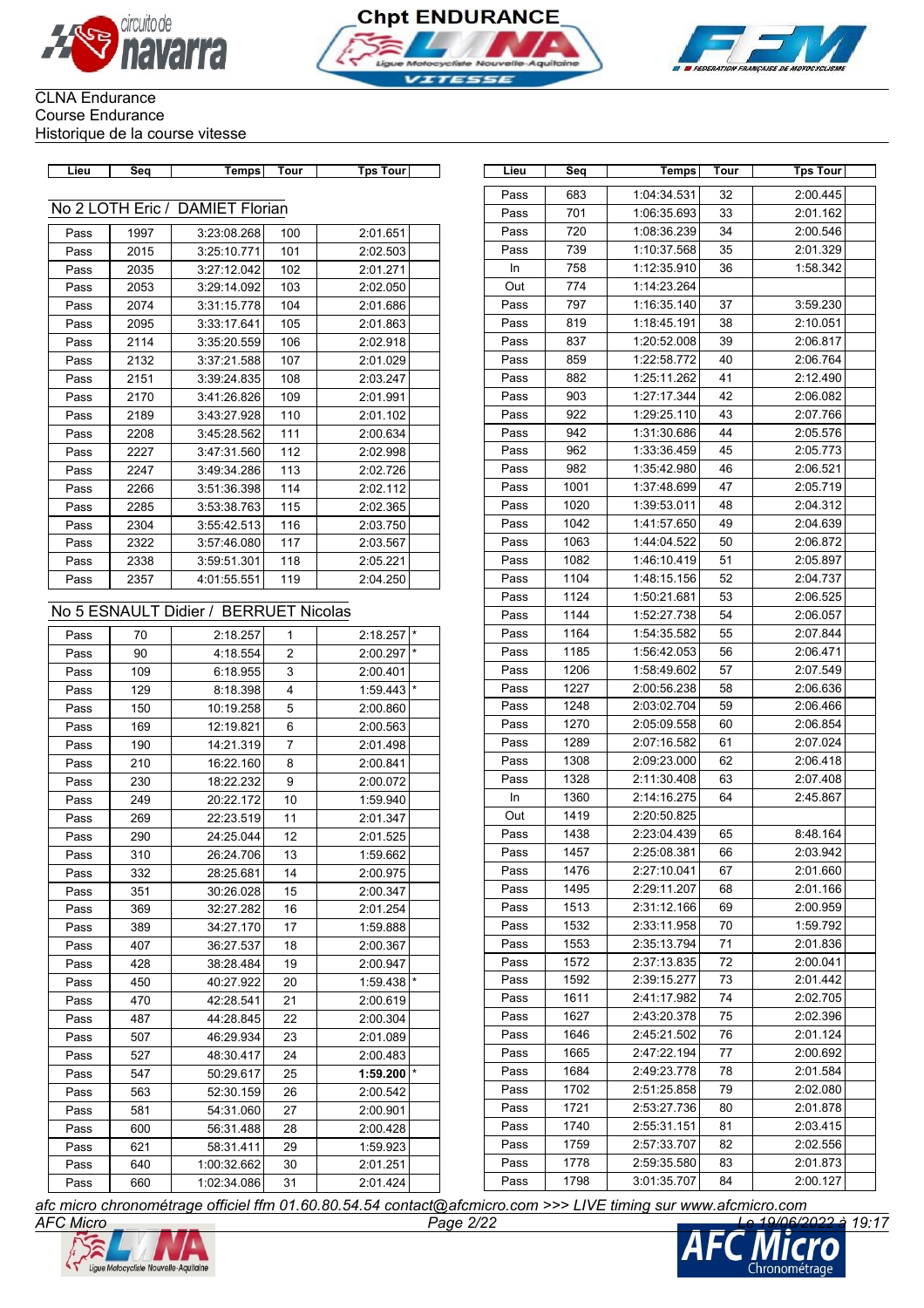





| Lieu         | Seq        | Temps                                 | Tour   | <b>Tps Tour</b>      | Lieu      | Seq  | Temps       | Tour            | <b>Tps Tour</b> |
|--------------|------------|---------------------------------------|--------|----------------------|-----------|------|-------------|-----------------|-----------------|
|              |            |                                       |        |                      | Pass      | 508  | 46:30.453   | 23              | 2:01.137        |
|              |            | No 5 ESNAULT Didier / BERRUET Nicolas |        |                      | Pass      | 526  | 48:29.913   | 24              | 1:59.460        |
| Pass         | 1818       | 3:03:35.749                           | 85     | 2:00.042             | Pass      | 546  | 50:28.985   | 25              | 1:59.072        |
| Pass         | 1838       | 3:05:36.923                           | 86     | 2:01.174             | Pass      | 564  | 52:31.007   | 26              | 2:02.022        |
| Pass         | 1858       | 3:07:39.831                           | 87     | 2:02.908             | Pass      | 582  | 54:31.413   | 27              | 2:00.406        |
| Pass         | 1876       | 3:09:43.154                           | 88     | 2:03.323             | Pass      | 601  | 56:31.954   | 28              | 2:00.541        |
| Pass         | 1893       | 3:11:45.326                           | 89     | 2:02.172             | Pass      | 622  | 58:32.553   | 29              | 2:00.599        |
| Pass         | 1913       | 3:13:47.989                           | 90     | 2:02.663             | Pass      | 641  | 1:00:32.958 | 30              | 2:00.405        |
| Pass         | 1932       | 3:15:48.765                           | 91     | 2:00.776             | Pass      | 661  | 1:02:34.653 | 31              | 2:01.695        |
| Pass         | 1950       | 3:17:50.603                           | 92     | 2:01.838             | Pass      | 684  | 1:04:35.748 | 32              | 2:01.095        |
| Pass         | 1969       | 3:19:52.653                           | 93     | 2:02.050             | Pass      | 702  | 1:06:36.102 | 33              | 2:00.354        |
| Pass         | 1986       | 3:21:55.178                           | 94     | 2:02.525             | Pass      | 721  | 1:08:36.692 | 34              | 2:00.590        |
| Pass         | 2005       | 3:23:59.107                           | 95     | 2:03.929             | In        | 737  | 1:10:34.234 | 35              | 1:57.542        |
| Pass         | 2026       | 3:26:01.938                           | 96     | 2:02.831             | Out       | 748  | 1:11:30.392 |                 |                 |
| In           | 2043       | 3:27:58.838                           | 97     | 1:56.900             | Pass      | 770  | 1:13:42.475 | 36              | 3:08.241        |
| Out          | 2057       | 3:29:25.690                           |        |                      | Pass      | 790  | 1:15:47.623 | 37              | 2:05.148        |
| Pass         | 2080       | 3:31:44.190                           | 98     | 3:45.352             | Pass      | 810  | 1:17:52.156 | 38              | 2:04.533        |
| Pass         | 2098       | 3:33:53.344                           | 99     | 2:09.154             | Pass      | 830  | 1:19:56.055 | 39              | 2:03.899        |
| Pass         | 2117       | 3:35:59.720                           | 100    | 2:06.376             | Pass      | 851  | 1:22:01.233 | 40              | 2:05.178        |
| Pass         | 2136       | 3:38:06.470                           | 101    | 2:06.750             | Pass      | 870  | 1:24:07.311 | 41              | 2:06.078        |
| Pass         | 2158       | 3:40:12.052                           | 102    | 2:05.582             | Pass      | 888  | 1:26:12.124 | 42              | 2:04.813        |
| Pass         | 2177       | 3:42:17.811                           | 103    | 2:05.759             | Pass      | 908  | 1:28:15.422 | 43              | 2:03.298        |
| Pass         | 2195       | 3:44:25.464                           | 104    | 2:07.653             | Pass      | 929  | 1:30:18.701 | 44              | 2:03.279        |
| Pass         | 2215       | 3:46:32.971                           | 105    | 2:07.507             | Pass      | 948  | 1:32:21.688 | 45              | 2:02.987        |
| Pass         | 2235       | 3:48:38.894                           | 106    | 2:05.923             | Pass      | 968  | 1:34:25.850 | 46              | 2:04.162        |
| Pass         | 2255       | 3:50:46.663                           | 107    | 2:07.769             | Pass      | 988  | 1:36:28.294 | 47              | 2:02.444        |
| Pass         | 2274       | 3:52:53.823                           | 108    | 2:07.160             | Pass      | 1007 | 1:38:31.248 | 48              | 2:02.954        |
| Pass         | 2294       | 3:55:01.611                           | 109    | 2:07.788             | Pass      | 1026 | 1:40:35.593 | 49              | 2:04.345        |
| Pass         | 2313       | 3:57:10.186                           | 110    | 2:08.575             | In        | 1046 | 1:42:34.227 | 50              | 1:58.634        |
| Pass         | 2334       | 3:59:18.520                           | 111    | 2:08.334             | Out       | 1057 | 1:43:32.508 |                 |                 |
| Pass         | 2353       | 4:01:27.405                           | 112    | 2:08.885             | Pass      | 1077 | 1:45:39.961 | 51              | 3:05.734        |
|              |            |                                       |        |                      | Pass      | 1096 | 1:47:43.466 | 52              | 2:03.505        |
|              |            | No 8 LEDU Nicolas / COISY Kevin       |        |                      | Pass      | 1117 | 1:49:45.443 | 53              | 2:01.977        |
| Pass         | 72         | 2:18.797                              |        | $2:18.797$ *         | Pass      | 1136 | 1:51:47.368 | 54              | 2:01.925        |
| Pass         | 91         |                                       | 1<br>2 |                      | Pass      | 1156 | 1:53:49.092 | 55              | 2:01.724        |
|              | 111        | 4:20.030<br>6:20.724                  | 3      | 2:01.233             | Pass      | 1175 | 1:55:50.458 | 56              | 2:01.366        |
| Pass         |            |                                       |        | 2:00.694             | Pass      | 1196 | 1:57:51.669 | $\overline{57}$ | 2:01.211        |
| Pass         | 131<br>152 | 8:21.083<br>10:21.353                 | 4<br>5 | 2:00.359<br>2:00.270 | Pass      | 1215 | 1:59:54.721 | 58              | 2:03.052        |
| Pass<br>Pass | 172        | 12:22.044                             |        | 2:00.691             | Pass      | 1236 | 2:01:57.206 | 59              | 2:02.485        |
| Pass         | 191        | 14:23.267                             | 6<br>7 | 2:01.223             | Pass      | 1257 | 2:03:58.969 | 60              | 2:01.763        |
| Pass         | 211        | 16:23.905                             | 8      | 2:00.638             | Pass      | 1279 | 2:06:00.642 | 61              | 2:01.673        |
|              | 231        | 18:24.096                             | 9      | 2:00.191             | Pass      | 1299 | 2:08:03.213 | 62              | 2:02.571        |
| Pass<br>Pass | 251        | 20:24.043                             | 10     | 1:59.947             | Pass      | 1319 | 2:10:04.614 | 63              | 2:01.401        |
| Pass         | 270        | 22:23.754                             | 11     | 1:59.711             | Pass      | 1338 | 2:12:06.676 | 64              | 2:02.062        |
|              |            |                                       |        |                      | Pass      | 1357 | 2:14:08.575 | 65              | 2:01.899        |
| Pass         | 289        | 24:24.577                             | 12     | 2:00.823             | Pass      | 1374 | 2:16:10.961 | 66              | 2:02.386        |
| Pass         | 309        | 26:24.505                             | 13     | 1:59.928             | Pass      | 1392 | 2:18:11.120 | 67              | 2:00.159        |
| Pass         | 329        | 28:25.324                             | 14     | 2:00.819             | Pass      | 1411 | 2:20:12.335 | 68              | 2:01.215        |
| Pass         | 349        | 30:25.200                             | 15     | 1:59.876             |           | 1430 | 2:22:09.533 |                 | 1:57.198        |
| Pass         | 368        | 32:26.481                             | 16     | 2:01.281             | In<br>Out | 1450 | 2:24:11.520 | 69              |                 |
| Pass         | 387        | 34:26.815                             | 17     | 2:00.334             |           |      |             |                 |                 |
| Pass         | 408        | 36:27.881                             | 18     | 2:01.066             | Pass      | 1469 | 2:26:19.630 | 70              | 4:10.097        |
| Pass         | 427        | 38:27.933                             | 19     | 2:00.052             | Pass      | 1488 | 2:28:21.611 | 71              | 2:01.981        |
| Pass         | 448        | 40:27.536                             | 20     | 1:59.603             | Pass      | 1507 | 2:30:23.465 | 72              | 2:01.854        |
| Pass         | 469        | 42:27.944                             | 21     | 2:00.408             | Pass      | 1526 | 2:32:24.902 | 73              | 2:01.437        |
| Pass         | 488        | 44:29.316                             | 22     | 2:01.372             | Pass      | 1545 | 2:34:26.781 | 74              | 2:01.879        |

| Lieu | Seq  | Temps       | Tour | <b>Tps Tour</b> |
|------|------|-------------|------|-----------------|
| Pass | 508  | 46:30.453   | 23   | 2:01.137        |
| Pass | 526  | 48:29.913   | 24   | 1:59.460        |
| Pass | 546  | 50:28.985   | 25   | 1:59.072        |
| Pass | 564  | 52:31.007   | 26   | 2:02.022        |
| Pass | 582  | 54:31.413   | 27   | 2:00.406        |
| Pass | 601  | 56:31.954   | 28   | 2:00.541        |
| Pass | 622  | 58:32.553   | 29   | 2:00.599        |
| Pass | 641  | 1:00:32.958 | 30   | 2:00.405        |
| Pass | 661  | 1:02:34.653 | 31   | 2:01.695        |
| Pass | 684  | 1:04:35.748 | 32   | 2:01.095        |
| Pass | 702  | 1:06:36.102 | 33   | 2:00.354        |
| Pass | 721  | 1:08:36.692 | 34   | 2:00.590        |
| In   | 737  | 1:10:34.234 | 35   | 1:57.542        |
| Out  | 748  | 1:11:30.392 |      |                 |
| Pass | 770  | 1:13:42.475 | 36   | 3:08.241        |
| Pass | 790  | 1:15:47.623 | 37   | 2:05.148        |
| Pass | 810  | 1:17:52.156 | 38   | 2:04.533        |
| Pass | 830  | 1:19:56.055 | 39   | 2:03.899        |
| Pass | 851  | 1:22:01.233 | 40   | 2:05.178        |
| Pass | 870  | 1:24:07.311 | 41   | 2:06.078        |
| Pass | 888  | 1:26:12.124 | 42   | 2:04.813        |
| Pass | 908  | 1:28:15.422 | 43   | 2:03.298        |
| Pass | 929  | 1:30:18.701 | 44   | 2:03.279        |
| Pass | 948  | 1:32:21.688 | 45   | 2:02.987        |
| Pass | 968  | 1:34:25.850 | 46   | 2:04.162        |
| Pass | 988  | 1:36:28.294 | 47   | 2:02.444        |
| Pass | 1007 | 1:38:31.248 | 48   | 2:02.954        |
| Pass | 1026 | 1:40:35.593 | 49   | 2:04.345        |
| In   | 1046 | 1:42:34.227 | 50   | 1:58.634        |
| Out  | 1057 | 1:43:32.508 |      |                 |
| Pass | 1077 | 1:45:39.961 | 51   | 3:05.734        |
| Pass | 1096 | 1:47:43.466 | 52   | 2:03.505        |
| Pass | 1117 | 1:49:45.443 | 53   | 2:01.977        |
| Pass | 1136 | 1:51:47.368 | 54   | 2:01.925        |
| Pass | 1156 | 1:53:49.092 | 55   | 2:01.724        |
| Pass | 1175 | 1:55:50.458 | 56   | 2:01.366        |
| Pass | 1196 | 1:57:51.669 | 57   | 2:01.211        |
| Pass | 1215 | 1:59:54.721 | 58   | 2:03.052        |
| Pass | 1236 | 2:01:57.206 | 59   | 2:02.485        |
| Pass | 1257 | 2:03:58.969 | 60   | 2:01.763        |
| Pass | 1279 | 2:06:00.642 | 61   | 2:01.673        |
| Pass | 1299 | 2:08:03.213 | 62   | 2:02.571        |
| Pass | 1319 | 2:10:04.614 | 63   | 2:01.401        |
| Pass | 1338 | 2:12:06.676 | 64   | 2:02.062        |
| Pass | 1357 | 2:14:08.575 | 65   | 2:01.899        |
| Pass | 1374 | 2:16:10.961 | 66   | 2:02.386        |
| Pass | 1392 | 2:18:11.120 | 67   | 2:00.159        |
| Pass | 1411 | 2:20:12.335 | 68   | 2:01.215        |
| In   | 1430 | 2:22:09.533 | 69   | 1:57.198        |
| Out  | 1450 | 2:24:11.520 |      |                 |
| Pass | 1469 | 2:26:19.630 | 70   | 4:10.097        |
| Pass | 1488 | 2:28:21.611 | 71   | 2:01.981        |
| Pass | 1507 | 2:30:23.465 | 72   | 2:01.854        |
| Pass | 1526 | 2:32:24.902 | 73   | 2:01.437        |
| Pass | 1545 | 2:34:26.781 | 74   | 2:01.879        |



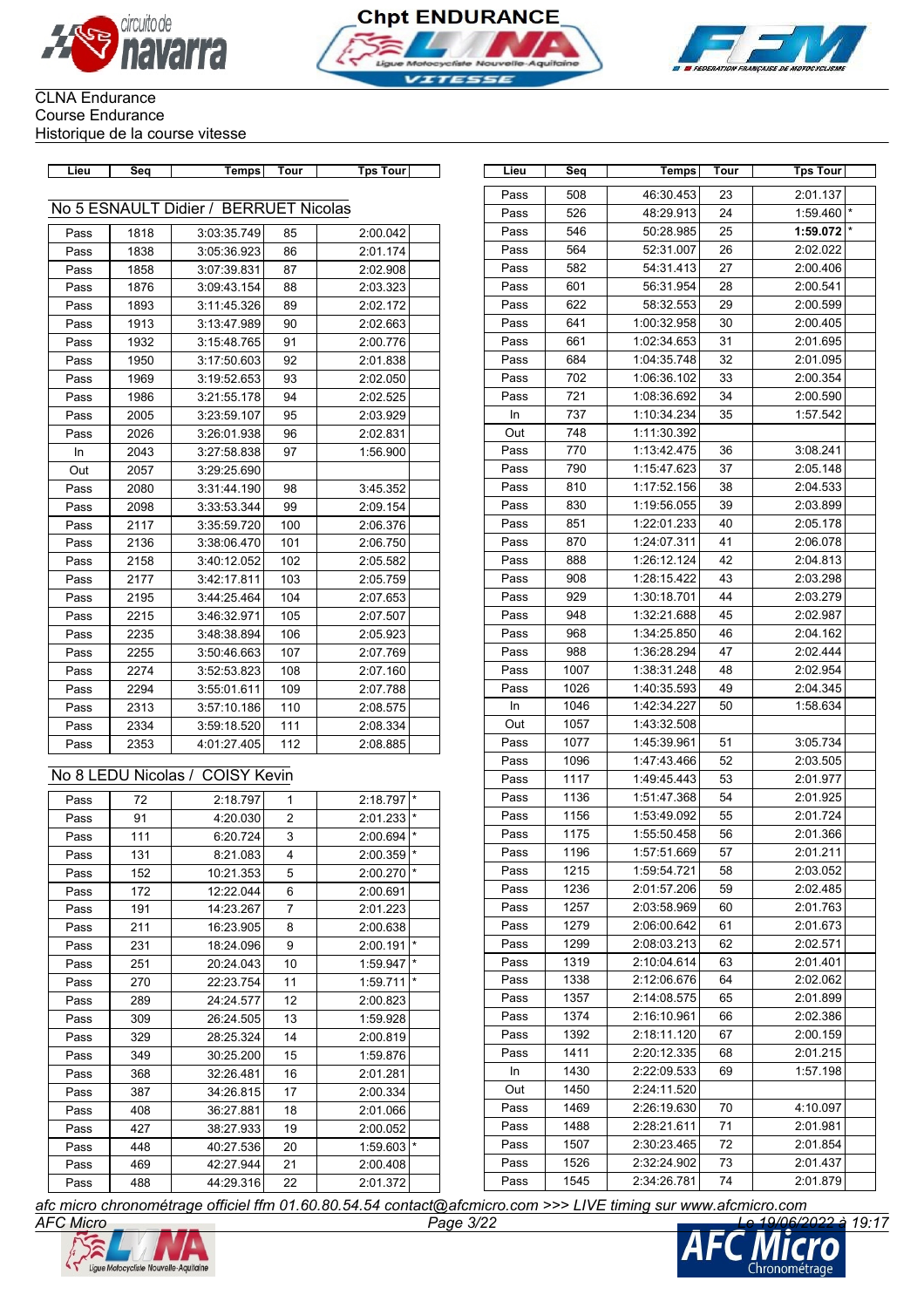





| Lieu         | Seq                 | <b>Temps</b>               | <b>Tour</b> | Tps Tour             | Lieu         | Seq        | Temps                  | Tour     | <b>Tps Tour</b>      |
|--------------|---------------------|----------------------------|-------------|----------------------|--------------|------------|------------------------|----------|----------------------|
|              |                     |                            |             |                      | Pass         | 213        | 16:26.498              | 8        | 2:01.440             |
|              | No 8 LEDU Nicolas / | <b>COISY Kevin</b>         |             |                      | Pass         | 232        | 18:28.394              | 9        | 2:01.896             |
| Pass         | 1566                | 2:36:27.902                | 75          | 2:01.121             | Pass         | 252        | 20:28.627              | 10       | 2:00.233             |
| Pass         | 1586                | 2:38:30.539                | 76          | 2:02.637             | Pass         | 272        | 22:27.878              | 11       | 1:59.251             |
| Pass         | 1604                | 2:40:31.682                | 77          | 2:01.143             | Pass         | 291        | 24:26.405              | 12       | 1:58.527             |
| Pass         | 1623                | 2:42:32.303                | 78          | 2:00.621             | Pass         | 311        | 26:24.825              | 13       | 1:58.420             |
| Pass         | 1642                | 2:44:34.156                | 79          | 2:01.853             | Pass         | 331        | 28:25.585              | 14       | 2:00.760             |
| Pass         | 1660                | 2:46:37.148                | 80          | 2:02.992             | Pass         | 350        | 30:25.408              | 15       | 1:59.823             |
| Pass         | 1679                | 2:48:38.474                | 81          | 2:01.326             | Pass         | 370        | 32:27.869              | 16       | 2:02.461             |
| Pass         | 1699                | 2:50:39.755                | 82          | 2:01.281             | Pass         | 390        | 34:27.367              | 17       | 1:59.498             |
| Pass         | 1718                | 2:52:40.716                | 83          | 2:00.961             | Pass         | 409        | 36:28.000              | 18       | 2:00.633             |
| In           | 1737                | 2:54:45.982                | 84          | 2:05.266             | Pass         | 429        | 38:28.788              | 19       | 2:00.788             |
| Out          | 1743                | 2:55:48.777                |             |                      | Pass         | 449        | 40:27.763              | 20       | 1:58.975             |
| Pass         | 1764                | 2:57:54.596                | 85          | 3:08.614             | Pass         | 468        | 42:26.768              | 21       | 1:59.005             |
| Pass         | 1783                | 2:59:55.093                | 86          | 2:00.497             | Pass         | 485        | 44:25.263              | 22       | 1:58.495             |
| Pass         | 1801                | 3:01:57.222                | 87          | 2:02.129             | Pass         | 506        | 46:23.870              | 23       | 1:58.607             |
| Pass         | 1821                | 3:03:58.428                | 88          | 2:01.206             | Pass         | 525        | 48:22.039              | 24       | 1:58.169             |
| Pass         | 1840                | 3:05:58.834                | 89          | 2:00.406             | Pass         | 544        | 50:20.357              | 25       | 1:58.318             |
| Pass         | 1859                | 3:07:59.132                | 90          | 2:00.298             | Pass         | 561<br>578 | 52:20.347<br>54:18.394 | 26<br>27 | 1:59.990             |
| Pass         | 1879                | 3:10:00.017                | 91          | 2:00.885             | Pass         |            |                        |          | 1:58.047<br>1:57.901 |
| Pass         | 1897                | 3:12:00.173                | 92          | 2:00.156             | Pass<br>Pass | 598<br>619 | 56:16.295<br>58:15.404 | 28<br>29 | 1:59.109             |
| Pass         | 1915                | 3:14:00.683                | 93<br>94    | 2:00.510             | Pass         | 637        | 1:00:14.881            | 30       | 1:59.477             |
| Pass         | 1934                | 3:16:00.581                | 95          | 1:59.898             | In           | 657        | 1:02:06.835            | 31       | 1:51.954             |
| Pass<br>Pass | 1953<br>1971        | 3:18:00.314<br>3:20:00.712 | 96          | 1:59.733<br>2:00.398 | Out          | 675        | 1:03:46.602            |          |                      |
| Pass         | 1989                | 3:22:01.242                | 97          | 2:00.530             | Pass         | 695        | 1:05:55.484            | 32       | 3:48.649             |
| Pass         | 2007                | 3:24:01.219                | 98          | 1:59.977             | Pass         | 714        | 1:07:58.077            | 33       | 2:02.593             |
| Pass         | 2025                | 3:26:01.967                | 99          | 2:00.748             | Pass         | 732        | 1:10:00.131            | 34       | 2:02.054             |
| Pass         | 2044                | 3:28:03.646                | 100         | 2:01.679             | Pass         | 753        | 1:12:01.724            | 35       | 2:01.593             |
| Pass         | 2064                | 3:30:03.537                | 101         | 1:59.891             | Pass         | 772        | 1:14:05.136            | 36       | 2:03.412             |
| In           | 2084                | 3:32:02.319                | 102         | 1:58.782             | Pass         | 792        | 1:16:06.442            | 37       | 2:01.306             |
| Out          | 2092                | 3:33:06.755                |             |                      | Pass         | 812        | 1:18:08.194            | 38       | 2:01.752             |
| Pass         | 2113                | 3:35:20.614                | 103         | 3:18.295             | Pass         | 832        | 1:20:08.959            | 39       | 2:00.765             |
| Pass         | 2133                | 3:37:25.524                | 104         | 2:04.910             | Pass         | 852        | 1:22:09.866            | 40       | 2:00.907             |
| Pass         | 2152                | 3:39:30.295                | 105         | 2:04.771             | Pass         | 871        | 1:24:11.267            | 41       | 2:01.401             |
| Pass         | 2171                | 3:41:34.602                | 106         | 2:04.307             | Pass         | 890        | 1:26:12.184            | 42       | 2:00.917             |
| Pass         | 2190                | 3:43:38.774                | 107         | 2:04.172             | Pass         | 909        | 1:28:15.727            | 43       | 2:03.543             |
| Pass         | 2209                | 3:45:42.357                | 108         | 2:03.583             | Pass         | 928        | 1:30:16.325            | 44       | 2:00.598             |
| Pass         | 2229                | 3:47:45.861                | 109         | 2:03.504             | Pass         | 947        | 1:32:17.665            | 45       | 2:01.340             |
| Pass         | 2248                | 3:49:50.997                | 110         | 2:05.136             | Pass         | 967        | 1:34:18.362            | 46       | 2:00.697             |
| Pass         | 2267                | 3:51:53.929                | 111         | 2:02.932             | Pass         | 987        | 1:36:19.430            | 47       | 2:01.068             |
| Pass         | 2286                | 3:53:56.900                | 112         | 2:02.971             | Pass         | 1006       | 1:38:20.698            | 48       | 2:01.268             |
| Pass         | 2306                | 3:56:00.039                | 113         | 2:03.139             | Pass         | 1025       | 1:40:21.260            | 49       | 2:00.562             |
| Pass         | 2325                | 3:58:03.071                | 114         | 2:03.032             | Pass         | 1045       | 1:42:21.061            | 50       | 1:59.801             |
| Pass         | 2343                | 4:00:05.735                | 115         | 2:02.664             | Pass         | 1066       | 1:44:21.992            | 51       | 2:00.931             |
| Pass         | 2361                | 4:02:08.962                | 116         | 2:03.227             | Pass         | 1086       | 1:46:22.609            | 52       | 2:00.617             |
|              |                     |                            |             |                      | Pass         | 1107       | 1.48.24957             | 53       | 2.02348              |

### Pass 232 18:28.394 9 2:01.896 Pass 252 20:28.627 10 2:00.233 Pass 272 22:27.878 11 1:59.251 Pass 291 24:26.405 12 1:58.527 Pass 311 26:24.825 13 1:58.420 Pass 331 28:25.585 14 2:00.760 Pass 350 30:25.408 15 1:59.823 Pass 370 32:27.869 16 2:02.461 Pass 390 34:27.367 17 1:59.498 Pass 409 36:28.000 18 2:00.633 Pass | 429 | 38:28.788 | 19 | 2:00.788 Pass 449 40:27.763 20 1:58.975 Pass 468 42:26.768 21 1:59.005 Pass 485 44:25.263 22 1:58.495 Pass 506 46:23.870 23 1:58.607 Pass 525 48:22.039 24 1:58.169 Pass 544 50:20.357 25 1:58.318 Pass 561 52:20.347 26 1:59.990 Pass 578 54:18.394 27 1:58.047 Pass 598 56:16.295 28 1:57.901 Pass 619 58:15.404 29 1:59.109 Pass 637 1:00:14.881 30 1:59.477 In 657 1:02:06.835 31 1:51.954 Out 675 1:03:46.602 Pass 695 1:05:55.484 32 3:48.649 Pass 714 1:07:58.077 33 2:02.593 Pass 732 1:10:00.131 34 2:02.054 Pass 753 1:12:01.724 35 2:01.593 Pass 772 1:14:05.136 36 2:03.412 Pass 792 1:16:06:442 37 2:01.306 Pass 812 1:18:08.194 38 2:01.752 Pass 832 1:20:08.959 39 2:00.765 Pass 852 1:22:09.866 40 2:00.907 Pass 871 1:24:11.267 41 2:01.401 Pass 890 1:26:12.184 42 2:00.917 Pass | 909 | 1:28:15.727 | 43 | 2:03.543 Pass 928 1:30:16.325 44 2:00.598 Pass 947 1:32:17.665 45 2:01.340 Pass 967 1:34:18.362 46 2:00.697 Pass 987 1:36:19.430 47 2:01.068 Pass 1006 1:38:20.698 48 2:01.268 Pass 1025 1:40:21.260 49 2:00.562 Pass 1045 1:42:21.061 50 1:59.801 Pass 1066 1:44:21.992 51 2:00.931 Pass 1086 1:46:22.609 52 2:00.617 Pass 1107 1:48:24.957 53 2:02.348 Pass 1125 1:50:26.671 54 2:01.714 Pass 1145 1:52:27.667 55 2:00.996 Pass 1163 1:54:29.144 56 2:01.477 Pass 1183 1:56:30.676 57 2:01.532 Pass 1203 1:58:31.330 58 2:00.654 Pass | 1223 | 2:00:32.462 59 | 2:01.132 In 1243 2:02:26.858 60 1:54.396 Out 1258 2:04:10.698

### No 15 BARRE Simon / BARRE Thomas

| Pass | 66  | 2:14.995  |   | 2:14.995                | $\star$ |
|------|-----|-----------|---|-------------------------|---------|
| Pass | 86  | 4:16.445  | 2 | 2:01.450                | I∗      |
| Pass | 106 | 6:17.616  | 3 | 2:01.171                | l *     |
| Pass | 132 | 8:23.476  |   | 2:05.860                |         |
| Pass | 153 | 10:23.932 | 5 | $2:00.456$ <sup>*</sup> |         |
| Pass | 173 | 12:24.735 | 6 | 2:00.803                |         |
| Pass | 193 | 14:25.058 |   | 2:00.323                |         |

*AFC Micro Page 4/22 Le 19/06/2022 à 19:17 afc micro chronométrage officiel ffm 01.60.80.54.54 contact@afcmicro.com >>> LIVE timing sur www.afcmicro.com*



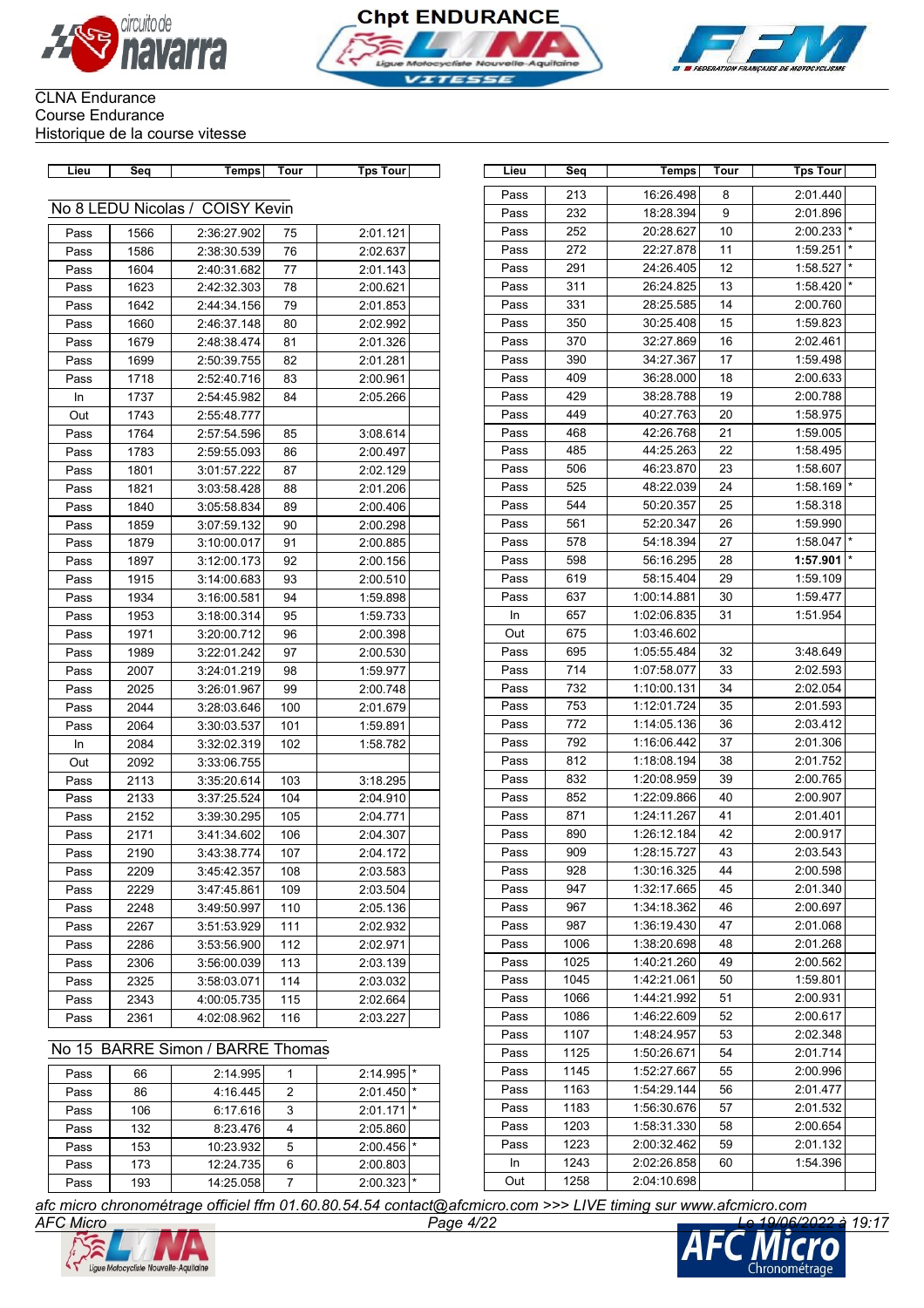





# CLNA Endurance Course Endurance

Historique de la course vitesse

| Lieu         | Seq  | Temps                            | Tour | <b>Tps Tour</b> | Lieu | Seq  | Temps                                     | Tour | <b>Tps Tour</b> |
|--------------|------|----------------------------------|------|-----------------|------|------|-------------------------------------------|------|-----------------|
|              |      |                                  |      |                 | Pass | 2277 | 3:53:06.905                               | 113  | 2:02.558        |
|              |      | No 15 BARRE Simon / BARRE Thomas |      |                 | Pass | 2295 | 3:55:07.838                               | 114  | 2:00.933        |
| Pass         | 1280 | 2:06:15.137                      | 61   | 3:48.279        | Pass | 2314 | 3:57:10.362                               | 115  | 2:02.524        |
| Pass         | 1301 | 2:08:14.837                      | 62   | 1:59.700        | Pass | 2333 | 3:59:12.080                               | 116  | 2:01.718        |
| Pass         | 1320 | 2:10:14.888                      | 63   | 2:00.051        | Pass | 2352 | 4:01:12.312                               | 117  | 2:00.232        |
| Pass         | 1340 | 2:12:14.420                      | 64   | 1:59.532        |      |      |                                           |      |                 |
| Pass         | 1359 | 2:14:14.045                      | 65   | 1:59.625        |      |      | No 18 MARSAL Cyril / CAMUS Jean-Charles / |      |                 |
| Pass         | 1375 | 2:16:13.799                      | 66   | 1:59.754        |      |      |                                           |      |                 |
| Pass         | 1393 | 2:18:12.153                      | 67   | 1:58.354        | Pass | 71   | 2:18.193                                  | 1    | 2:18.193        |
| Pass         | 1412 | 2:20:12.358                      | 68   | 2:00.205        | Pass | 93   | 4:21.223                                  | 2    | 2:03.030        |
| Pass         | 1431 | 2:22:11.764                      | 69   | 1:59.406        | Pass | 113  | 6:24.709                                  | 3    | 2:03.486        |
| Pass         | 1449 | 2:24:10.362                      | 70   | 1:58.598        | Pass | 133  | 8:27.394                                  | 4    | 2:02.685        |
| Pass         | 1467 | 2:26:08.857                      | 71   | 1:58.495        | Pass | 154  | 10:31.297                                 | 5    | 2:03.903        |
| Pass         | 1485 | 2:28:09.841                      | 72   | 2:00.984        | Pass | 174  | 12:35.414                                 | 6    | 2:04.117        |
| Pass         | 1504 | 2:30:08.553                      | 73   | 1:58.712        | Pass | 195  | 14:37.741                                 | 7    | 2:02.327        |
| Pass         | 1522 | 2:32:07.886                      | 74   | 1:59.333        | Pass | 215  | 16:40.279                                 | 8    | 2:02.538        |
| Pass         | 1541 | 2:34:06.411                      | 75   | 1:58.525        | Pass | 235  | 18:42.567                                 | 9    | 2:02.288        |
| Pass         | 1561 | 2:36:06.138                      | 76   | 1:59.727        | Pass | 255  | 20:46.330                                 | 10   | 2:03.763        |
| Pass         | 1580 | 2:38:05.449                      | 77   | 1:59.311        | Pass | 275  | 22:49.353                                 | 11   | 2:03.023        |
| Pass         | 1598 | 2:40:05.414                      | 78   | 1:59.965        | Pass | 295  | 24:52.317                                 | 12   | 2:02.964        |
| Pass         | 1616 | 2:42:05.001                      | 79   | 1:59.587        | Pass | 315  | 26:54.650                                 | 13   | 2:02.333        |
| Pass         | 1635 | 2:44:04.374                      | 80   | 1:59.373        | Pass | 336  | 28:56.385                                 | 14   | 2:01.735        |
| Pass         | 1655 | 2:46:07.131                      | 81   | 2:02.757        | Pass | 356  | 30:58.269                                 | 15   | 2:01.884        |
| Pass         | 1674 | 2:48:10.382                      | 82   | 2:03.251        | Pass | 377  | 33:00.247                                 | 16   | 2:01.978        |
| Pass         | 1693 | 2:50:12.810                      | 83   | 2:02.428        | Pass | 398  | 35:02.705                                 | 17   | 2:02.458        |
| Pass         | 1712 | 2:52:15.075                      | 84   | 2:02.265        | Pass | 417  | 37:07.028                                 | 18   | 2:04.323        |
| Pass         | 1730 | 2:54:16.290                      | 85   | 2:01.215        | Pass | 437  | 39:09.264                                 | 19   | 2:02.236        |
| Pass         | 1750 | 2:56:18.470                      | 86   | 2:02.180        | Pass | 457  | 41:11.987                                 | 20   | 2:02.723        |
| In           | 1768 | 2:58:13.918                      | 87   | 1:55.448        | Pass | 475  | 43:14.756                                 | 21   | 2:02.769        |
| Out          | 1782 | 2:59:51.624                      |      |                 | Pass | 494  | 45:17.480                                 | 22   | 2:02.724        |
| Pass         | 1802 | 3:02:02.400                      | 88   | 3:48.482        | Pass | 514  | 47:20.622                                 | 23   | 2:03.142        |
| Pass         | 1823 | 3:04:05.475                      | 89   | 2:03.075        | In   | 533  | 49:21.924                                 | 24   | 2:01.302        |
| Pass         | 1842 | 3:06:08.182                      | 90   | 2:02.707        | Out  | 551  | 51:04.276                                 |      |                 |
| Pass         | 1861 | 3:08:11.259                      | 91   | 2:03.077        | Pass | 571  | 53:15.379                                 | 25   | 3:53.455        |
| Pass         | 1880 | 3:10:14.709                      | 92   | 2:03.450        | Pass | 590  | 55:17.612                                 | 26   | 2:02.233        |
| Pass         | 1899 | 3:12:17.206                      | 93   | 2:02.497        | Pass | 610  | 57:19.474                                 | 27   | 2:01.862        |
| Pass         | 1918 | 3:14:19.514                      | 94   | 2:02.308        | Pass | 630  | 59:23.350                                 | 28   | 2:03.876        |
| Pass         | 1936 | 3:16:22.742                      | 95   | 2:03.228        | Pass | 651  | 1:01:26.425                               | 29   | 2:03.075        |
| Pass         | 1954 | 3:18:28.567                      | 96   | 2:05.825        | Pass | 672  | 1:03:28.270                               | 30   | 2:01.845        |
| Pass         | 1974 | 3:20:30.997                      | 97   | 2:02.430        | Pass | 691  | 1:05:31.483                               | 31   | 2:03.213        |
| Pass         | 1993 | 3:22:32.818                      | 98   | 2:01.821        | Pass | 710  | 1:07:34.312                               | 32   | 2:02.829        |
| Pass         | 2011 | 3:24:33.838                      | 99   | 2:01.020        | Pass | 730  | 1:09:37.995                               | 33   | 2:03.683        |
| Pass         | 2030 | 3:26:35.164                      | 100  | 2:01.326        | Pass | 750  | 1:11:42.430                               | 34   | 2:04.435        |
| Pass         | 2050 | 3:28:38.439                      | 101  | 2:03.275        | Pass | 771  | 1:13:46.137                               | 35   | 2:03.707        |
| Pass         | 2069 | 3:30:39.951                      | 102  | 2:01.512        | Pass | 791  | 1:15:48.433                               | 36   | 2:02.296        |
| Pass         | 2087 | 3:32:41.657                      | 103  | 2:01.706        | Pass | 811  | 1:17:52.326                               | 37   | 2:03.893        |
| Pass         | 2108 | 3:34:42.994                      | 104  | 2:01.337        | Pass | 831  | 1:19:56.442                               | 38   | 2:04.116        |
|              | 2128 |                                  | 105  | 2:02.319        | Pass | 850  | 1:22:00.817                               | 39   | 2:04.375        |
| Pass<br>Pass | 2147 | 3:36:45.313<br>3:38:47.419       | 106  | 2:02.106        | Pass | 869  | 1:24:02.857                               | 40   | 2:02.040        |
|              | 2167 | 3:40:49.472                      | 107  | 2:02.053        | Pass | 887  |                                           | 41   | 2:02.422        |
| Pass         |      |                                  |      |                 | Pass | 907  | 1:26:05.279                               | 42   |                 |
| Pass         | 2186 | 3:42:51.235                      | 108  | 2:01.763        | Pass | 926  | 1:28:07.391                               |      | 2:02.112        |
| Pass         | 2205 | 3:44:55.819                      | 109  | 2:04.584        |      |      | 1:30:10.811                               | 43   | 2:03.420        |
| Pass         | 2222 | 3:46:59.465                      | 110  | 2:03.646        | Pass | 945  | 1:32:14.263                               | 44   | 2:03.452        |
| Pass         | 2241 | 3:49:02.355                      | 111  | 2:02.890        | Pass | 966  | 1:34:16.744                               | 45   | 2:02.481        |
| Pass         | 2260 | 3:51:04.347                      | 112  | 2:01.992        | In   | 986  | 1:36:13.418                               | 46   | 1:56.674        |

| Lieu | Seq  | Temps       | Tour | Tps Tour |
|------|------|-------------|------|----------|
| Pass | 2277 | 3:53:06.905 | 113  | 2:02.558 |
| Pass | 2295 | 3:55:07.838 | 114  | 2:00.933 |
| Pass | 2314 | 3:57:10.362 | 115  | 2:02.524 |
| Pass | 2333 | 3:59:12.080 | 116  | 2:01.718 |
|      | 2352 | 4:01:12.312 | 117  |          |
| Pass |      |             |      | 2:00.232 |

### No 18 MARSAL Cyril / CAMUS Jean-Charles /

| Pass | 71  | 2:18.193    | 1              | 2:18.193 | $\star$ |
|------|-----|-------------|----------------|----------|---------|
| Pass | 93  | 4:21.223    | 2              | 2:03.030 | $\star$ |
| Pass | 113 | 6:24.709    | 3              | 2:03.486 |         |
| Pass | 133 | 8:27.394    | 4              | 2:02.685 | $\star$ |
| Pass | 154 | 10:31.297   | 5              | 2:03.903 |         |
| Pass | 174 | 12:35.414   | 6              | 2:04.117 |         |
| Pass | 195 | 14:37.741   | $\overline{7}$ | 2:02.327 | $\star$ |
| Pass | 215 | 16:40.279   | 8              | 2:02.538 |         |
| Pass | 235 | 18:42.567   | 9              | 2:02.288 | $\star$ |
| Pass | 255 | 20:46.330   | 10             | 2:03.763 |         |
| Pass | 275 | 22:49.353   | 11             | 2:03.023 |         |
| Pass | 295 | 24:52.317   | 12             | 2:02.964 |         |
| Pass | 315 | 26:54.650   | 13             | 2:02.333 |         |
| Pass | 336 | 28:56.385   | 14             | 2:01.735 | $\star$ |
| Pass | 356 | 30:58.269   | 15             | 2:01.884 |         |
| Pass | 377 | 33:00.247   | 16             | 2:01.978 |         |
| Pass | 398 | 35:02.705   | 17             | 2:02.458 |         |
| Pass | 417 | 37:07.028   | 18             | 2:04.323 |         |
| Pass | 437 | 39:09.264   | 19             | 2:02.236 |         |
| Pass | 457 | 41:11.987   | 20             | 2:02.723 |         |
| Pass | 475 | 43:14.756   | 21             | 2:02.769 |         |
| Pass | 494 | 45:17.480   | 22             | 2:02.724 |         |
| Pass | 514 | 47:20.622   | 23             | 2:03.142 |         |
| In   | 533 | 49:21.924   | 24             | 2:01.302 |         |
| Out  | 551 | 51:04.276   |                |          |         |
| Pass | 571 | 53:15.379   | 25             | 3:53.455 |         |
| Pass | 590 | 55:17.612   | 26             | 2:02.233 |         |
| Pass | 610 | 57:19.474   | 27             | 2:01.862 |         |
| Pass | 630 | 59:23.350   | 28             | 2:03.876 |         |
| Pass | 651 | 1:01:26.425 | 29             | 2:03.075 |         |
| Pass | 672 | 1:03:28.270 | 30             | 2:01.845 |         |
| Pass | 691 | 1:05:31.483 | 31             | 2:03.213 |         |
| Pass | 710 | 1:07:34.312 | 32             | 2:02.829 |         |
| Pass | 730 | 1:09:37.995 | 33             | 2:03.683 |         |
| Pass | 750 | 1:11:42.430 | 34             | 2:04.435 |         |
| Pass | 771 | 1:13:46.137 | 35             | 2:03.707 |         |
| Pass | 791 | 1:15:48.433 | 36             | 2:02.296 |         |
| Pass | 811 | 1:17:52.326 | 37             | 2:03.893 |         |
| Pass | 831 | 1:19:56.442 | 38             | 2:04.116 |         |
| Pass | 850 | 1:22:00.817 | 39             | 2:04.375 |         |
| Pass | 869 | 1:24:02.857 | 40             | 2:02.040 |         |
| Pass | 887 | 1:26:05.279 | 41             | 2:02.422 |         |
| Pass | 907 | 1:28:07.391 | 42             | 2:02.112 |         |
| Pass | 926 | 1:30:10.811 | 43             | 2:03.420 |         |
| Pass | 945 | 1:32:14.263 | 44             | 2:03.452 |         |
| Pass | 966 | 1:34:16.744 | 45             | 2:02.481 |         |
| In   | 986 | 1:36:13.418 | 46             | 1:56.674 |         |



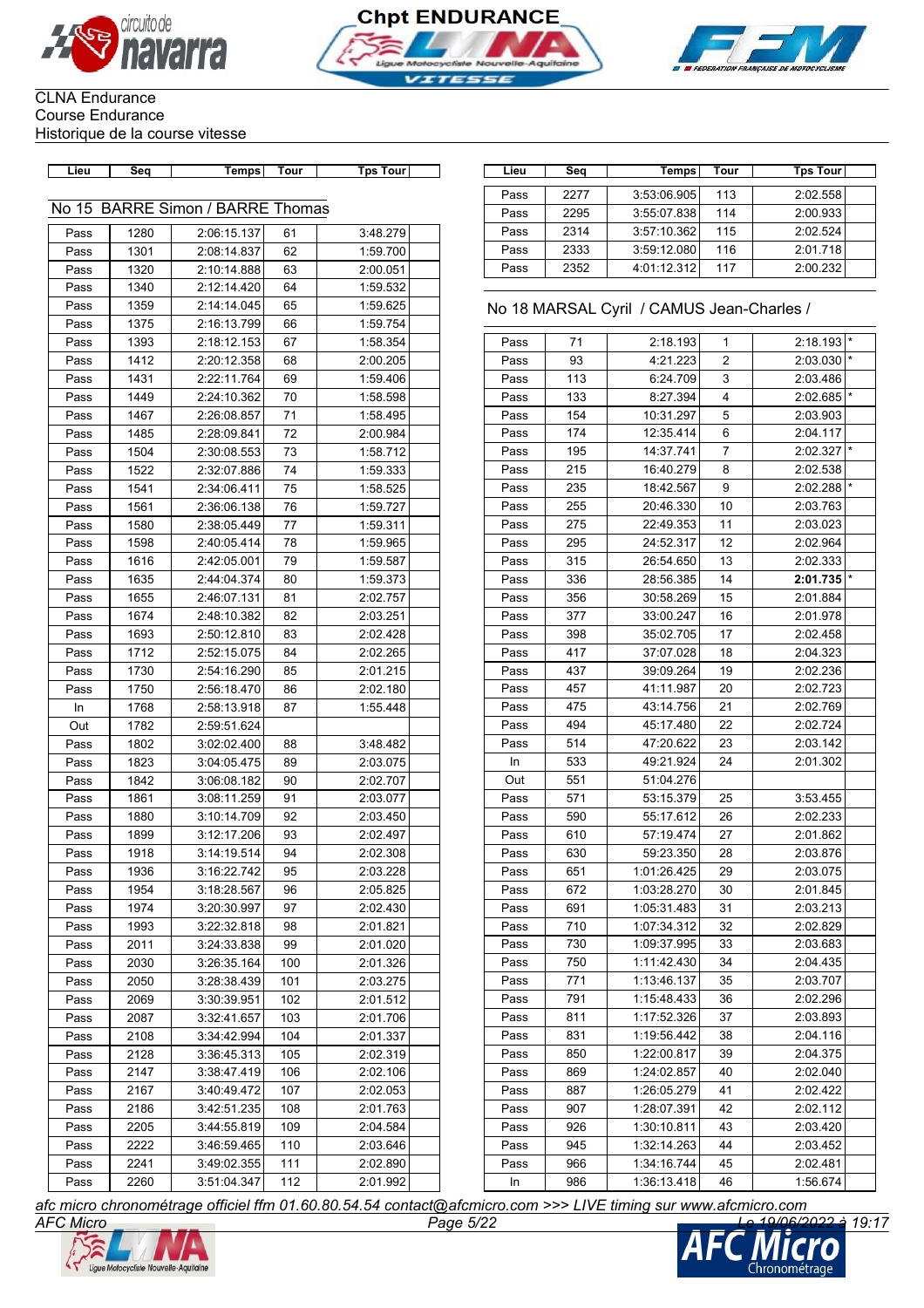





**Lieu Seq Temps Tour Tps Tour Lieu Seq Temps Tour Tps Tour**

No 18 MARSAL Cyril / CAMUS Jean-Charles /

| Out  | 1004 | 1:37:54.771 |    |          |  |
|------|------|-------------|----|----------|--|
| Pass | 1024 | 1:40:06.283 | 47 | 3:52.865 |  |
| Pass | 1043 | 1:42:11.212 | 48 | 2:04.929 |  |
| Pass | 1065 | 1:44:14.575 | 49 | 2:03.363 |  |
| Pass | 1084 | 1:46:18.684 | 50 | 2:04.109 |  |
| Pass | 1106 | 1:48:22.048 | 51 | 2:03.364 |  |
| Pass | 1126 | 1:50:26.682 | 52 | 2:04.634 |  |
| Pass | 1146 | 1:52:31.429 | 53 | 2:04.747 |  |
| Pass | 1166 | 1:54:36.370 | 54 | 2:04.941 |  |
| Pass | 1184 | 1:56:41.811 | 55 | 2:05.441 |  |
| Pass | 1205 | 1:58:46.082 | 56 | 2:04.271 |  |
| Pass | 1225 | 2:00:51.147 | 57 | 2:05.065 |  |
| Pass | 1245 | 2:02:55.559 | 58 | 2:04.412 |  |
| Pass | 1268 | 2:05:00.122 | 59 | 2:04.563 |  |
| Pass | 1288 | 2:07:05.931 | 60 | 2:05.809 |  |
| Pass | 1307 | 2:09:10.387 | 61 | 2:04.456 |  |
| Pass | 1327 | 2:11:15.117 | 62 | 2:04.730 |  |
| Pass | 1349 | 2:13:19.643 | 63 | 2:04.526 |  |
| Pass | 1368 | 2:15:22.756 | 64 | 2:03.113 |  |
| Pass | 1385 | 2:17:28.202 | 65 | 2:05.446 |  |
| Pass | 1407 | 2:19:35.155 | 66 | 2:06.953 |  |
| Pass | 1426 | 2:21:42.680 | 67 | 2:07.525 |  |
| Pass | 1445 | 2:23:48.419 | 68 | 2:05.739 |  |
| In   | 1464 | 2:25:52.531 | 69 | 2:04.112 |  |
| Out  | 1483 | 2:27:37.554 |    |          |  |
| Pass | 1502 | 2:29:50.200 | 70 | 3:57.669 |  |
| Pass | 1521 | 2:31:53.633 | 71 | 2:03.433 |  |
| Pass | 1540 | 2:33:57.735 | 72 | 2:04.102 |  |
| Pass | 1560 | 2:36:02.456 | 73 | 2:04.721 |  |
| Pass | 1582 | 2:38:06.921 | 74 | 2:04.465 |  |
| Pass | 1600 | 2:40:11.090 | 75 | 2:04.169 |  |
| Pass | 1618 | 2:42:15.845 | 76 | 2:04.755 |  |
| Pass | 1638 | 2:44:21.057 | 77 | 2:05.212 |  |
| Pass | 1658 | 2:46:25.523 | 78 | 2:04.466 |  |
| Pass | 1678 | 2:48:29.024 | 79 | 2:03.501 |  |
| Pass | 1697 | 2:50:32.808 | 80 | 2:03.784 |  |
| Pass | 1716 | 2:52:35.980 | 81 | 2:03.172 |  |
| Pass | 1736 | 2:54:39.283 | 82 | 2:03.303 |  |
| Pass | 1756 | 2:56:42.571 | 83 | 2:03.288 |  |
| Pass | 1774 | 2:58:46.216 | 84 | 2:03.645 |  |
| Pass | 1793 | 3:00:47.992 | 85 | 2:01.776 |  |
| Pass | 1811 | 3:02:51.166 | 86 | 2:03.174 |  |
| Pass | 1829 | 3:04:54.345 | 87 | 2:03.179 |  |
| Pass | 1847 | 3:06:58.376 | 88 | 2:04.031 |  |
| Pass | 1867 | 3:09:00.457 | 89 | 2:02.081 |  |
| Pass | 1885 | 3:11:05.854 | 90 | 2:05.397 |  |
| In   | 1904 | 3:13:00.912 | 91 | 1:55.058 |  |
| Out  | 1923 | 3:14:41.064 |    |          |  |
| Pass | 1942 | 3:16:52.983 | 92 | 3:52.071 |  |
| Pass | 1961 | 3:18:59.066 | 93 | 2:06.083 |  |
| Pass | 1979 | 3:21:05.810 | 94 | 2:06.744 |  |
| Pass | 1998 | 3:23:12.749 | 95 | 2:06.939 |  |

| Lieu | Seq  | <b>Temps</b>                            | Tour           | <b>Tps Tour</b> |              |
|------|------|-----------------------------------------|----------------|-----------------|--------------|
| Pass | 2018 | 3:25:20.202                             | 96             | 2:07.453        |              |
| Pass | 2038 | 3:27:27.778                             | 97             | 2:07.576        |              |
| Pass | 2059 | 3:29:35.524                             | 98             | 2:07.746        |              |
| Pass | 2079 | 3:31:44.129                             | 99             | 2:08.605        |              |
| Pass | 2100 | 3:33:53.711                             | 100            | 2:09.582        |              |
| Pass | 2118 | 3:36:00.454                             | 101            | 2:06.743        |              |
| Pass | 2137 | 3:38:07.548                             | 102            | 2:07.094        |              |
| Pass | 2159 | 3:40:14.261                             | 103            | 2:06.713        |              |
| Pass | 2178 | 3:42:21.717                             | 104            | 2:07.456        |              |
| Pass | 2197 | 3:44:29.343                             | 105            | 2:07.626        |              |
| Pass | 2217 | 3:46:37.332                             | 106            | 2:07.989        |              |
| Pass | 2238 | 3:48:45.730                             | 107            | 2:08.398        |              |
| Pass | 2257 | 3:50:55.808                             | 108            | 2:10.078        |              |
| Pass | 2276 | 3:53:02.550                             | 109            | 2:06.742        |              |
| Pass | 2297 | 3:55:11.318                             | 110            | 2:08.768        |              |
| Pass | 2316 | 3:57:19.411                             | 111            | 2:08.093        |              |
| Pass | 2335 | 3:59:27.687                             | 112            | 2:08.276        |              |
| Pass | 2355 | 4:01:37.269                             | 113            | 2:09.582        |              |
|      |      |                                         |                |                 |              |
|      |      | No 27 DUBLE Laurent / HARIOT Christophe |                |                 |              |
| Pass | 62   | 2:08.742                                | 1              | 2:08.742        | $\star\star$ |
| Pass | 82   | 4:04.815                                | $\overline{c}$ | 1:56.073        | $\star\star$ |
| Pass | 102  | 6:01.277                                | 3              | 1:56.462        |              |
| Pass | 122  | 7:56.365                                | 4              | 1:55.088        | $***$        |
| Pass | 143  | 9:52.717                                | 5              | 1:56.352        |              |
| Pass | 163  | 11:48.373                               | 6              | 1:55.656        |              |
| Pass | 182  | 13:43.771                               | 7              | 1:55.398        |              |
| Pass | 202  | 15:38.932                               | 8              | 1:55.161        |              |
| Pass | 222  | 17:33.899                               | 9              | 1:54.967        | $\star\star$ |
| Pass | 241  | 19:30.023                               | 10             | 1:56.124        |              |
| Pass | 261  | 21:24.554                               | 11             | 1:54.531        | $***$        |
| Pass | 280  | 23:20.840                               | 12             | 1:56.286        |              |
| Pass | 298  | 25:18.351                               | 13             | 1:57.511        |              |
| Pass | 317  | 27:13.907                               | 14             | 1:55.556        |              |
| Pass | 337  | 29:08.400                               | 15             | 1:54.493        | $\star\star$ |
| Pass | 357  | 31:04.535                               | 16             | 1:56.135        |              |
| Pass | 378  | 33:00.891                               | 17             | 1:56.356        |              |
| Pass | 396  | 34:57.329                               | 18             | 1:56.438        |              |
| Pass | 414  | 36:53.213                               | 19             | 1:55.884        |              |
| Pass | 434  | 38:49.811                               | 20             | 1:56.598        |              |
| Pass | 452  | 40:46.367                               | 21             | 1:56.556        |              |
| Pass | 472  | 42:42.197                               | 22             | 1:55.830        |              |
| Pass | 490  | 44:37.656                               | 23             | 1:55.459        |              |
| Pass | 509  | 46:37.450                               | 24             | 1:59.794        |              |
| Pass | 528  | 48:39.889                               | 25             | 2:02.439        |              |
| In   | 548  | 50:36.746                               | 26             | 1:56.857        |              |
| Out  | 555  | 51:38.200                               |                |                 |              |
| Pass | 575  | 53:45.275                               | 27             | 3:08.529        |              |
| Pass | 595  | 55:45.037                               | 28             | 1:59.762        |              |
| Pass | 615  | 57:44.801                               | 29             | 1:59.764        |              |
| Pass | 634  | 59:44.915                               | 30             | 2:00.114        |              |
| Pass | 655  | 1:01:44.029                             | 31             | 1:59.114        |              |
| Pass | 674  | 1:03:41.775                             | 32             | 1:57.746        |              |
| Pass | 693  | 1:05:39.290                             | 33             | 1:57.515        |              |
| Pass | 712  | 1:07:36.695                             | 34             | 1:57.405        |              |

*AFC Micro Page 6/22 Le 19/06/2022 à 19:17 afc micro chronométrage officiel ffm 01.60.80.54.54 contact@afcmicro.com >>> LIVE timing sur www.afcmicro.com*<br>Page 6/22



 $\sqrt{ }$ 

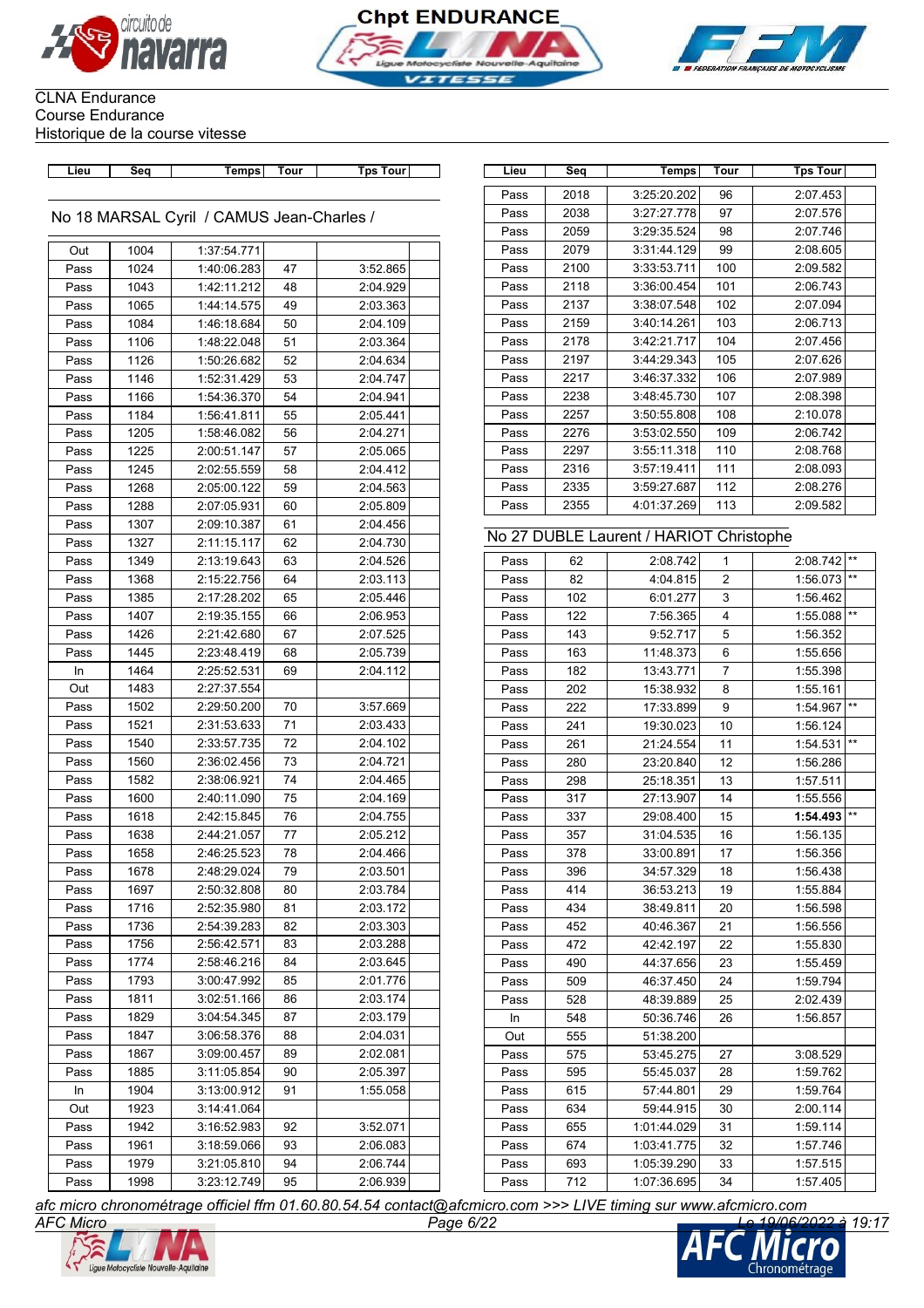





| Lieu | Seq  | Temps                                   | Tour | <b>Tps Tour</b> | Lieu | Seq  | Temps                                     | Tour           | <b>Tps Tour</b> |
|------|------|-----------------------------------------|------|-----------------|------|------|-------------------------------------------|----------------|-----------------|
|      |      |                                         |      |                 | Pass | 1711 | 2:52:14.042                               | 86             | 1:58.756        |
|      |      | No 27 DUBLE Laurent / HARIOT Christophe |      |                 | Pass | 1729 | 2:54:12.231                               | 87             | 1:58.189        |
| Pass | 729  | 1:09:37.559                             | 35   | 2:00.864        | Pass | 1748 | 2:56:10.574                               | 88             | 1:58.343        |
| Pass | 749  | 1:11:35.196                             | 36   | 1:57.637        | Pass | 1765 | 2:58:09.313                               | 89             | 1:58.739        |
| Pass | 769  | 1:13:32.255                             | 37   | 1:57.059        | Pass | 1786 | 3:00:07.023                               | 90             | 1:57.710        |
| Pass | 789  | 1:15:29.073                             | 38   | 1:56.818        | Pass | 1805 | 3:02:05.591                               | 91             | 1:58.568        |
| Pass | 807  | 1:17:25.569                             | 39   | 1:56.496        | Pass | 1822 | 3:04:04.086                               | 92             | 1:58.495        |
| Pass | 826  | 1:19:23.174                             | 40   | 1:57.605        | Pass | 1841 | 3:06:01.716                               | 93             | 1:57.630        |
| Pass | 844  | 1:21:19.797                             | 41   | 1:56.623        | Pass | 1860 | 3:07:59.994                               | 94             | 1:58.278        |
| Pass | 863  | 1:23:17.139                             | 42   | 1:57.342        | Pass | 1878 | 3:09:57.861                               | 95             | 1:57.867        |
| Pass | 883  | 1:25:13.795                             | 43   | 1:56.656        | Pass | 1895 | 3:11:56.141                               | 96             | 1:58.280        |
| Pass | 901  | 1:27:10.895                             | 44   | 1:57.100        | Pass | 1914 | 3:13:55.084                               | 97             | 1:58.943        |
| Pass | 919  | 1:29:08.208                             | 45   | 1:57.313        | Pass | 1933 | 3:15:53.500                               | 98             | 1:58.416        |
| Pass | 938  | 1:31:06.061                             | 46   | 1:57.853        | Pass | 1951 | 3:17:51.449                               | 99             | 1:57.949        |
| Pass | 956  | 1:33:03.278                             | 47   | 1:57.217        | Pass | 1967 | 3:19:49.866                               | 100            | 1:58.417        |
| Pass | 976  | 1:34:59.455                             | 48   | 1:56.177        | Pass | 1985 | 3:21:47.841                               | 101            | 1:57.975        |
| Pass | 995  | 1:36:56.659                             | 49   | 1:57.204        | Pass | 2003 | 3:23:46.244                               | 102            | 1:58.403        |
| Pass | 1012 | 1:38:54.843                             | 50   | 1:58.184        | Pass | 2021 | 3:25:44.787                               | 103            | 1:58.543        |
| Pass | 1030 | 1:40:54.811                             | 51   | 1:59.968        | Pass | 2041 | 3:27:43.327                               | 104            | 1:58.540        |
| Pass | 1051 | 1:42:57.982                             | 52   | 2:03.171        | Pass | 2061 | 3:29:42.079                               | 105            | 1:58.752        |
| Pass | 1071 | 1:44:58.743                             | 53   | 2:00.761        | Pass | 2078 | 3:31:43.542                               | 106            | 2:01.463        |
| In   | 1089 | 1:46:52.625                             | 54   | 1:53.882        | In   | 2097 | 3:33:36.948                               | 107            | 1:53.406        |
| Out  | 1101 | 1:48:00.260                             |      |                 | Out  | 2106 | 3:34:32.646                               |                |                 |
| Pass | 1121 | 1:50:06.563                             | 55   | 3:13.938        | Pass | 2125 | 3:36:38.623                               | 108            | 3:01.675        |
| Pass | 1141 | 1:52:04.526                             | 56   | 1:57.963        | Pass | 2143 | 3:38:37.822                               | 109            | 1:59.199        |
| Pass | 1161 | 1:54:01.878                             | 57   | 1:57.352        | Pass | 2163 | 3:40:35.999                               | 110            | 1:58.177        |
| Pass | 1178 | 1:56:00.323                             | 58   | 1:58.445        | Pass | 2181 | 3:42:35.990                               | 111            | 1:59.991        |
| Pass | 1197 | 1:57:57.614                             | 59   | 1:57.291        | Pass | 2199 | 3:44:35.375                               | 112            | 1:59.385        |
| Pass | 1216 | 1:59:55.857                             | 60   | 1:58.243        | Pass | 2216 | 3:46:35.093                               | 113            | 1:59.718        |
| Pass | 1235 | 2:01:53.725                             | 61   | 1:57.868        | Pass | 2234 | 3:48:34.833                               | 114            | 1:59.740        |
| Pass | 1254 | 2:03:51.072                             | 62   | 1:57.347        | Pass | 2253 | 3:50:34.403                               | 115            | 1:59.570        |
| Pass | 1276 | 2:05:49.162                             | 63   | 1:58.090        | Pass | 2270 | 3:52:34.247                               | 116            | 1:59.844        |
| Pass | 1296 | 2:07:45.201                             | 64   | 1:56.039        | Pass | 2289 | 3:54:33.552                               | 117            | 1:59.305        |
| Pass | 1312 | 2:09:41.705                             | 65   | 1:56.504        | Pass | 2309 | 3:56:35.189                               | 118            | 2:01.637        |
| Pass | 1329 | 2:11:38.480                             | 66   | 1:56.775        | Pass | 2328 | 3:58:36.055                               | 119            | 2:00.866        |
| Pass | 1350 | 2:13:37.632                             | 67   | 1:59.152        | Pass | 2347 | 4:00:37.488                               | 120            | 2:01.433        |
| Pass | 1369 | 2:15:36.204                             | 68   | 1:58.572        |      |      |                                           |                |                 |
| Pass | 1387 | 2:17:33.682                             | 69   | 1:57.478        |      |      | No 29 BOUTY Guillaume / RENAUDON Frederic |                |                 |
| Pass | 1403 | 2:19:31.957                             | 70   | 1:58.275        | Pass | 64   | 2:12.935                                  | 1              | 2:12.935        |
| Pass | 1423 | 2:21:29.196                             | 71   | 1:57.239        | Pass | 84   | 4:11.299                                  | $\overline{2}$ | 1:58.364        |
| Pass | 1442 | 2:23:26.195                             | 72   | 1:56.999        | Pass | 104  | 6:09.671                                  | 3              | 1:58.372        |
| Pass | 1461 | 2:25:23.172                             | 73   | 1:56.977        | Pass | 124  | 8:08.082                                  | 4              | 1:58.411        |
| Pass | 1481 | 2:27:20.851                             | 74   | 1:57.679        | Pass | 145  | 10:06.334                                 | 5              | 1:58.252        |
| Pass | 1497 | 2:29:17.764                             | 75   | 1:56.913        | Pass | 165  | 12:04.504                                 | 6              | 1:58.170        |
| Pass | 1515 | 2:31:15.661                             | 76   | 1:57.897        | Pass | 185  | 14:02.442                                 | $\overline{7}$ | 1:57.938        |
| Pass | 1534 | 2:33:14.766                             | 77   | 1:59.105        | Pass | 205  | 16:00.468                                 | 8              | 1:58.026        |
| Pass | 1554 | 2:35:13.884                             | 78   | 1:59.118        | Pass | 225  | 17:58.622                                 | 9              | 1:58.154        |
| Pass | 1571 | 2:37:12.284                             | 79   | 1:58.400        | Pass | 244  | 19:56.778                                 | 10             | 1:58.156        |
| Pass | 1590 | 2:39:11.850                             | 80   | 1:59.566        | Pass | 264  | 21:55.388                                 | 11             | 1:58.610        |
| Pass | 1608 | 2:41:10.976                             | 81   | 1:59.126        | Pass | 284  | 23:53.576                                 | 12             | 1:58.188        |
| In   | 1626 | 2:43:06.754                             | 82   | 1:55.778        | Pass | 303  | 25:51.857                                 | 13             | 1:58.281        |
| Out  | 1637 | 2:44:12.393                             |      |                 | Pass | 324  | 27:50.155                                 | 14             | 1:58.298        |
| Pass | 1656 | 2:46:18.811                             | 83   | 3:12.057        | Pass | 343  | 29:48.232                                 | 15             | 1:58.077        |
| Pass | 1675 | 2:48:17.468                             | 84   | 1:58.657        | Pass | 362  | 31:46.712                                 | 16             | 1:58.480        |
| Pass | 1694 | 2:50:15.286                             | 85   | 1:57.818        | Pass | 382  | 33:45.090                                 | 17             | 1:58.378        |
|      |      |                                         |      |                 |      |      |                                           |                |                 |

| Lieu | Seq  | Temps                                     | Tour | <b>Tps Tour</b> |
|------|------|-------------------------------------------|------|-----------------|
| Pass | 1711 | 2:52:14.042                               | 86   | 1:58.756        |
| Pass | 1729 | 2:54:12.231                               | 87   | 1:58.189        |
| Pass | 1748 | 2:56:10.574                               | 88   | 1:58.343        |
| Pass | 1765 | 2:58:09.313                               | 89   | 1:58.739        |
| Pass | 1786 | 3:00:07.023                               | 90   | 1:57.710        |
| Pass | 1805 | 3:02:05.591                               | 91   | 1:58.568        |
| Pass | 1822 | 3:04:04.086                               | 92   | 1:58.495        |
| Pass | 1841 | 3:06:01.716                               | 93   | 1:57.630        |
| Pass | 1860 | 3:07:59.994                               | 94   | 1:58.278        |
| Pass | 1878 | 3:09:57.861                               | 95   | 1:57.867        |
| Pass | 1895 | 3:11:56.141                               | 96   | 1:58.280        |
| Pass | 1914 | 3:13:55.084                               | 97   | 1:58.943        |
| Pass | 1933 | 3:15:53.500                               | 98   | 1:58.416        |
| Pass | 1951 | 3:17:51.449                               | 99   | 1:57.949        |
| Pass | 1967 | 3:19:49.866                               | 100  | 1:58.417        |
| Pass | 1985 | 3:21:47.841                               | 101  | 1:57.975        |
| Pass | 2003 | 3:23:46.244                               | 102  | 1:58.403        |
| Pass | 2021 | 3:25:44.787                               | 103  | 1:58.543        |
| Pass | 2041 | 3:27:43.327                               | 104  | 1:58.540        |
| Pass | 2061 | 3:29:42.079                               | 105  | 1:58.752        |
| Pass | 2078 | 3:31:43.542                               | 106  | 2:01.463        |
| In   | 2097 | 3:33:36.948                               | 107  | 1:53.406        |
| Out  | 2106 | 3:34:32.646                               |      |                 |
| Pass | 2125 | 3:36:38.623                               | 108  | 3:01.675        |
| Pass | 2143 | 3:38:37.822                               | 109  | 1:59.199        |
| Pass | 2163 | 3:40:35.999                               | 110  | 1:58.177        |
| Pass | 2181 | 3:42:35.990                               | 111  | 1:59.991        |
| Pass | 2199 | 3:44:35.375                               | 112  | 1:59.385        |
| Pass | 2216 | 3:46:35.093                               | 113  | 1:59.718        |
| Pass | 2234 | 3:48:34.833                               | 114  | 1:59.740        |
| Pass | 2253 | 3:50:34.403                               | 115  | 1:59.570        |
| Pass | 2270 | 3:52:34.247                               | 116  | 1:59.844        |
| Pass | 2289 | 3:54:33.552                               | 117  | 1:59.305        |
| Pass | 2309 | 3:56:35.189                               | 118  | 2:01.637        |
| Pass | 2328 | 3:58:36.055                               | 119  | 2:00.866        |
| Pass | 2347 | 4:00:37.488                               | 120  | 2:01.433        |
|      |      | No 29 BOUTY Guillaume / RENAUDON Frederic |      |                 |
| Pass | 64   | 2:12.935                                  | 1    | 2:12.935        |
|      |      |                                           |      |                 |

| Pass | 64  | 2:12.935  | 1                 | 2:12.935 | $\star$ |
|------|-----|-----------|-------------------|----------|---------|
| Pass | 84  | 4:11.299  | $\overline{2}$    | 1:58.364 | $\star$ |
| Pass | 104 | 6:09.671  | 3                 | 1:58.372 |         |
| Pass | 124 | 8:08.082  | 4                 | 1:58.411 |         |
| Pass | 145 | 10:06.334 | 5                 | 1:58.252 | $\star$ |
| Pass | 165 | 12:04.504 | 6                 | 1:58.170 | $\star$ |
| Pass | 185 | 14:02.442 | $\overline{7}$    | 1:57.938 | $\star$ |
| Pass | 205 | 16:00.468 | 8                 | 1:58.026 |         |
| Pass | 225 | 17:58.622 | 9                 | 1:58.154 |         |
| Pass | 244 | 19:56.778 | 10                | 1:58.156 |         |
| Pass | 264 | 21:55.388 | 11                | 1:58.610 |         |
| Pass | 284 | 23:53.576 | $12 \overline{ }$ | 1:58.188 |         |
| Pass | 303 | 25:51.857 | 13                | 1:58.281 |         |
| Pass | 324 | 27:50.155 | 14                | 1:58.298 |         |
| Pass | 343 | 29:48.232 | 15                | 1:58.077 |         |
| Pass | 362 | 31:46.712 | 16                | 1:58.480 |         |
| Pass | 382 | 33:45.090 | 17                | 1:58.378 |         |



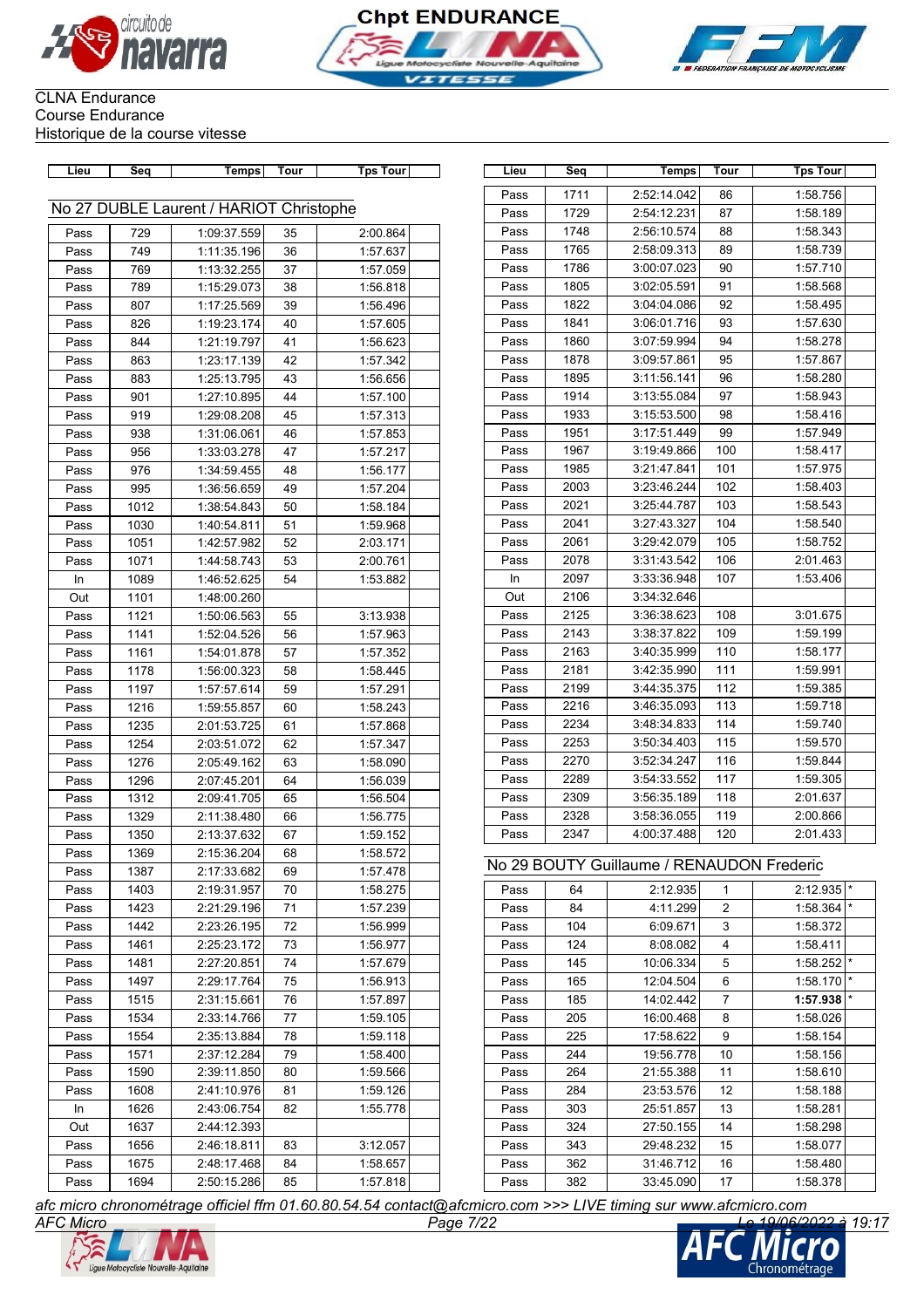





| Lieu | Seq  | <b>Temps</b>                              | Tour | <b>Tps Tour</b> | Lieu | Seq  | Temps       | Tour | <b>Tps Tour</b> |
|------|------|-------------------------------------------|------|-----------------|------|------|-------------|------|-----------------|
|      |      |                                           |      |                 | Pass | 1408 | 2:19:37.396 | 69   | 1:59.937        |
|      |      | No 29 BOUTY Guillaume / RENAUDON Frederic |      |                 | Pass | 1425 | 2:21:36.285 | 70   | 1:58.889        |
| Pass | 401  | 35:44.345                                 | 18   | 1:59.255        | Pass | 1444 | 2:23:35.510 | 71   | 1:59.225        |
| Pass | 421  | 37:43.278                                 | 19   | 1:58.933        | Pass | 1463 | 2:25:34.261 | 72   | 1:58.751        |
| Pass | 442  | 39:42.217                                 | 20   | 1:58.939        | Pass | 1482 | 2:27:32.851 | 73   | 1:58.590        |
| Pass | 460  | 41:41.174                                 | 21   | 1:58.957        | Pass | 1501 | 2:29:31.709 | 74   | 1:58.858        |
| Pass | 478  | 43:40.202                                 | 22   | 1:59.028        | Pass | 1519 | 2:31:30.564 | 75   | 1:58.855        |
| Pass | 497  | 45:39.669                                 | 23   | 1:59.467        | Pass | 1536 | 2:33:30.019 | 76   | 1:59.455        |
| Pass | 517  | 47:38.187                                 | 24   | 1:58.518        | Pass | 1557 | 2:35:29.475 | 77   | 1:59.456        |
| Pass | 535  | 49:36.393                                 | 25   | 1:58.206        | Pass | 1574 | 2:37:30.370 | 78   | 2:00.895        |
| Pass | 554  | 51:34.536                                 | 26   | 1:58.143        | Pass | 1594 | 2:39:30.847 | 79   | 2:00.477        |
| Pass | 573  | 53:32.924                                 | 27   | 1:58.388        | Pass | 1612 | 2:41:31.128 | 80   | 2:00.281        |
| Pass | 593  | 55:32.192                                 | 28   | 1:59.268        | Pass | 1631 | 2:43:32.514 | 81   | 2:01.386        |
| Pass | 612  | 57:31.161                                 | 29   | 1:58.969        | Pass | 1648 | 2:45:33.543 | 82   | 2:01.029        |
| Pass | 632  | 59:29.799                                 | 30   | 1:58.638        | Pass | 1667 | 2:47:33.263 | 83   | 1:59.720        |
| Pass | 652  | 1:01:29.616                               | 31   | 1:59.817        | Pass | 1686 | 2:49:32.651 | 84   | 1:59.388        |
| In   | 670  | 1:03:25.122                               | 32   | 1:55.506        | Pass | 1704 | 2:51:32.951 | 85   | 2:00.300        |
| Out  | 678  | 1:04:14.119                               |      |                 | Pass | 1722 | 2:53:34.460 | 86   | 2:01.509        |
| Pass | 698  | 1:06:22.167                               | 33   | 2:57.045        | Pass | 1741 | 2:55:34.481 | 87   | 2:00.021        |
| Pass | 716  | 1:08:25.316                               | 34   | 2:03.149        | Pass | 1760 | 2:57:34.185 | 88   | 1:59.704        |
| Pass | 736  | 1:10:26.404                               | 35   | 2:01.088        | Pass | 1777 | 2:59:35.362 | 89   | 2:01.177        |
| Pass | 757  | 1:12:26.396                               | 36   | 1:59.992        | Pass | 1797 | 3:01:35.456 | 90   | 2:00.094        |
| Pass | 777  | 1:14:28.406                               | 37   | 2:02.010        | Pass | 1817 | 3:03:35.098 | 91   | 1:59.642        |
| Pass | 794  | 1:16:32.609                               | 38   | 2:04.203        | In   | 1837 | 3:05:30.303 | 92   | 1:55.205        |
| Pass | 813  | 1:18:33.973                               | 39   | 2:01.364        | Out  | 1844 | 3:06:21.858 |      |                 |
| Pass | 833  | 1:20:34.161                               | 40   | 2:00.188        | Pass | 1863 | 3:08:29.499 | 93   | 2:59.196        |
| Pass | 854  | 1:22:33.935                               | 41   | 1:59.774        | Pass | 1882 | 3:10:31.769 | 94   | 2:02.270        |
| Pass | 873  | 1:24:34.091                               | 42   | 2:00.156        | Pass | 1902 | 3:12:32.773 | 95   | 2:01.004        |
| Pass | 892  | 1:26:33.579                               | 43   | 1:59.488        | Pass | 1922 | 3:14:33.568 | 96   | 2:00.795        |
| Pass | 911  | 1:28:34.767                               | 44   | 2:01.188        | Pass | 1939 | 3:16:34.524 | 97   | 2:00.956        |
| Pass | 931  | 1:30:34.423                               | 45   | 1:59.656        | Pass | 1957 | 3:18:35.143 | 98   | 2:00.619        |
| Pass | 950  | 1:32:34.244                               | 46   | 1:59.821        | Pass | 1975 | 3:20:36.421 | 99   | 2:01.278        |
| Pass | 971  | 1:34:34.183                               | 47   | 1:59.939        | Pass | 1994 | 3:22:36.068 | 100  | 1:59.647        |
| Pass | 989  | 1:36:35.791                               | 48   | 2:01.608        | Pass | 2012 | 3:24:35.876 | 101  | 1:59.808        |
| Pass | 1008 | 1:38:35.775                               | 49   | 1:59.984        | Pass | 2031 | 3:26:35.836 | 102  | 1:59.960        |
| Pass | 1027 | 1:40:36.078                               | 50   | 2:00.303        | Pass | 2049 | 3:28:37.048 | 103  | 2:01.212        |
| Pass | 1047 | 1:42:38.953                               | 51   | 2:02.875        | Pass | 2067 | 3:30:38.268 | 104  | 2:01.220        |
| Pass | 1067 | 1:44:38.600                               | 52   | 1:59.647        | Pass | 2086 | 3:32:39.445 | 105  | 2:01.177        |
| Pass | 1087 | 1:46:39.243                               | 53   | 2:00.643        | Pass | 2107 | 3:34:39.969 | 106  | 2:00.524        |
| Pass | 1108 | 1:48:39.221                               | 54   | 1:59.978        | Pass | 2126 | 3:36:40.020 | 107  | 2:00.051        |
| Pass | 1128 | 1:50:39.249                               | 55   | 2:00.028        | Pass | 2145 | 3:38:41.672 | 108  | 2:01.652        |
| Pass | 1148 | 1:52:39.237                               | 56   | 1:59.988        | Pass | 2164 | 3:40:42.882 | 109  | 2:01.210        |
| Pass | 1168 | 1:54:39.458                               | 57   | 2:00.221        | Pass | 2183 | 3:42:44.215 | 110  | 2:01.333        |
| Pass | 1186 | 1:56:42.536                               | 58   | 2:03.078        | Pass | 2202 | 3:44:47.265 | 111  | 2:03.050        |
| Pass | 1204 | 1:58:43.940                               | 59   | 2:01.404        | Pass | 2220 | 3:46:49.160 | 112  | 2:01.895        |
| Pass | 1224 | 2:00:42.838                               | 60   | 1:58.898        | Pass | 2239 | 3:48:51.659 | 113  | 2:02.499        |
| Pass | 1244 | 2:02:41.457                               | 61   | 1:58.619        | Pass | 2256 | 3:50:54.308 | 114  | 2:02.649        |
| In   | 1265 | 2:04:38.239                               | 62   | 1:56.782        | Pass | 2275 | 3:52:55.539 | 115  | 2:01.231        |
| Out  | 1273 | 2:05:31.528                               |      |                 | Pass | 2293 | 3:54:57.590 | 116  | 2:02.051        |
| Pass | 1293 | 2:07:39.033                               | 63   | 3:00.794        | Pass | 2312 | 3:57:00.217 | 117  | 2:02.627        |
| Pass | 1311 | 2:09:39.983                               | 64   | 2:00.950        | Pass | 2331 | 3:59:03.295 | 118  | 2:03.078        |
| Pass | 1330 | 2:11:40.818                               | 65   | 2:00.835        | Pass | 2350 | 4:01:08.929 | 119  | 2:05.634        |
| Pass | 1351 | 2:13:40.018                               | 66   | 1:59.200        |      |      |             |      |                 |
| Pass | 1371 | 2:15:38.805                               | 67   | 1:58.787        |      |      |             |      |                 |
| Pass | 1389 | 2:17:37.459                               | 68   | 1:58.654        |      |      |             |      |                 |
|      |      |                                           |      |                 |      |      |             |      |                 |

| Lieu | Seq  | Temps       | Tour | <b>Tps Tour</b> |
|------|------|-------------|------|-----------------|
| Pass | 1408 | 2:19:37.396 | 69   | 1:59.937        |
| Pass | 1425 | 2:21:36.285 | 70   | 1:58.889        |
| Pass | 1444 | 2:23:35.510 | 71   | 1:59.225        |
| Pass | 1463 | 2:25:34.261 | 72   | 1:58.751        |
| Pass | 1482 | 2:27:32.851 | 73   | 1:58.590        |
| Pass | 1501 | 2:29:31.709 | 74   | 1:58.858        |
| Pass | 1519 | 2:31:30.564 | 75   | 1:58.855        |
| Pass | 1536 | 2:33:30.019 | 76   | 1:59.455        |
| Pass | 1557 | 2:35:29.475 | 77   | 1:59.456        |
| Pass | 1574 | 2:37:30.370 | 78   | 2:00.895        |
| Pass | 1594 | 2:39:30.847 | 79   | 2:00.477        |
| Pass | 1612 | 2:41:31.128 | 80   | 2:00.281        |
| Pass | 1631 | 2:43:32.514 | 81   | 2:01.386        |
| Pass | 1648 | 2:45:33.543 | 82   | 2:01.029        |
| Pass | 1667 | 2:47:33.263 | 83   | 1:59.720        |
| Pass | 1686 | 2:49:32.651 | 84   | 1:59.388        |
| Pass | 1704 | 2:51:32.951 | 85   | 2:00.300        |
| Pass | 1722 | 2:53:34.460 | 86   | 2:01.509        |
| Pass | 1741 | 2:55:34.481 | 87   | 2:00.021        |
| Pass | 1760 | 2:57:34.185 | 88   | 1:59.704        |
| Pass | 1777 | 2:59:35.362 | 89   | 2:01.177        |
| Pass | 1797 | 3:01:35.456 | 90   | 2:00.094        |
| Pass | 1817 | 3:03:35.098 | 91   | 1:59.642        |
| In   | 1837 | 3:05:30.303 | 92   | 1:55.205        |
| Out  | 1844 | 3:06:21.858 |      |                 |
| Pass | 1863 | 3:08:29.499 | 93   | 2:59.196        |
| Pass | 1882 | 3:10:31.769 | 94   | 2:02.270        |
| Pass | 1902 | 3:12:32.773 | 95   | 2:01.004        |
| Pass | 1922 | 3:14:33.568 | 96   | 2:00.795        |
| Pass | 1939 | 3:16:34.524 | 97   | 2:00.956        |
| Pass | 1957 | 3:18:35.143 | 98   | 2:00.619        |
| Pass | 1975 | 3:20:36.421 | 99   | 2:01.278        |
| Pass | 1994 | 3:22:36.068 | 100  | 1:59.647        |
| Pass | 2012 | 3:24:35.876 | 101  | 1:59.808        |
| Pass | 2031 | 3:26:35.836 | 102  | 1:59.960        |
| Pass | 2049 | 3:28:37.048 | 103  | 2:01.212        |
| Pass | 2067 | 3:30:38.268 | 104  | 2:01.220        |
| Pass | 2086 | 3:32:39.445 | 105  | 2:01.177        |
| Pass | 2107 | 3:34:39.969 | 106  | 2:00.524        |
| Pass | 2126 | 3:36:40.020 | 107  | 2:00.051        |
| Pass | 2145 | 3:38:41.672 | 108  | 2:01.652        |
| Pass | 2164 | 3:40:42.882 | 109  | 2:01.210        |
| Pass | 2183 | 3:42:44.215 | 110  | 2:01.333        |
| Pass | 2202 | 3:44:47.265 | 111  | 2:03.050        |
| Pass | 2220 | 3:46:49.160 | 112  | 2:01.895        |
| Pass | 2239 | 3:48:51.659 | 113  | 2:02.499        |
| Pass | 2256 | 3:50:54.308 | 114  | 2:02.649        |
| Pass | 2275 | 3:52:55.539 | 115  | 2:01.231        |
| Pass | 2293 | 3:54:57.590 | 116  | 2:02.051        |
| Pass | 2312 | 3:57:00.217 | 117  | 2:02.627        |
| Pass | 2331 | 3:59:03.295 | 118  | 2:03.078        |
| Pass | 2350 | 4:01:08.929 | 119  | 2:05.634        |



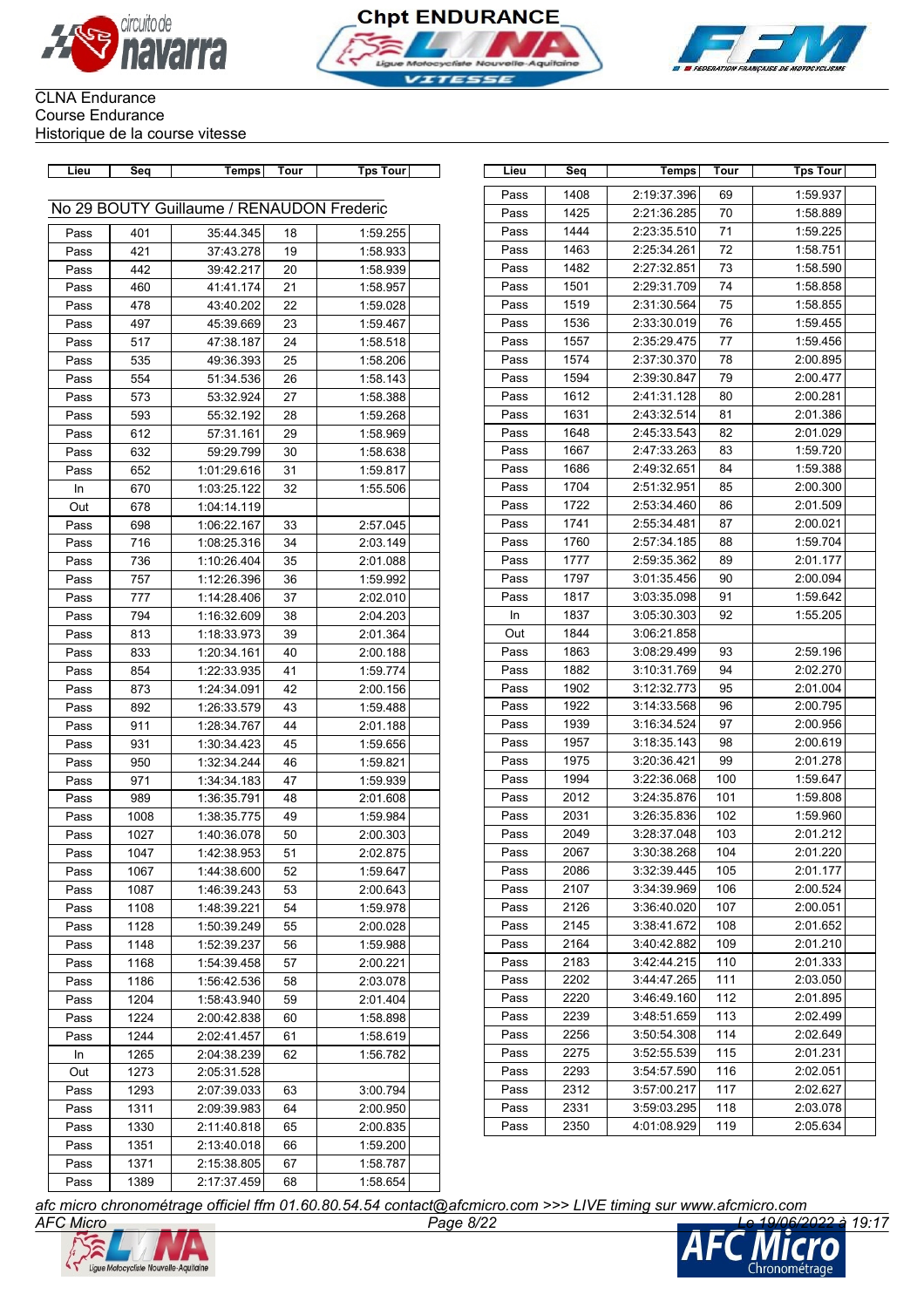





| Lieu | Seq  | Temps                              | Tour           | Tps Tour     | Lieu | Seq  | Temps       | Tour | Tps Tour |
|------|------|------------------------------------|----------------|--------------|------|------|-------------|------|----------|
|      |      |                                    |                |              | Pass | 1111 | 1:48:54.331 | 53   | 1:59.404 |
|      |      | No 36 ESNOL Laurent / SUARD Yohann |                |              | Pass | 1129 | 1:50:54.851 | 54   | 2:00.520 |
| Pass | 75   | 2:24.270                           | $\mathbf{1}$   | $2:24.270$ * | Pass | 1149 | 1:52:55.553 | 55   | 2:00.702 |
| Pass | 101  | 4:38.002                           | $\overline{2}$ | 2:13.732     | Pass | 1169 | 1:54:55.622 | 56   | 2:00.069 |
| Pass | 121  | 6:55.347                           | 3              | 2:17.345     | Pass | 1189 | 1:56:55.708 | 57   | 2:00.086 |
| Pass | 141  | 8:59.547                           | 4              | 2:04.200     | Pass | 1208 | 1:58:56.241 | 58   | 2:00.533 |
| Pass | 161  | 11:02.882                          | 5              | 2:03.335     | Pass | 1226 | 2:00:56.206 | 59   | 1:59.965 |
| Pass | 180  | 13:06.418                          | 6              | 2:03.536     | Pass | 1246 | 2:02:57.119 | 60   | 2:00.913 |
| Pass | 200  | 15:08.354                          | 7              | 2:01.936     | Pass | 1267 | 2:04:57.731 | 61   | 2:00.612 |
| Pass | 220  | 17:10.675                          | 8              | 2:02.321     | In   | 1286 | 2:06:51.964 | 62   | 1:54.233 |
| Pass | 240  | 19:12.994                          | 9              | 2:02.319     | Out  | 1300 | 2:08:14.412 |      |          |
| Pass | 259  | 21:14.837                          | 10             | 2:01.843     | Pass | 1321 | 2:10:25.510 | 63   | 3:33.546 |
| Pass | 279  | 23:15.795                          | 11             | 2:00.958     | Pass | 1342 | 2:12:30.870 | 64   | 2:05.360 |
| Pass | 299  | 25:18.571                          | 12             | 2:02.776     | Pass | 1362 | 2:14:34.650 | 65   | 2:03.780 |
| Pass | 318  | 27:19.222                          | 13             | $2:00.651$ * | Pass | 1380 | 2:16:38.923 | 66   | 2:04.273 |
| Pass | 339  | 29:20.469                          | 14             | 2:01.247     | Pass | 1399 | 2:18:42.423 | 67   | 2:03.500 |
| Pass | 359  | 31:21.652                          | 15             | 2:01.183     | Pass | 1418 | 2:20:45.882 | 68   | 2:03.459 |
| Pass | 380  | 33:24.215                          | 16             | 2:02.563     | Pass | 1435 | 2:22:50.443 | 69   | 2:04.561 |
| Pass | 400  | 35:26.323                          | 17             | 2:02.108     | Pass | 1454 | 2:24:53.081 | 70   | 2:02.638 |
| Pass | 420  | 37:27.512                          | 18             | 2:01.189     | Pass | 1473 | 2:26:55.393 | 71   | 2:02.312 |
| Pass | 439  | 39:28.906                          | 19             | 2:01.394     | Pass | 1492 | 2:28:58.481 | 72   | 2:03.088 |
| Pass | 458  | 41:31.618                          | 20             | 2:02.712     | Pass | 1511 | 2:31:01.068 | 73   | 2:02.587 |
| Pass | 476  | 43:33.775                          | 21             | 2:02.157     | Pass | 1530 | 2:33:04.385 | 74   | 2:03.317 |
| Pass | 495  | 45:34.617                          | 22             | 2:00.842     | Pass | 1551 | 2:35:07.290 | 75   | 2:02.905 |
| Pass | 515  | 47:35.747                          | 23             | 2:01.130     | Pass | 1570 | 2:37:10.758 | 76   | 2:03.468 |
| Pass | 536  | 49:37.680                          | 24             | 2:01.933     | Pass | 1591 | 2:39:15.006 | 77   | 2:04.248 |
| Pass | 556  | 51:38.336                          | 25             | 2:00.656     | Pass | 1610 | 2:41:18.045 | 78   | 2:03.039 |
| Pass | 574  | 53:38.885                          | 26             | 2:00.549     | Pass | 1628 | 2:43:21.960 | 79   | 2:03.915 |
| Pass | 594  | 55:39.611                          | 27             | 2:00.726     | Pass | 1647 | 2:45:23.497 | 80   | 2:01.537 |
| Pass | 613  | 57:40.459                          | 28             | 2:00.848     | Pass | 1666 | 2:47:25.549 | 81   | 2:02.052 |
| In   | 633  | 59:35.749                          | 29             | 1:55.290     | Pass | 1685 | 2:49:28.719 | 82   | 2:03.170 |
| Out  | 643  | 1:00:52.641                        |                |              | Pass | 1703 | 2:51:32.718 | 83   | 2:03.999 |
| Pass | 664  | 1:02:58.687                        | 30             | 3:22.938     | Pass | 1724 | 2:53:37.006 | 84   | 2:04.288 |
| Pass | 687  | 1:04:59.224                        | 31             | 2:00.537     | Pass | 1742 | 2:55:40.870 | 85   | 2:03.864 |
| Pass | 706  | 1:06:58.745                        | 32             | 1:59.521     | Pass | 1761 | 2:57:46.088 | 86   | 2:05.218 |
| Pass | 725  | 1:08:59.497                        | 33             | 2:00.752     | Pass | 1781 | 2:59:50.489 | 87   | 2:04.401 |
| Pass | 745  | 1:10:59.620                        | 34             | 2:00.123     | Pass | 1800 | 3:01:53.773 | 88   | 2:03.284 |
| Pass | 763  | 1:13:00.026                        | 35             | 2:00.406     | In   | 1820 | 3:03:51.808 | 89   | 1:58.035 |
| Pass | 782  | 1:15:01.938                        | 36             | 2:01.912     | Out  | 1834 | 3:05:14.553 |      |          |
| Pass | 802  | 1:17:02.151                        | 37             | 2:00.213     | Pass | 1852 | 3:07:23.278 | 90   | 3:31.470 |
| Pass | 822  | 1:19:01.224                        | 38             | $1:59.073$ * | Pass | 1872 | 3:09:27.062 | 91   | 2:03.784 |
| Pass | 841  | 1:21:01.228                        | 39             | 2:00.004     | Pass | 1891 | 3:11:30.882 | 92   | 2:03.820 |
| Pass | 861  | 1:23:00.670                        | 40             | 1:59.442     | Pass | 1911 | 3:13:33.458 | 93   | 2:02.576 |
| Pass | 878  | 1:25:01.329                        | 41             | 2:00.659     | Pass | 1929 | 3:15:36.018 | 94   | 2:02.560 |
| Pass | 897  | 1:27:01.693                        | 42             | 2:00.364     | Pass | 1946 | 3:17:39.237 | 95   | 2:03.219 |
| Pass | 916  | 1:29:00.531                        | 43             | 1:58.838     | Pass | 1965 | 3:19:42.681 | 96   | 2:03.444 |
| Pass | 935  | 1:30:59.318                        | 44             | 1:58.787     | Pass | 1984 | 3:21:45.328 | 97   | 2:02.647 |
| Pass | 955  | 1:32:58.378                        | 45             | 1:59.060     | Pass | 2004 | 3:23:48.531 | 98   | 2:03.203 |
| Pass | 975  | 1:34:57.625                        | 46             | 1:59.247     | Pass | 2022 | 3:25:51.699 | 99   | 2:03.168 |
| Pass | 996  | 1:36:56.977                        | 47             | 1:59.352     | Pass | 2042 | 3:27:53.554 | 100  | 2:01.855 |
| Pass | 1014 | 1:38:56.875                        | 48             | 1:59.898     | Pass | 2063 | 3:29:56.292 | 101  | 2:02.738 |
| Pass | 1031 | 1:40:56.374                        | 49             | 1:59.499     | Pass | 2083 | 3:32:00.012 | 102  | 2:03.720 |
| Pass | 1050 | 1:42:56.516                        | 50             | 2:00.142     | Pass | 2103 | 3:34:02.205 | 103  | 2:02.193 |
| Pass | 1070 | 1:44:56.129                        | 51             | 1:59.613     | Pass | 2121 | 3:36:05.231 | 104  | 2:03.026 |

| Lieu | Seq  | Temps       | Tour | <b>Tps Tour</b> |
|------|------|-------------|------|-----------------|
| Pass | 1111 | 1:48:54.331 | 53   | 1:59.404        |
| Pass | 1129 | 1:50:54.851 | 54   | 2:00.520        |
| Pass | 1149 | 1:52:55.553 | 55   | 2:00.702        |
| Pass | 1169 | 1:54:55.622 | 56   | 2:00.069        |
| Pass | 1189 | 1:56:55.708 | 57   | 2:00.086        |
| Pass | 1208 | 1:58:56.241 | 58   | 2:00.533        |
| Pass | 1226 | 2:00:56.206 | 59   | 1:59.965        |
| Pass | 1246 | 2:02:57.119 | 60   | 2:00.913        |
| Pass | 1267 | 2:04:57.731 | 61   | 2:00.612        |
| In   | 1286 | 2:06:51.964 | 62   | 1:54.233        |
| Out  | 1300 | 2:08:14.412 |      |                 |
| Pass | 1321 | 2:10:25.510 | 63   | 3:33.546        |
| Pass | 1342 | 2:12:30.870 | 64   | 2:05.360        |
| Pass | 1362 | 2:14:34.650 | 65   | 2:03.780        |
| Pass | 1380 | 2:16:38.923 | 66   | 2:04.273        |
| Pass | 1399 | 2:18:42.423 | 67   | 2:03.500        |
| Pass | 1418 | 2:20:45.882 | 68   | 2:03.459        |
| Pass | 1435 | 2:22:50.443 | 69   | 2:04.561        |
| Pass | 1454 | 2:24:53.081 | 70   | 2:02.638        |
| Pass | 1473 | 2:26:55.393 | 71   | 2:02.312        |
| Pass | 1492 | 2:28:58.481 | 72   | 2:03.088        |
| Pass | 1511 | 2:31:01.068 | 73   | 2:02.587        |
| Pass | 1530 | 2:33:04.385 | 74   | 2:03.317        |
| Pass | 1551 | 2:35:07.290 | 75   | 2:02.905        |
| Pass | 1570 | 2:37:10.758 | 76   | 2:03.468        |
| Pass | 1591 | 2:39:15.006 | 77   | 2:04.248        |
| Pass | 1610 | 2:41:18.045 | 78   | 2:03.039        |
| Pass | 1628 | 2:43:21.960 | 79   | 2:03.915        |
| Pass | 1647 | 2:45:23.497 | 80   | 2:01.537        |
| Pass | 1666 | 2:47:25.549 | 81   | 2:02.052        |
| Pass | 1685 | 2:49:28.719 | 82   | 2:03.170        |
| Pass | 1703 | 2:51:32.718 | 83   | 2:03.999        |
| Pass | 1724 | 2:53:37.006 | 84   | 2:04.288        |
| Pass | 1742 | 2:55:40.870 | 85   | 2:03.864        |
| Pass | 1761 | 2:57:46.088 | 86   | 2:05.218        |
| Pass | 1781 | 2:59:50.489 | 87   | 2:04.401        |
| Pass | 1800 | 3:01:53.773 | 88   | 2:03.284        |
| In   | 1820 | 3:03:51.808 | 89   | 1:58.035        |
| Out  | 1834 | 3:05:14.553 |      |                 |
| Pass | 1852 | 3:07:23.278 | 90   | 3:31.470        |
| Pass | 1872 | 3:09:27.062 | 91   | 2:03.784        |
| Pass | 1891 | 3:11:30.882 | 92   | 2:03.820        |
| Pass | 1911 | 3:13:33.458 | 93   | 2:02.576        |
| Pass | 1929 | 3:15:36.018 | 94   | 2:02.560        |
| Pass | 1946 | 3:17:39.237 | 95   | 2:03.219        |
| Pass | 1965 | 3:19:42.681 | 96   | 2:03.444        |
| Pass | 1984 | 3:21:45.328 | 97   | 2:02.647        |
| Pass | 2004 | 3:23:48.531 | 98   | 2:03.203        |
| Pass | 2022 | 3:25:51.699 | 99   | 2:03.168        |
| Pass | 2042 | 3:27:53.554 | 100  | 2:01.855        |
| Pass | 2063 | 3:29:56.292 | 101  | 2:02.738        |
| Pass | 2083 | 3:32:00.012 | 102  | 2:03.720        |
| Pass | 2103 | 3:34:02.205 | 103  | 2:02.193        |
| Pass | 2121 | 3:36:05.231 | 104  | 2:03.026        |
| Pass | 2139 | 3:38:07.888 | 105  | 2:02.657        |

*afc micro chronométrage officiel ffm 01.60.80.54.54 contact@afcmicro.com >>> LIVE timing sur www.afcmicro.com*



Pass 1091 1:46:54.927 52 1:58.798

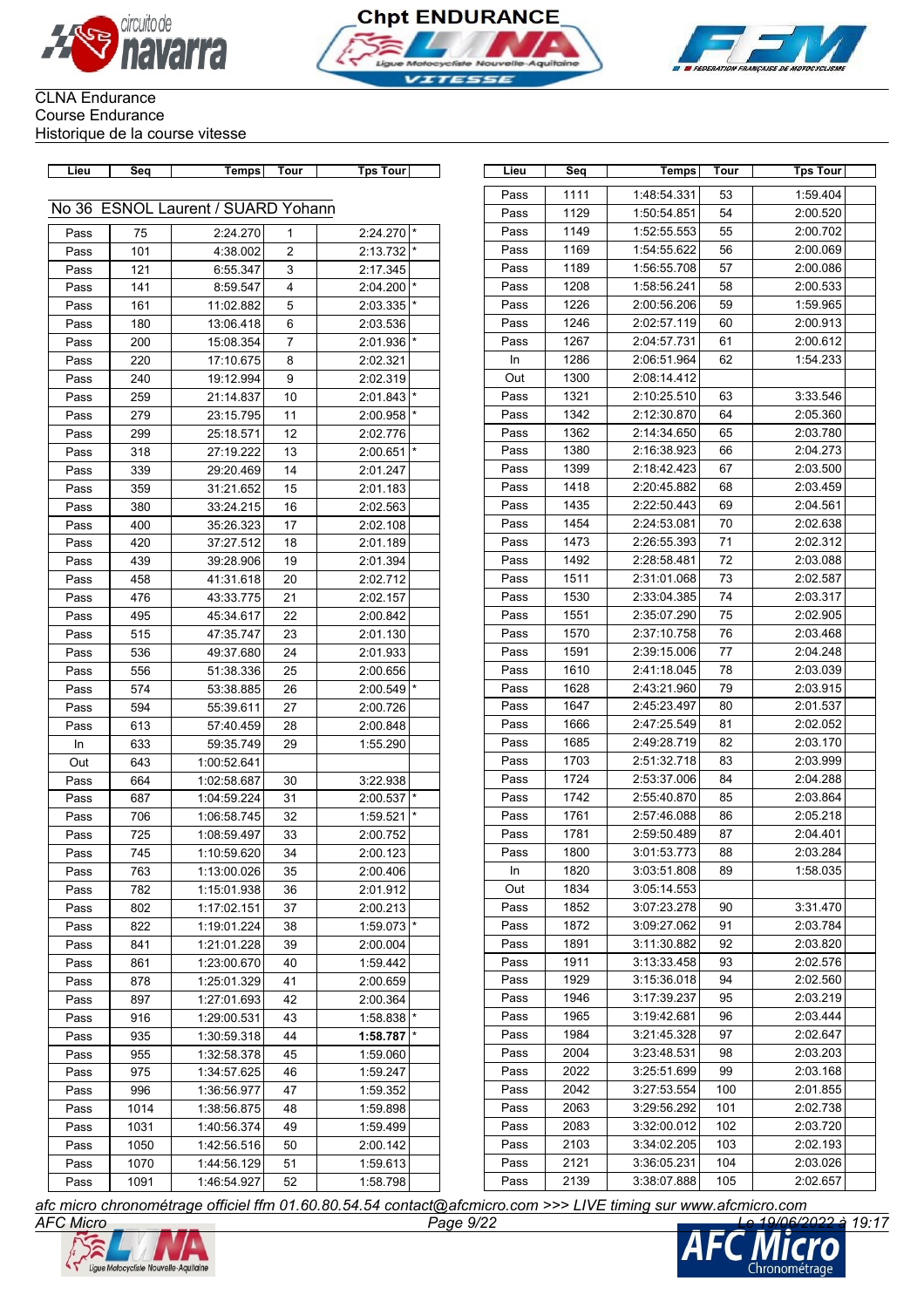





Pass 842 1:21:02.733 40 1:59.555 Pass 862 1:23:01.937 41 1:59.204 Pass 879 1:25:01.618 42 1:59.681 Pass 896 1:27:01.197 43 1:59.579 Pass 915 1:28:59.744 44 1:58.547 Pass 934 1:30:58.288 45 1:58.544 In 954 1:32:48.839 46 1:50.551

Pass 984 1:35:51.194 47 3:02.355 Pass 1003 1:37:52.947 48 2:01.753 Pass 1021 1:39:53.559 49 2:00.612 Pass | 1039 | 1:41:53.303 50 | 1:59.744

Out 964 1:33:45.760

### CLNA Endurance Course Endurance Historique de la course vitesse

| Lieu      | Sea          | Temps                   | Tour   | Tour<br>Tps |  | Lieu | Sea | Temps .      | Tour | <sup>→</sup> Tour<br>Tɒs |
|-----------|--------------|-------------------------|--------|-------------|--|------|-----|--------------|------|--------------------------|
|           |              |                         |        |             |  |      |     |              |      |                          |
|           |              |                         |        |             |  | Pass | 842 | 1:21:02.7331 | 40   | :59.555                  |
| No.<br>36 | <b>FSNOL</b> | <b>SUARD</b><br>.aurent | Yohann |             |  | Pass | 862 | 1.23.01937   | 4    | 1.59204                  |

| Pass | 2157 | 3:40:11.924 | 106 | 2:04.036 |
|------|------|-------------|-----|----------|
| Pass | 2176 | 3:42:13.274 | 107 | 2:01.350 |
| Pass | 2194 | 3:44:17.618 | 108 | 2:04.344 |
| Pass | 2213 | 3:46:22.608 | 109 | 2:04.990 |
| Pass | 2233 | 3:48:27.594 | 110 | 2:04.986 |
| Pass | 2252 | 3:50:32.553 | 111 | 2:04.959 |
| Pass | 2271 | 3:52:35.348 | 112 | 2:02.795 |
| Pass | 2290 | 3:54:40.952 | 113 | 2:05.604 |
| Pass | 2311 | 3:56:42.807 | 114 | 2:01.855 |
| Pass | 2330 | 3:58:50.787 | 115 | 2:07.980 |
| Pass | 2349 | 4:01:00.676 | 116 | 2:09.889 |

| 1080<br>1:45:53.052<br>52<br>1:59.810<br>Pass<br>No 40 MONNIER Gwenael / PARACHINI Jérôme<br>1:59.635<br>Pass<br>1100<br>1:47:52.687<br>53<br>54<br>2:01.303<br>Pass<br>1120<br>1:49:53.990<br>2:15.047<br>2:15.047<br>67<br>Pass<br>$\mathbf{1}$<br>1138<br>1:51:53.150<br>55<br>1:59.160<br>Pass<br>$\overline{2}$<br>85<br>4:15.984<br>2:00.937<br>Pass<br>1157<br>1:58.575<br>Pass<br>1:53:51.725<br>56<br>105<br>6:16.589<br>2:00.605<br>Pass<br>3<br>1176<br>57<br>Pass<br>1:55:50.607<br>1:58.882<br>1:59.372<br>126<br>8:15.961<br>4<br>Pass<br>1195<br>1:57:49.252<br>1:58.645<br>Pass<br>58<br>5<br>146<br>10:16.301<br>2:00.340<br>Pass<br>1214<br>1:59:48.608<br>59<br>1:59.356<br>Pass<br>6<br>1:59.581<br>166<br>12:15.882<br>Pass<br>1233<br>1:58.882<br>2:01:47.490<br>60<br>Pass<br>$\overline{7}$<br>186<br>14:15.511<br>1:59.629<br>Pass<br>1253<br>1:59.275<br>2:03:46.765<br>61<br>Pass<br>8<br>2:01.280<br>Pass<br>207<br>16:16.791<br>2:05:45.489<br>1:58.724<br>1275<br>62<br>Pass<br>227<br>18:15.699<br>9<br>1:58.908<br>Pass<br>1295<br>2:07:43.738<br>1:58.249<br>Pass<br>63<br>1:58.138<br>247<br>20:13.837<br>10<br>Pass<br>1314<br>Pass<br>2:09:44.020<br>64<br>2:00.282<br>267<br>22:12.992<br>11<br>1:59.155<br>Pass<br>1:59.641<br>1332<br>2:11:43.661<br>65<br>Pass<br>12<br>Pass<br>286<br>24:12.162<br>1:59.170<br>1352<br>2:13:41.133<br>1:57.472<br>Pass<br>66<br>1:58.724<br>306<br>26:10.886<br>13<br>Pass<br>Pass<br>1372<br>2:15:40.011<br>67<br>1:58.878<br>327<br>28:09.369<br>14<br>1:58.483<br>Pass<br>1390<br>2:17:38.484<br>1:58.473<br>Pass<br>68<br>345<br>30:10.244<br>15<br>2:00.875<br>Pass<br>1405<br>2:19:32.862<br>1:54.378<br>69<br>In<br>365<br>32:07.827<br>1:57.583<br>16<br>Pass<br>1414<br>2:20:29.154<br>Out<br>34:05.987<br>17<br>1:58.160<br>385<br>Pass<br>1433<br>2:22:35.055<br>70<br>3:02.193<br>Pass<br>406<br>36:05.825<br>18<br>1:59.838<br>Pass<br>1453<br>2:24:35.575<br>71<br>2:00.520<br>Pass<br>425<br>2:00.767<br>38:06.592<br>19<br>Pass<br>1:59.775<br>1472<br>2:26:35.350<br>72<br>Pass<br>446<br>20<br>1:58.965<br>40:05.557<br>Pass<br>1491<br>2:28:34.584<br>73<br>1:59.234<br>Pass<br>21<br>2:00.877<br>465<br>42:06.434<br>Pass<br>74<br>1:59.320<br>Pass<br>1509<br>2:30:33.904<br>483<br>44:08.377<br>22<br>2:01.943<br>Pass<br>1528<br>2:32:32.555<br>75<br>1:58.651<br>Pass<br>504<br>46:03.701<br>23<br>1:55.324<br>In<br>1547<br>2:34:31.287<br>76<br>1:58.732<br>Pass<br>513<br>47:02.910<br>Out<br>1567<br>Pass<br>2:36:30.069<br>77<br>1:58.782<br>532<br>49:09.357<br>3:05.656<br>Pass<br>24<br>1585<br>2:38:29.238<br>78<br>1:59.169<br>Pass<br>552<br>51:08.381<br>25<br>1:59.024<br>Pass<br>79<br>1603<br>2:40:29.241<br>2:00.003<br>Pass<br>570<br>53:08.531<br>26<br>2:00.150<br>Pass<br>1:59.065<br>1621<br>2:42:28.306<br>80<br>Pass<br>589<br>55:08.317<br>27<br>1:59.786<br>Pass<br>2:44:27.576<br>1:59.270<br>Pass<br>1640<br>81<br>608<br>57:08.961<br>28<br>2:00.644<br>Pass<br>1659<br>2:46:25.900<br>1:58.324<br>82<br>Pass<br>29<br>2:01.184<br>Pass<br>627<br>59:10.145<br>1677<br>2:48:23.575<br>1:57.675<br>Pass<br>83<br>1:01:10.063<br>1:59.918<br>646<br>30<br>Pass<br>1695<br>2:50:21.200<br>1:57.625<br>Pass<br>84<br>666<br>1:03:10.269<br>31<br>2:00.206<br>Pass<br>1713<br>2:52:19.454<br>Pass<br>85<br>1:58.254<br>1:59.704<br>Pass<br>688<br>1:05:09.973<br>32<br>1731<br>2:54:17.908<br>1:58.454<br>Pass<br>86<br>707<br>33<br>Pass<br>1:07:10.144<br>2:00.171<br>1749<br>2:56:16.752<br>1:58.844<br>Pass<br>87<br>726<br>1:09:08.578<br>34<br>1:58.434<br>Pass<br>1769<br>Pass<br>2:58:15.495<br>88<br>1:58.743<br>747<br>1:57.864<br>1:11:06.442<br>35<br>Pass<br>1785<br>1:51.014<br>3:00:06.509<br>89<br>In<br>766<br>36<br>1:59.298<br>Pass<br>1:13:05.740<br>3:01:03.497<br>1796<br>Out<br>783<br>1:15:05.040<br>37<br>1:59.300<br>Pass<br>1816<br>3:03:09.688<br>3:03.179<br>Pass<br>90<br>1:59.144<br>803<br>1:17:04.184<br>38<br>Pass<br>Pass<br>1833<br>3:05:12.355<br>91<br>2:02.667<br>823<br>1:19:03.178<br>39<br>1:58.994<br>Pass | Pass | 2349 | 4:01:00.676 | 116 | 2:09.889 | Pass | 1061 | 1:43:53.242 | 51 | 1:59.939 |
|-------------------------------------------------------------------------------------------------------------------------------------------------------------------------------------------------------------------------------------------------------------------------------------------------------------------------------------------------------------------------------------------------------------------------------------------------------------------------------------------------------------------------------------------------------------------------------------------------------------------------------------------------------------------------------------------------------------------------------------------------------------------------------------------------------------------------------------------------------------------------------------------------------------------------------------------------------------------------------------------------------------------------------------------------------------------------------------------------------------------------------------------------------------------------------------------------------------------------------------------------------------------------------------------------------------------------------------------------------------------------------------------------------------------------------------------------------------------------------------------------------------------------------------------------------------------------------------------------------------------------------------------------------------------------------------------------------------------------------------------------------------------------------------------------------------------------------------------------------------------------------------------------------------------------------------------------------------------------------------------------------------------------------------------------------------------------------------------------------------------------------------------------------------------------------------------------------------------------------------------------------------------------------------------------------------------------------------------------------------------------------------------------------------------------------------------------------------------------------------------------------------------------------------------------------------------------------------------------------------------------------------------------------------------------------------------------------------------------------------------------------------------------------------------------------------------------------------------------------------------------------------------------------------------------------------------------------------------------------------------------------------------------------------------------------------------------------------------------------------------------------------------------------------------------------------------------------------------------------------------------------------------------------------------------------------------------------------------------------------------------------------------------------------------------------------------------------------------------------------------------------------------------------------------------------------------------------------------------------------------------------------------------------------------------------------------------------------------------------------------------------------------------------------------------------------------------------------------------------------------------------------------------------------------------------------------------------------------------------------------------------------------------------------------------------------------------------|------|------|-------------|-----|----------|------|------|-------------|----|----------|
|                                                                                                                                                                                                                                                                                                                                                                                                                                                                                                                                                                                                                                                                                                                                                                                                                                                                                                                                                                                                                                                                                                                                                                                                                                                                                                                                                                                                                                                                                                                                                                                                                                                                                                                                                                                                                                                                                                                                                                                                                                                                                                                                                                                                                                                                                                                                                                                                                                                                                                                                                                                                                                                                                                                                                                                                                                                                                                                                                                                                                                                                                                                                                                                                                                                                                                                                                                                                                                                                                                                                                                                                                                                                                                                                                                                                                                                                                                                                                                                                                                                                               |      |      |             |     |          |      |      |             |    |          |
|                                                                                                                                                                                                                                                                                                                                                                                                                                                                                                                                                                                                                                                                                                                                                                                                                                                                                                                                                                                                                                                                                                                                                                                                                                                                                                                                                                                                                                                                                                                                                                                                                                                                                                                                                                                                                                                                                                                                                                                                                                                                                                                                                                                                                                                                                                                                                                                                                                                                                                                                                                                                                                                                                                                                                                                                                                                                                                                                                                                                                                                                                                                                                                                                                                                                                                                                                                                                                                                                                                                                                                                                                                                                                                                                                                                                                                                                                                                                                                                                                                                                               |      |      |             |     |          |      |      |             |    |          |
|                                                                                                                                                                                                                                                                                                                                                                                                                                                                                                                                                                                                                                                                                                                                                                                                                                                                                                                                                                                                                                                                                                                                                                                                                                                                                                                                                                                                                                                                                                                                                                                                                                                                                                                                                                                                                                                                                                                                                                                                                                                                                                                                                                                                                                                                                                                                                                                                                                                                                                                                                                                                                                                                                                                                                                                                                                                                                                                                                                                                                                                                                                                                                                                                                                                                                                                                                                                                                                                                                                                                                                                                                                                                                                                                                                                                                                                                                                                                                                                                                                                                               |      |      |             |     |          |      |      |             |    |          |
|                                                                                                                                                                                                                                                                                                                                                                                                                                                                                                                                                                                                                                                                                                                                                                                                                                                                                                                                                                                                                                                                                                                                                                                                                                                                                                                                                                                                                                                                                                                                                                                                                                                                                                                                                                                                                                                                                                                                                                                                                                                                                                                                                                                                                                                                                                                                                                                                                                                                                                                                                                                                                                                                                                                                                                                                                                                                                                                                                                                                                                                                                                                                                                                                                                                                                                                                                                                                                                                                                                                                                                                                                                                                                                                                                                                                                                                                                                                                                                                                                                                                               |      |      |             |     |          |      |      |             |    |          |
|                                                                                                                                                                                                                                                                                                                                                                                                                                                                                                                                                                                                                                                                                                                                                                                                                                                                                                                                                                                                                                                                                                                                                                                                                                                                                                                                                                                                                                                                                                                                                                                                                                                                                                                                                                                                                                                                                                                                                                                                                                                                                                                                                                                                                                                                                                                                                                                                                                                                                                                                                                                                                                                                                                                                                                                                                                                                                                                                                                                                                                                                                                                                                                                                                                                                                                                                                                                                                                                                                                                                                                                                                                                                                                                                                                                                                                                                                                                                                                                                                                                                               |      |      |             |     |          |      |      |             |    |          |
|                                                                                                                                                                                                                                                                                                                                                                                                                                                                                                                                                                                                                                                                                                                                                                                                                                                                                                                                                                                                                                                                                                                                                                                                                                                                                                                                                                                                                                                                                                                                                                                                                                                                                                                                                                                                                                                                                                                                                                                                                                                                                                                                                                                                                                                                                                                                                                                                                                                                                                                                                                                                                                                                                                                                                                                                                                                                                                                                                                                                                                                                                                                                                                                                                                                                                                                                                                                                                                                                                                                                                                                                                                                                                                                                                                                                                                                                                                                                                                                                                                                                               |      |      |             |     |          |      |      |             |    |          |
|                                                                                                                                                                                                                                                                                                                                                                                                                                                                                                                                                                                                                                                                                                                                                                                                                                                                                                                                                                                                                                                                                                                                                                                                                                                                                                                                                                                                                                                                                                                                                                                                                                                                                                                                                                                                                                                                                                                                                                                                                                                                                                                                                                                                                                                                                                                                                                                                                                                                                                                                                                                                                                                                                                                                                                                                                                                                                                                                                                                                                                                                                                                                                                                                                                                                                                                                                                                                                                                                                                                                                                                                                                                                                                                                                                                                                                                                                                                                                                                                                                                                               |      |      |             |     |          |      |      |             |    |          |
|                                                                                                                                                                                                                                                                                                                                                                                                                                                                                                                                                                                                                                                                                                                                                                                                                                                                                                                                                                                                                                                                                                                                                                                                                                                                                                                                                                                                                                                                                                                                                                                                                                                                                                                                                                                                                                                                                                                                                                                                                                                                                                                                                                                                                                                                                                                                                                                                                                                                                                                                                                                                                                                                                                                                                                                                                                                                                                                                                                                                                                                                                                                                                                                                                                                                                                                                                                                                                                                                                                                                                                                                                                                                                                                                                                                                                                                                                                                                                                                                                                                                               |      |      |             |     |          |      |      |             |    |          |
|                                                                                                                                                                                                                                                                                                                                                                                                                                                                                                                                                                                                                                                                                                                                                                                                                                                                                                                                                                                                                                                                                                                                                                                                                                                                                                                                                                                                                                                                                                                                                                                                                                                                                                                                                                                                                                                                                                                                                                                                                                                                                                                                                                                                                                                                                                                                                                                                                                                                                                                                                                                                                                                                                                                                                                                                                                                                                                                                                                                                                                                                                                                                                                                                                                                                                                                                                                                                                                                                                                                                                                                                                                                                                                                                                                                                                                                                                                                                                                                                                                                                               |      |      |             |     |          |      |      |             |    |          |
|                                                                                                                                                                                                                                                                                                                                                                                                                                                                                                                                                                                                                                                                                                                                                                                                                                                                                                                                                                                                                                                                                                                                                                                                                                                                                                                                                                                                                                                                                                                                                                                                                                                                                                                                                                                                                                                                                                                                                                                                                                                                                                                                                                                                                                                                                                                                                                                                                                                                                                                                                                                                                                                                                                                                                                                                                                                                                                                                                                                                                                                                                                                                                                                                                                                                                                                                                                                                                                                                                                                                                                                                                                                                                                                                                                                                                                                                                                                                                                                                                                                                               |      |      |             |     |          |      |      |             |    |          |
|                                                                                                                                                                                                                                                                                                                                                                                                                                                                                                                                                                                                                                                                                                                                                                                                                                                                                                                                                                                                                                                                                                                                                                                                                                                                                                                                                                                                                                                                                                                                                                                                                                                                                                                                                                                                                                                                                                                                                                                                                                                                                                                                                                                                                                                                                                                                                                                                                                                                                                                                                                                                                                                                                                                                                                                                                                                                                                                                                                                                                                                                                                                                                                                                                                                                                                                                                                                                                                                                                                                                                                                                                                                                                                                                                                                                                                                                                                                                                                                                                                                                               |      |      |             |     |          |      |      |             |    |          |
|                                                                                                                                                                                                                                                                                                                                                                                                                                                                                                                                                                                                                                                                                                                                                                                                                                                                                                                                                                                                                                                                                                                                                                                                                                                                                                                                                                                                                                                                                                                                                                                                                                                                                                                                                                                                                                                                                                                                                                                                                                                                                                                                                                                                                                                                                                                                                                                                                                                                                                                                                                                                                                                                                                                                                                                                                                                                                                                                                                                                                                                                                                                                                                                                                                                                                                                                                                                                                                                                                                                                                                                                                                                                                                                                                                                                                                                                                                                                                                                                                                                                               |      |      |             |     |          |      |      |             |    |          |
|                                                                                                                                                                                                                                                                                                                                                                                                                                                                                                                                                                                                                                                                                                                                                                                                                                                                                                                                                                                                                                                                                                                                                                                                                                                                                                                                                                                                                                                                                                                                                                                                                                                                                                                                                                                                                                                                                                                                                                                                                                                                                                                                                                                                                                                                                                                                                                                                                                                                                                                                                                                                                                                                                                                                                                                                                                                                                                                                                                                                                                                                                                                                                                                                                                                                                                                                                                                                                                                                                                                                                                                                                                                                                                                                                                                                                                                                                                                                                                                                                                                                               |      |      |             |     |          |      |      |             |    |          |
|                                                                                                                                                                                                                                                                                                                                                                                                                                                                                                                                                                                                                                                                                                                                                                                                                                                                                                                                                                                                                                                                                                                                                                                                                                                                                                                                                                                                                                                                                                                                                                                                                                                                                                                                                                                                                                                                                                                                                                                                                                                                                                                                                                                                                                                                                                                                                                                                                                                                                                                                                                                                                                                                                                                                                                                                                                                                                                                                                                                                                                                                                                                                                                                                                                                                                                                                                                                                                                                                                                                                                                                                                                                                                                                                                                                                                                                                                                                                                                                                                                                                               |      |      |             |     |          |      |      |             |    |          |
|                                                                                                                                                                                                                                                                                                                                                                                                                                                                                                                                                                                                                                                                                                                                                                                                                                                                                                                                                                                                                                                                                                                                                                                                                                                                                                                                                                                                                                                                                                                                                                                                                                                                                                                                                                                                                                                                                                                                                                                                                                                                                                                                                                                                                                                                                                                                                                                                                                                                                                                                                                                                                                                                                                                                                                                                                                                                                                                                                                                                                                                                                                                                                                                                                                                                                                                                                                                                                                                                                                                                                                                                                                                                                                                                                                                                                                                                                                                                                                                                                                                                               |      |      |             |     |          |      |      |             |    |          |
|                                                                                                                                                                                                                                                                                                                                                                                                                                                                                                                                                                                                                                                                                                                                                                                                                                                                                                                                                                                                                                                                                                                                                                                                                                                                                                                                                                                                                                                                                                                                                                                                                                                                                                                                                                                                                                                                                                                                                                                                                                                                                                                                                                                                                                                                                                                                                                                                                                                                                                                                                                                                                                                                                                                                                                                                                                                                                                                                                                                                                                                                                                                                                                                                                                                                                                                                                                                                                                                                                                                                                                                                                                                                                                                                                                                                                                                                                                                                                                                                                                                                               |      |      |             |     |          |      |      |             |    |          |
|                                                                                                                                                                                                                                                                                                                                                                                                                                                                                                                                                                                                                                                                                                                                                                                                                                                                                                                                                                                                                                                                                                                                                                                                                                                                                                                                                                                                                                                                                                                                                                                                                                                                                                                                                                                                                                                                                                                                                                                                                                                                                                                                                                                                                                                                                                                                                                                                                                                                                                                                                                                                                                                                                                                                                                                                                                                                                                                                                                                                                                                                                                                                                                                                                                                                                                                                                                                                                                                                                                                                                                                                                                                                                                                                                                                                                                                                                                                                                                                                                                                                               |      |      |             |     |          |      |      |             |    |          |
|                                                                                                                                                                                                                                                                                                                                                                                                                                                                                                                                                                                                                                                                                                                                                                                                                                                                                                                                                                                                                                                                                                                                                                                                                                                                                                                                                                                                                                                                                                                                                                                                                                                                                                                                                                                                                                                                                                                                                                                                                                                                                                                                                                                                                                                                                                                                                                                                                                                                                                                                                                                                                                                                                                                                                                                                                                                                                                                                                                                                                                                                                                                                                                                                                                                                                                                                                                                                                                                                                                                                                                                                                                                                                                                                                                                                                                                                                                                                                                                                                                                                               |      |      |             |     |          |      |      |             |    |          |
|                                                                                                                                                                                                                                                                                                                                                                                                                                                                                                                                                                                                                                                                                                                                                                                                                                                                                                                                                                                                                                                                                                                                                                                                                                                                                                                                                                                                                                                                                                                                                                                                                                                                                                                                                                                                                                                                                                                                                                                                                                                                                                                                                                                                                                                                                                                                                                                                                                                                                                                                                                                                                                                                                                                                                                                                                                                                                                                                                                                                                                                                                                                                                                                                                                                                                                                                                                                                                                                                                                                                                                                                                                                                                                                                                                                                                                                                                                                                                                                                                                                                               |      |      |             |     |          |      |      |             |    |          |
|                                                                                                                                                                                                                                                                                                                                                                                                                                                                                                                                                                                                                                                                                                                                                                                                                                                                                                                                                                                                                                                                                                                                                                                                                                                                                                                                                                                                                                                                                                                                                                                                                                                                                                                                                                                                                                                                                                                                                                                                                                                                                                                                                                                                                                                                                                                                                                                                                                                                                                                                                                                                                                                                                                                                                                                                                                                                                                                                                                                                                                                                                                                                                                                                                                                                                                                                                                                                                                                                                                                                                                                                                                                                                                                                                                                                                                                                                                                                                                                                                                                                               |      |      |             |     |          |      |      |             |    |          |
|                                                                                                                                                                                                                                                                                                                                                                                                                                                                                                                                                                                                                                                                                                                                                                                                                                                                                                                                                                                                                                                                                                                                                                                                                                                                                                                                                                                                                                                                                                                                                                                                                                                                                                                                                                                                                                                                                                                                                                                                                                                                                                                                                                                                                                                                                                                                                                                                                                                                                                                                                                                                                                                                                                                                                                                                                                                                                                                                                                                                                                                                                                                                                                                                                                                                                                                                                                                                                                                                                                                                                                                                                                                                                                                                                                                                                                                                                                                                                                                                                                                                               |      |      |             |     |          |      |      |             |    |          |
|                                                                                                                                                                                                                                                                                                                                                                                                                                                                                                                                                                                                                                                                                                                                                                                                                                                                                                                                                                                                                                                                                                                                                                                                                                                                                                                                                                                                                                                                                                                                                                                                                                                                                                                                                                                                                                                                                                                                                                                                                                                                                                                                                                                                                                                                                                                                                                                                                                                                                                                                                                                                                                                                                                                                                                                                                                                                                                                                                                                                                                                                                                                                                                                                                                                                                                                                                                                                                                                                                                                                                                                                                                                                                                                                                                                                                                                                                                                                                                                                                                                                               |      |      |             |     |          |      |      |             |    |          |
|                                                                                                                                                                                                                                                                                                                                                                                                                                                                                                                                                                                                                                                                                                                                                                                                                                                                                                                                                                                                                                                                                                                                                                                                                                                                                                                                                                                                                                                                                                                                                                                                                                                                                                                                                                                                                                                                                                                                                                                                                                                                                                                                                                                                                                                                                                                                                                                                                                                                                                                                                                                                                                                                                                                                                                                                                                                                                                                                                                                                                                                                                                                                                                                                                                                                                                                                                                                                                                                                                                                                                                                                                                                                                                                                                                                                                                                                                                                                                                                                                                                                               |      |      |             |     |          |      |      |             |    |          |
|                                                                                                                                                                                                                                                                                                                                                                                                                                                                                                                                                                                                                                                                                                                                                                                                                                                                                                                                                                                                                                                                                                                                                                                                                                                                                                                                                                                                                                                                                                                                                                                                                                                                                                                                                                                                                                                                                                                                                                                                                                                                                                                                                                                                                                                                                                                                                                                                                                                                                                                                                                                                                                                                                                                                                                                                                                                                                                                                                                                                                                                                                                                                                                                                                                                                                                                                                                                                                                                                                                                                                                                                                                                                                                                                                                                                                                                                                                                                                                                                                                                                               |      |      |             |     |          |      |      |             |    |          |
|                                                                                                                                                                                                                                                                                                                                                                                                                                                                                                                                                                                                                                                                                                                                                                                                                                                                                                                                                                                                                                                                                                                                                                                                                                                                                                                                                                                                                                                                                                                                                                                                                                                                                                                                                                                                                                                                                                                                                                                                                                                                                                                                                                                                                                                                                                                                                                                                                                                                                                                                                                                                                                                                                                                                                                                                                                                                                                                                                                                                                                                                                                                                                                                                                                                                                                                                                                                                                                                                                                                                                                                                                                                                                                                                                                                                                                                                                                                                                                                                                                                                               |      |      |             |     |          |      |      |             |    |          |
|                                                                                                                                                                                                                                                                                                                                                                                                                                                                                                                                                                                                                                                                                                                                                                                                                                                                                                                                                                                                                                                                                                                                                                                                                                                                                                                                                                                                                                                                                                                                                                                                                                                                                                                                                                                                                                                                                                                                                                                                                                                                                                                                                                                                                                                                                                                                                                                                                                                                                                                                                                                                                                                                                                                                                                                                                                                                                                                                                                                                                                                                                                                                                                                                                                                                                                                                                                                                                                                                                                                                                                                                                                                                                                                                                                                                                                                                                                                                                                                                                                                                               |      |      |             |     |          |      |      |             |    |          |
|                                                                                                                                                                                                                                                                                                                                                                                                                                                                                                                                                                                                                                                                                                                                                                                                                                                                                                                                                                                                                                                                                                                                                                                                                                                                                                                                                                                                                                                                                                                                                                                                                                                                                                                                                                                                                                                                                                                                                                                                                                                                                                                                                                                                                                                                                                                                                                                                                                                                                                                                                                                                                                                                                                                                                                                                                                                                                                                                                                                                                                                                                                                                                                                                                                                                                                                                                                                                                                                                                                                                                                                                                                                                                                                                                                                                                                                                                                                                                                                                                                                                               |      |      |             |     |          |      |      |             |    |          |
|                                                                                                                                                                                                                                                                                                                                                                                                                                                                                                                                                                                                                                                                                                                                                                                                                                                                                                                                                                                                                                                                                                                                                                                                                                                                                                                                                                                                                                                                                                                                                                                                                                                                                                                                                                                                                                                                                                                                                                                                                                                                                                                                                                                                                                                                                                                                                                                                                                                                                                                                                                                                                                                                                                                                                                                                                                                                                                                                                                                                                                                                                                                                                                                                                                                                                                                                                                                                                                                                                                                                                                                                                                                                                                                                                                                                                                                                                                                                                                                                                                                                               |      |      |             |     |          |      |      |             |    |          |
|                                                                                                                                                                                                                                                                                                                                                                                                                                                                                                                                                                                                                                                                                                                                                                                                                                                                                                                                                                                                                                                                                                                                                                                                                                                                                                                                                                                                                                                                                                                                                                                                                                                                                                                                                                                                                                                                                                                                                                                                                                                                                                                                                                                                                                                                                                                                                                                                                                                                                                                                                                                                                                                                                                                                                                                                                                                                                                                                                                                                                                                                                                                                                                                                                                                                                                                                                                                                                                                                                                                                                                                                                                                                                                                                                                                                                                                                                                                                                                                                                                                                               |      |      |             |     |          |      |      |             |    |          |
|                                                                                                                                                                                                                                                                                                                                                                                                                                                                                                                                                                                                                                                                                                                                                                                                                                                                                                                                                                                                                                                                                                                                                                                                                                                                                                                                                                                                                                                                                                                                                                                                                                                                                                                                                                                                                                                                                                                                                                                                                                                                                                                                                                                                                                                                                                                                                                                                                                                                                                                                                                                                                                                                                                                                                                                                                                                                                                                                                                                                                                                                                                                                                                                                                                                                                                                                                                                                                                                                                                                                                                                                                                                                                                                                                                                                                                                                                                                                                                                                                                                                               |      |      |             |     |          |      |      |             |    |          |
|                                                                                                                                                                                                                                                                                                                                                                                                                                                                                                                                                                                                                                                                                                                                                                                                                                                                                                                                                                                                                                                                                                                                                                                                                                                                                                                                                                                                                                                                                                                                                                                                                                                                                                                                                                                                                                                                                                                                                                                                                                                                                                                                                                                                                                                                                                                                                                                                                                                                                                                                                                                                                                                                                                                                                                                                                                                                                                                                                                                                                                                                                                                                                                                                                                                                                                                                                                                                                                                                                                                                                                                                                                                                                                                                                                                                                                                                                                                                                                                                                                                                               |      |      |             |     |          |      |      |             |    |          |
|                                                                                                                                                                                                                                                                                                                                                                                                                                                                                                                                                                                                                                                                                                                                                                                                                                                                                                                                                                                                                                                                                                                                                                                                                                                                                                                                                                                                                                                                                                                                                                                                                                                                                                                                                                                                                                                                                                                                                                                                                                                                                                                                                                                                                                                                                                                                                                                                                                                                                                                                                                                                                                                                                                                                                                                                                                                                                                                                                                                                                                                                                                                                                                                                                                                                                                                                                                                                                                                                                                                                                                                                                                                                                                                                                                                                                                                                                                                                                                                                                                                                               |      |      |             |     |          |      |      |             |    |          |
|                                                                                                                                                                                                                                                                                                                                                                                                                                                                                                                                                                                                                                                                                                                                                                                                                                                                                                                                                                                                                                                                                                                                                                                                                                                                                                                                                                                                                                                                                                                                                                                                                                                                                                                                                                                                                                                                                                                                                                                                                                                                                                                                                                                                                                                                                                                                                                                                                                                                                                                                                                                                                                                                                                                                                                                                                                                                                                                                                                                                                                                                                                                                                                                                                                                                                                                                                                                                                                                                                                                                                                                                                                                                                                                                                                                                                                                                                                                                                                                                                                                                               |      |      |             |     |          |      |      |             |    |          |
|                                                                                                                                                                                                                                                                                                                                                                                                                                                                                                                                                                                                                                                                                                                                                                                                                                                                                                                                                                                                                                                                                                                                                                                                                                                                                                                                                                                                                                                                                                                                                                                                                                                                                                                                                                                                                                                                                                                                                                                                                                                                                                                                                                                                                                                                                                                                                                                                                                                                                                                                                                                                                                                                                                                                                                                                                                                                                                                                                                                                                                                                                                                                                                                                                                                                                                                                                                                                                                                                                                                                                                                                                                                                                                                                                                                                                                                                                                                                                                                                                                                                               |      |      |             |     |          |      |      |             |    |          |
|                                                                                                                                                                                                                                                                                                                                                                                                                                                                                                                                                                                                                                                                                                                                                                                                                                                                                                                                                                                                                                                                                                                                                                                                                                                                                                                                                                                                                                                                                                                                                                                                                                                                                                                                                                                                                                                                                                                                                                                                                                                                                                                                                                                                                                                                                                                                                                                                                                                                                                                                                                                                                                                                                                                                                                                                                                                                                                                                                                                                                                                                                                                                                                                                                                                                                                                                                                                                                                                                                                                                                                                                                                                                                                                                                                                                                                                                                                                                                                                                                                                                               |      |      |             |     |          |      |      |             |    |          |
|                                                                                                                                                                                                                                                                                                                                                                                                                                                                                                                                                                                                                                                                                                                                                                                                                                                                                                                                                                                                                                                                                                                                                                                                                                                                                                                                                                                                                                                                                                                                                                                                                                                                                                                                                                                                                                                                                                                                                                                                                                                                                                                                                                                                                                                                                                                                                                                                                                                                                                                                                                                                                                                                                                                                                                                                                                                                                                                                                                                                                                                                                                                                                                                                                                                                                                                                                                                                                                                                                                                                                                                                                                                                                                                                                                                                                                                                                                                                                                                                                                                                               |      |      |             |     |          |      |      |             |    |          |
|                                                                                                                                                                                                                                                                                                                                                                                                                                                                                                                                                                                                                                                                                                                                                                                                                                                                                                                                                                                                                                                                                                                                                                                                                                                                                                                                                                                                                                                                                                                                                                                                                                                                                                                                                                                                                                                                                                                                                                                                                                                                                                                                                                                                                                                                                                                                                                                                                                                                                                                                                                                                                                                                                                                                                                                                                                                                                                                                                                                                                                                                                                                                                                                                                                                                                                                                                                                                                                                                                                                                                                                                                                                                                                                                                                                                                                                                                                                                                                                                                                                                               |      |      |             |     |          |      |      |             |    |          |
|                                                                                                                                                                                                                                                                                                                                                                                                                                                                                                                                                                                                                                                                                                                                                                                                                                                                                                                                                                                                                                                                                                                                                                                                                                                                                                                                                                                                                                                                                                                                                                                                                                                                                                                                                                                                                                                                                                                                                                                                                                                                                                                                                                                                                                                                                                                                                                                                                                                                                                                                                                                                                                                                                                                                                                                                                                                                                                                                                                                                                                                                                                                                                                                                                                                                                                                                                                                                                                                                                                                                                                                                                                                                                                                                                                                                                                                                                                                                                                                                                                                                               |      |      |             |     |          |      |      |             |    |          |
|                                                                                                                                                                                                                                                                                                                                                                                                                                                                                                                                                                                                                                                                                                                                                                                                                                                                                                                                                                                                                                                                                                                                                                                                                                                                                                                                                                                                                                                                                                                                                                                                                                                                                                                                                                                                                                                                                                                                                                                                                                                                                                                                                                                                                                                                                                                                                                                                                                                                                                                                                                                                                                                                                                                                                                                                                                                                                                                                                                                                                                                                                                                                                                                                                                                                                                                                                                                                                                                                                                                                                                                                                                                                                                                                                                                                                                                                                                                                                                                                                                                                               |      |      |             |     |          |      |      |             |    |          |
|                                                                                                                                                                                                                                                                                                                                                                                                                                                                                                                                                                                                                                                                                                                                                                                                                                                                                                                                                                                                                                                                                                                                                                                                                                                                                                                                                                                                                                                                                                                                                                                                                                                                                                                                                                                                                                                                                                                                                                                                                                                                                                                                                                                                                                                                                                                                                                                                                                                                                                                                                                                                                                                                                                                                                                                                                                                                                                                                                                                                                                                                                                                                                                                                                                                                                                                                                                                                                                                                                                                                                                                                                                                                                                                                                                                                                                                                                                                                                                                                                                                                               |      |      |             |     |          |      |      |             |    |          |
|                                                                                                                                                                                                                                                                                                                                                                                                                                                                                                                                                                                                                                                                                                                                                                                                                                                                                                                                                                                                                                                                                                                                                                                                                                                                                                                                                                                                                                                                                                                                                                                                                                                                                                                                                                                                                                                                                                                                                                                                                                                                                                                                                                                                                                                                                                                                                                                                                                                                                                                                                                                                                                                                                                                                                                                                                                                                                                                                                                                                                                                                                                                                                                                                                                                                                                                                                                                                                                                                                                                                                                                                                                                                                                                                                                                                                                                                                                                                                                                                                                                                               |      |      |             |     |          |      |      |             |    |          |
|                                                                                                                                                                                                                                                                                                                                                                                                                                                                                                                                                                                                                                                                                                                                                                                                                                                                                                                                                                                                                                                                                                                                                                                                                                                                                                                                                                                                                                                                                                                                                                                                                                                                                                                                                                                                                                                                                                                                                                                                                                                                                                                                                                                                                                                                                                                                                                                                                                                                                                                                                                                                                                                                                                                                                                                                                                                                                                                                                                                                                                                                                                                                                                                                                                                                                                                                                                                                                                                                                                                                                                                                                                                                                                                                                                                                                                                                                                                                                                                                                                                                               |      |      |             |     |          |      |      |             |    |          |

*AFC Micro Page 10/22 Le 19/06/2022 à 19:17 afc micro chronométrage officiel ffm 01.60.80.54.54 contact@afcmicro.com >>> LIVE timing sur www.afcmicro.com*



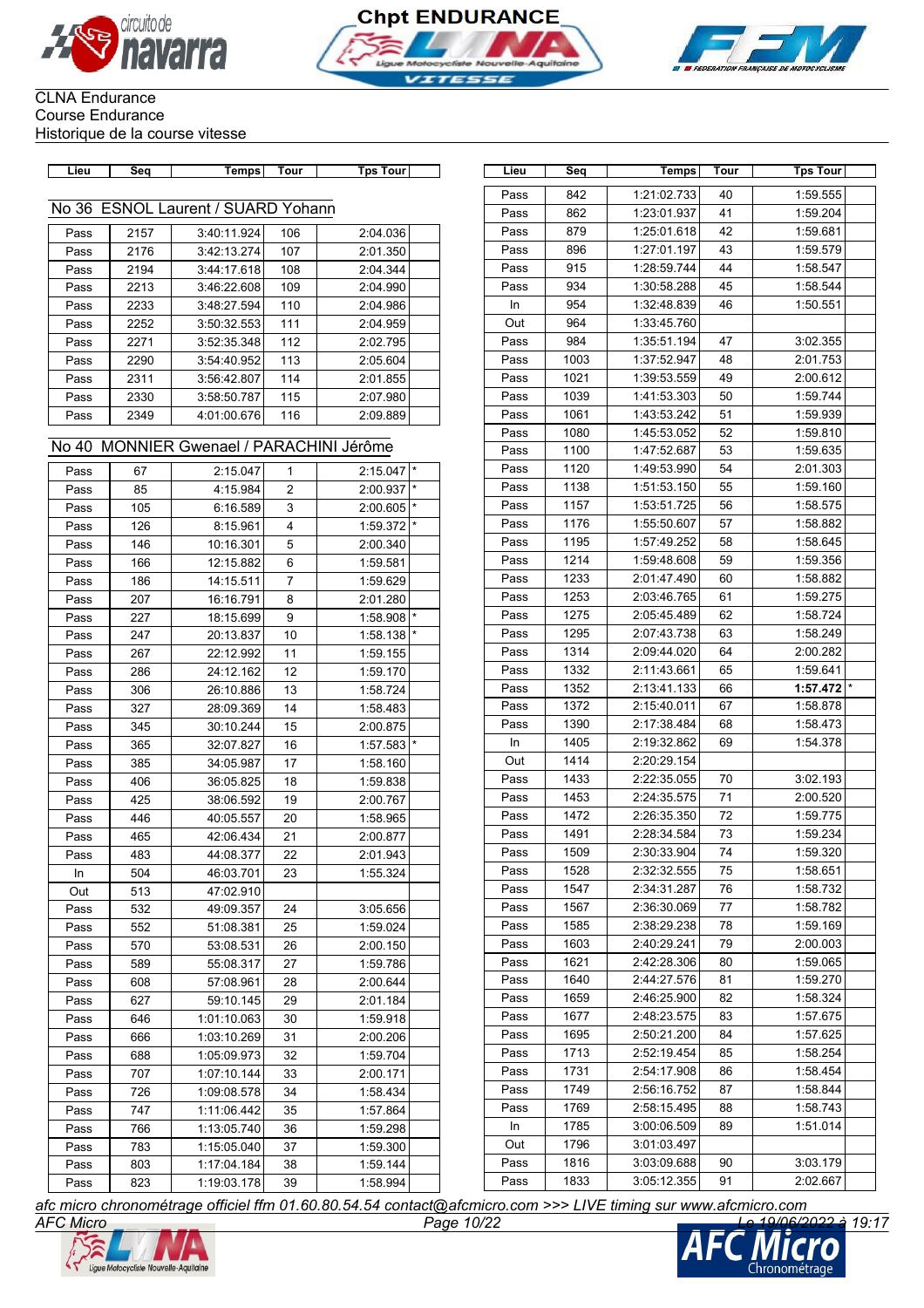





# CLNA Endurance Course Endurance

Historique de la course vitesse

| Lieu | Seq  | Temps                                    | <b>Tour</b>    | <b>Tps Tour</b>         | Lieu | Seq  | Temps       | Tour | <b>Tps Tour</b> |
|------|------|------------------------------------------|----------------|-------------------------|------|------|-------------|------|-----------------|
|      |      |                                          |                |                         | Pass | 510  | 46:42.196   | 23   | 2:02.629        |
|      |      | No 40 MONNIER Gwenael / PARACHINI Jérôme |                |                         | Pass | 529  | 48:40.801   | 24   | 1:58.605        |
| Pass | 1850 | 3:07:13.898                              | 92             | 2:01.543                | Pass | 549  | 50:39.766   | 25   | 1:58.965        |
| Pass | 1870 | 3:09:14.744                              | 93             | 2:00.846                | Pass | 568  | 52:38.209   | 26   | 1:58.443        |
| Pass | 1888 | 3:11:15.134                              | 94             | 2:00.390                | Pass | 584  | 54:39.914   | 27   | 2:01.705        |
| Pass | 1907 | 3:13:15.726                              | 95             | 2:00.592                | In   | 602  | 56:35.779   | 28   | 1:55.865        |
| Pass | 1925 | 3:15:15.088                              | 96             | 1:59.362                | Out  | 616  | 57:49.278   |      |                 |
| Pass | 1944 | 3:17:15.234                              | 97             | 2:00.146                | Pass | 638  | 1:00:18.422 | 29   | 3:42.643        |
| Pass | 1963 | 3:19:15.518                              | 98             | 2:00.284                | Pass | 662  | 1:02:37.575 | 30   | 2:19.153        |
| Pass | 1981 | 3:21:15.481                              | 99             | 1:59.963                | Pass | 686  | 1:04:57.041 | 31   | 2:19.466        |
| Pass | 2000 | 3:23:15.082                              | 100            | 1:59.601                | Pass | 708  | 1:07:15.817 | 32   | 2:18.776        |
| Pass | 2017 | 3:25:16.935                              | 101            | 2:01.853                | Pass | 728  | 1:09:34.611 | 33   | 2:18.794        |
| Pass | 2036 | 3:27:16.294                              | 102            | 1:59.359                | Pass | 751  | 1:11:53.847 | 34   | 2:19.236        |
| Pass | 2054 | 3:29:15.117                              | 103            | 1:58.823                | Pass | 773  | 1:14:12.392 | 35   | 2:18.545        |
| Pass | 2073 | 3:31:13.411                              | 104            | 1:58.294                | Pass | 793  | 1:16:30.022 | 36   | 2:17.630        |
| In   | 2091 | 3:33:06.496                              | 105            | 1:53.085                | Pass | 820  | 1:18:47.176 | 37   | 2:17.154        |
| Out  | 2104 | 3:34:03.343                              |                |                         | Pass | 843  | 1:21:03.718 | 38   | 2:16.542        |
| Pass | 2123 | 3:36:09.549                              | 106            | 3:03.053                | Pass | 864  | 1:23:19.385 | 39   | 2:15.667        |
| Pass | 2140 | 3:38:10.776                              | 107            | 2:01.227                | Pass | 885  | 1:25:34.309 | 40   | 2:14.924        |
| Pass | 2156 | 3:40:11.751                              | 108            | 2:00.975                | Pass | 905  | 1:27:48.874 | 41   | 2:14.565        |
| Pass | 2175 | 3:42:11.554                              | 109            | 1:59.803                | Pass | 925  | 1:30:02.744 | 42   | 2:13.870        |
| Pass | 2193 | 3:44:10.691                              | 110            | 1:59.137                | Pass | 946  | 1:32:15.045 | 43   | 2:12.301        |
| Pass | 2212 | 3:46:10.162                              | 111            | 1:59.471                | Pass | 969  | 1:34:30.517 | 44   | 2:15.472        |
| Pass | 2232 | 3:48:10.858                              | 112            | 2:00.696                | Pass | 991  | 1:36:43.501 | 45   | 2:12.984        |
| Pass | 2250 | 3:50:10.687                              | 113            | 1:59.829                | Pass | 1013 | 1:38:54.872 | 46   | 2:11.371        |
| Pass | 2269 | 3:52:10.154                              | 114            | 1:59.467                | Pass | 1033 | 1:41:09.271 | 47   | 2:14.399        |
| Pass | 2288 | 3:54:10.103                              | 115            | 1:59.949                | Pass | 1055 | 1:43:22.799 | 48   | 2:13.528        |
| Pass | 2307 | 3:56:10.585                              | 116            | 2:00.482                | Pass | 1076 | 1:45:36.469 | 49   | 2:13.670        |
| Pass | 2326 | 3:58:10.142                              | 117            | 1:59.557                | In   | 1097 | 1:47:43.962 | 50   | 2:07.493        |
| Pass | 2345 | 4:00:10.215                              | 118            | 2:00.073                | Out  | 1112 | 1:48:57.208 |      |                 |
| Pass | 2362 | 4:02:09.380                              | 119            | 1:59.165                | Pass | 1132 | 1:51:03.654 | 51   | 3:19.692        |
|      |      |                                          |                |                         | Pass | 1151 | 1:53:03.559 | 52   | 1:59.905        |
|      |      | No 67 CADORET Charly / CADORET Serge     |                |                         | Pass | 1171 | 1:55:02.493 | 53   | 1:58.934        |
| Pass | 76   | 2:24.313                                 | $\mathbf{1}$   | $2:24.313$ <sup>*</sup> | Pass | 1191 | 1:57:00.636 | 54   | 1:58.143        |
| Pass | 94   | 4:28.530                                 | $\overline{2}$ | $2:04.217$ *            | Pass | 1210 | 1:58:57.938 | 55   | 1:57.302        |
| Pass | 114  | 6:31.763                                 | 3              | 2:03.233                | Pass | 1228 | 2:00:57.371 | 56   | 1:59.433        |
| Pass | 134  | 8:33.436                                 | $\overline{4}$ | 2:01.673                | Pass | 1247 | 2:02:57.226 | 57   | 1:59.855        |
| Pass | 155  | 10:34.296                                | 5              | $2:00.860$ *            | Pass | 1266 | 2:04:55.160 | 58   | 1:57.934        |
| Pass | 175  | 12:35.635                                | 6              | 2:01.339                | Pass | 1287 | 2:06:52.099 | 59   | 1:56.939        |
| Pass | 194  | 14:35.568                                | 7              | 1:59.933                | Pass | 1305 | 2:08:49.110 | 60   | 1:57.011        |
| Pass | 214  | 16:38.007                                | 8              | 2:02.439                | Pass | 1324 | 2:10:46.873 | 61   | 1:57.763        |
| Pass | 234  | 18:38.717                                | 9              | 2:00.710                | Pass | 1343 | 2:12:46.031 | 62   | 1:59.158        |
| Pass | 254  | 20:38.776                                | 10             | 2:00.059                | Pass | 1363 | 2:14:45.051 | 63   | 1:59.020        |
| Pass | 274  | 22:39.351                                | 11             | 2:00.575                | Pass | 1381 | 2:16:42.707 | 64   | 1:57.656        |
| Pass | 294  | 24:40.351                                | 12             | 2:01.000                | Pass | 1398 | 2:18:41.230 | 65   | 1:58.523        |
| Pass | 314  | 26:42.329                                | 13             | 2:01.978                | Pass | 1415 | 2:20:39.101 | 66   | 1:57.871        |
| Pass | 335  | 28:42.829                                | 14             | 2:00.500                | Pass | 1434 | 2:22:36.149 | 67   | 1:57.048        |
| Pass | 354  | 30:43.490                                | 15             | 2:00.661                | Pass | 1452 | 2:24:33.860 | 68   | 1:57.711        |
| Pass | 375  | 32:42.584                                | 16             | 1:59.094                | Pass | 1471 | 2:26:31.327 | 69   | 1:57.467        |
| Pass | 392  | 34:43.996                                | 17             | 2:01.412                | Pass | 1490 | 2:28:31.676 | 70   | 2:00.349        |
| Pass | 411  | 36:43.751                                | 18             | 1:59.755                | Pass | 1508 | 2:30:31.170 | 71   | 1:59.494        |
| Pass | 431  | 38:43.006                                | 19             | 1:59.255                | Pass | 1527 | 2:32:28.872 | 72   | 1:57.702        |
| Pass | 451  | 40:41.735                                | 20             | $1:58.729$ *            | Pass | 1546 | 2:34:28.680 | 73   | 1:59.808        |
| Pass | 471  | 42:40.273                                | 21             | $1:58.538$ $\vert$ *    | In   | 1564 | 2:36:24.598 | 74   | 1:55.918        |
| Pass | 491  | 44:39.567                                | 22             | 1:59.294                | Out  | 1579 | 2:37:50.258 |      |                 |

| Lieu      | Seq  | Temps       | Tour | <b>Tps Tour</b>     |
|-----------|------|-------------|------|---------------------|
| Pass      | 510  | 46:42.196   | 23   | 2:02.629            |
| Pass      | 529  | 48:40.801   | 24   | 1:58.605            |
| Pass      | 549  | 50:39.766   | 25   | 1:58.965            |
| Pass      | 568  | 52:38.209   | 26   | 1:58.443            |
| Pass      | 584  | 54:39.914   | 27   | 2:01.705            |
| In        | 602  | 56:35.779   | 28   | 1:55.865            |
| Out       | 616  | 57:49.278   |      |                     |
| Pass      | 638  | 1:00:18.422 | 29   | 3:42.643            |
| Pass      | 662  | 1:02:37.575 | 30   | 2:19.153            |
| Pass      | 686  | 1:04:57.041 | 31   | 2:19.466            |
| Pass      | 708  | 1:07:15.817 | 32   | 2:18.776            |
| Pass      | 728  | 1:09:34.611 | 33   | 2:18.794            |
| Pass      | 751  | 1:11:53.847 | 34   | 2:19.236            |
| Pass      | 773  | 1:14:12.392 | 35   | 2:18.545            |
| Pass      | 793  | 1:16:30.022 | 36   | 2:17.630            |
| Pass      | 820  | 1:18:47.176 | 37   | 2:17.154            |
| Pass      | 843  | 1:21:03.718 | 38   | 2:16.542            |
| Pass      | 864  | 1:23:19.385 | 39   | 2:15.667            |
| Pass      | 885  | 1:25:34.309 | 40   | 2:14.924            |
| Pass      | 905  | 1:27:48.874 | 41   | 2:14.565            |
| Pass      | 925  | 1:30:02.744 | 42   | 2:13.870            |
| Pass      | 946  | 1:32:15.045 | 43   | 2:12.301            |
| Pass      | 969  | 1:34:30.517 | 44   | 2:15.472            |
| Pass      | 991  | 1:36:43.501 | 45   | 2:12.984            |
| Pass      | 1013 | 1:38:54.872 | 46   | 2:11.371            |
| Pass      | 1033 | 1:41:09.271 | 47   | 2:14.399            |
| Pass      | 1055 | 1:43:22.799 | 48   | 2:13.528            |
| Pass      | 1076 | 1:45:36.469 | 49   | 2:13.670            |
| <b>In</b> | 1097 | 1:47:43.962 | 50   | 2:07.493            |
| Out       | 1112 | 1:48:57.208 |      |                     |
| Pass      | 1132 | 1:51:03.654 | 51   | 3:19.692            |
| Pass      | 1151 | 1:53:03.559 | 52   | 1:59.905            |
| Pass      | 1171 | 1:55:02.493 | 53   | 1:58.934            |
| Pass      | 1191 | 1:57:00.636 | 54   | $\star$<br>1:58.143 |
| Pass      | 1210 | 1:58:57.938 | 55   | 1:57.302            |
| Pass      | 1228 | 2:00:57.371 | 56   | 1:59.433            |
| Pass      | 1247 | 2:02:57.226 | 57   | 1:59.855            |
| Pass      | 1266 | 2:04:55.160 | 58   | 1:57.934            |
| Pass      | 1287 | 2:06:52.099 | 59   | 1:56.939            |
| Pass      | 1305 | 2:08:49.110 | 60   | 1:57.011            |
| Pass      | 1324 | 2:10:46.873 | 61   | 1:57.763            |
| Pass      | 1343 | 2:12:46.031 | 62   | 1:59.158            |
| Pass      | 1363 | 2:14:45.051 | 63   | 1:59.020            |
| Pass      | 1381 | 2:16:42.707 | 64   | 1:57.656            |
| Pass      | 1398 | 2:18:41.230 | 65   | 1:58.523            |
| Pass      | 1415 | 2:20:39.101 | 66   | 1:57.871            |
| Pass      | 1434 | 2:22:36.149 | 67   | 1:57.048            |
| Pass      | 1452 | 2:24:33.860 | 68   | 1:57.711            |
| Pass      | 1471 | 2:26:31.327 | 69   | 1:57.467            |
| Pass      | 1490 | 2:28:31.676 | 70   | 2:00.349            |
| Pass      | 1508 | 2:30:31.170 | 71   | 1:59.494            |
| Pass      | 1527 | 2:32:28.872 | 72   | 1:57.702            |
| Pass      | 1546 | 2:34:28.680 | 73   | 1:59.808            |
| In.       | 1564 | 2:36:24.598 | 74   | 1:55.918            |
| Out       | 1579 | 2:37:50.258 |      |                     |

*AFC Micro Page 11/22 Le 19/06/2022 à 19:17 afc micro chronométrage officiel ffm 01.60.80.54.54 contact@afcmicro.com >>> LIVE timing sur www.afcmicro.com*



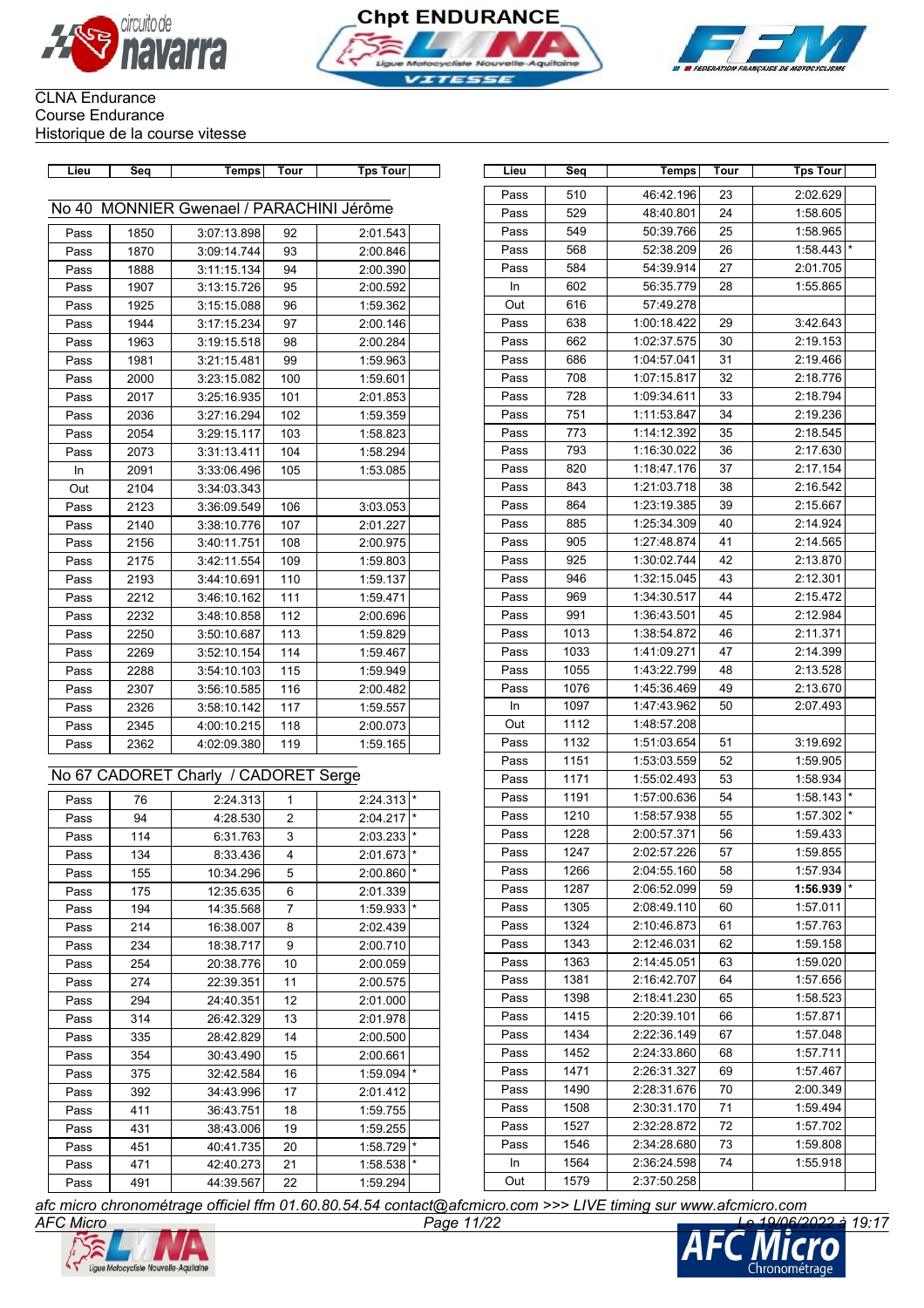





| Lieu | Seq  | <b>Temps</b>                         | Tour | <b>Tps Tour</b> | Lieu | Seq          | <b>Temps</b> | Tour     | <b>Tps Tour</b>      |
|------|------|--------------------------------------|------|-----------------|------|--------------|--------------|----------|----------------------|
|      |      |                                      |      |                 | Pass | 321          | 27:23.288    | 13       | 2:05.388             |
|      |      | No 67 CADORET Charly / CADORET Serge |      |                 | Pass | 341          | 29:27.780    | 14       | 2:04.492             |
| Pass | 1601 | 2:40:14.408                          | 75   | 3:49.810        | Pass | 361          | 31:34.206    | 15       | 2:06.426             |
| Pass | 1622 | 2:42:30.610                          | 76   | 2:16.202        | Pass | 381          | 33:39.406    | 16       | 2:05.200             |
| Pass | 1644 | 2:44:47.970                          | 77   | 2:17.360        | Pass | 402          | 35:45.140    | 17       | 2:05.734             |
| Pass | 1664 | 2:47:04.161                          | 78   | 2:16.191        | Pass | 423          | 37:50.195    | 18       | 2:05.055             |
| Pass | 1683 | 2:49:21.638                          | 79   | 2:17.477        | Pass | 444          | 39:56.956    | 19       | 2:06.761             |
| Pass | 1705 | 2:51:35.695                          | 80   | 2:14.057        | Pass | 464          | 42:03.271    | 20       | 2:06.315             |
| Pass | 1725 | 2:53:52.077                          | 81   | 2:16.382        | Pass | 484          | 44:08.666    | 21       | 2:05.395             |
| Pass | 1747 | 2:56:08.200                          | 82   | 2:16.123        | Pass | 505          | 46:14.195    | 22       | 2:05.529             |
| Pass | 1770 | 2:58:23.595                          | 83   | 2:15.395        | Pass | 524          | 48:19.495    | 23       | 2:05.300             |
| Pass | 1791 | 3:00:39.395                          | 84   | 2:15.800        | Pass | 545          | 50:25.193    | 24       | 2:05.698             |
| Pass | 1812 | 3:02:55.271                          | 85   | 2:15.876        | Pass | 565          | 52:32.865    | 25       | 2:07.672             |
| Pass | 1832 | 3:05:09.934                          | 86   | 2:14.663        | Pass | 583          | 54:39.495    | 26       | 2:06.630             |
| Pass | 1853 | 3:07:25.042                          | 87   | 2:15.108        | Pass | 604          | 56:45.945    | 27       | 2:06.450             |
| Pass | 1874 | 3:09:40.302                          | 88   | 2:15.260        | Pass | 624          | 58:52.468    | 28       | 2:06.523             |
| Pass | 1894 | 3:11:54.450                          | 89   | 2:14.148        | Pass | 644          | 1:00:58.250  | 29       | 2:05.782             |
| Pass | 1916 | 3:14:07.174                          | 90   | 2:12.724        | Pass | 665          | 1:03:04.137  | 30       | 2:05.887             |
| Pass | 1935 | 3:16:22.614                          | 91   | 2:15.440        | Pass | 689          | 1:05:11.596  | 31       | 2:07.459             |
| Pass | 1956 | 3:18:34.594                          | 92   | 2:11.980        | Pass | 709          | 1:07:20.442  | 32       | 2:08.846             |
| Pass | 1977 | 3:20:47.185                          | 93   | 2:12.591        | In   | 727          | 1:09:23.881  | 33       | 2:03.439             |
| Pass | 1996 | 3:23:00.504                          | 94   | 2:13.319        | Out  | 743          | 1:10:45.766  |          |                      |
| Pass | 2016 | 3:25:11.047                          | 95   | 2:10.543        | Pass | 767          | 1:13:05.735  | 34       | 3:41.854             |
| Pass | 2037 | 3:27:21.792                          | 96   | 2:10.745        | Pass | 787          | 1:15:16.149  | 35       | 2:10.414             |
| ln   | 2058 | 3:29:31.011                          | 97   | 2:09.219        | Pass | 806          | 1:17:24.874  | 36       | 2:08.725             |
| Out  | 2070 | 3:30:40.818                          |      |                 | Pass | 827          | 1:19:33.884  | 37       | 2:09.010             |
| Pass | 2088 | 3:32:45.804                          | 98   | 3:14.793        | Pass | 847          | 1:21:41.658  | 38       | 2:07.774             |
| Pass | 2109 | 3:34:46.037                          | 99   | 2:00.233        | Pass | 867          | 1:23:49.464  | 39       | 2:07.806             |
| Pass | 2127 | 3:36:45.093                          | 100  | 1:59.056        | Pass | 886          | 1:25:57.266  | 40       | 2:07.802             |
| Pass | 2146 | 3:38:44.615                          | 101  | 1:59.522        | Pass | 906          | 1:28:06.963  | 41       | 2:09.697             |
| Pass | 2165 | 3:40:44.491                          | 102  | 1:59.876        | Pass | 927          | 1:30:15.573  | 42       | 2:08.610             |
| Pass | 2184 | 3:42:44.561                          | 103  | 2:00.070        | Pass | 949          | 1:32:24.621  | 43       | 2:09.048             |
| Pass | 2201 | 3:44:43.901                          | 104  | 1:59.340        | Pass | 970          | 1:34:33.310  | 44       | 2:08.689             |
| Pass | 2219 | 3:46:43.253                          | 105  | 1:59.352        | Pass | 990          | 1:36:42.051  | 45       | 2:08.741             |
| Pass | 2237 | 3:48:43.264                          | 106  | 2:00.011        | Pass | 1010         | 1:38:50.340  | 46       | 2:08.289             |
| Pass | 2254 | 3:50:43.325                          | 107  | 2:00.061        | Pass | 1032         | 1:40:59.756  | 47       | 2:09.416             |
| Pass | 2273 | 3:52:42.329                          | 108  | 1:59.004        | Pass | 1052         | 1:43:09.113  | 48       | 2:09.357             |
| Pass | 2291 | 3:54:42.186                          | 109  | 1:59.857        | Pass | 1072         | 1:45:16.419  | 49       | 2:07.306             |
|      |      |                                      | 110  | 1:59.478        | Pass | 1092         | 1:47:23.805  | 50       | 2:07.386             |
| Pass | 2310 | 3:56:41.664                          |      |                 |      |              |              |          |                      |
| Pass | 2329 | 3:58:39.882                          | 111  | 1:58.218        | Pass | 1114<br>1135 | 1:49:31.388  | 51<br>52 | 2:07.583<br>2:07.771 |

### No 69 CARON Cedric / JULLIENNE Yann

| Pass | 80  | 2:25.941  | 1              | 2:25.941 | $\star$  |
|------|-----|-----------|----------------|----------|----------|
| Pass | 97  | 4:31.907  | 2              | 2:05.966 | $\star$  |
| Pass | 117 | 6:36.013  | 3              | 2:04.106 | $\star$  |
| Pass | 137 | 8:39.858  | 4              | 2:03.845 | $^\star$ |
| Pass | 156 | 10:44.546 | 5              | 2:04.688 |          |
| Pass | 176 | 12:48.857 | 6              | 2:04.311 |          |
| Pass | 196 | 14:53.500 | $\overline{7}$ | 2:04.643 |          |
| Pass | 217 | 16:58.920 | 8              | 2:05.420 |          |
| Pass | 237 | 19:03.502 | 9              | 2:04.582 |          |
| Pass | 257 | 21:08.276 | 10             | 2:04.774 |          |
| Pass | 277 | 23:12.047 | 11             | 2:03.771 | $^\star$ |
| Pass | 297 | 25:17.900 | 12             | 2:05.853 |          |

| Lieu | Seq  | <b>Temps</b> | Tour | Tps Tour |
|------|------|--------------|------|----------|
| Pass | 321  | 27:23.288    | 13   | 2:05.388 |
| Pass | 341  | 29:27.780    | 14   | 2:04.492 |
| Pass | 361  | 31:34.206    | 15   | 2:06.426 |
| Pass | 381  | 33:39.406    | 16   | 2:05.200 |
| Pass | 402  | 35:45.140    | 17   | 2:05.734 |
| Pass | 423  | 37:50.195    | 18   | 2:05.055 |
| Pass | 444  | 39:56.956    | 19   | 2:06.761 |
| Pass | 464  | 42:03.271    | 20   | 2:06.315 |
| Pass | 484  | 44:08.666    | 21   | 2:05.395 |
| Pass | 505  | 46:14.195    | 22   | 2:05.529 |
| Pass | 524  | 48:19.495    | 23   | 2:05.300 |
| Pass | 545  | 50:25.193    | 24   | 2:05.698 |
| Pass | 565  | 52:32.865    | 25   | 2:07.672 |
| Pass | 583  | 54:39.495    | 26   | 2:06.630 |
| Pass | 604  | 56:45.945    | 27   | 2:06.450 |
| Pass | 624  | 58:52.468    | 28   | 2:06.523 |
| Pass | 644  | 1:00:58.250  | 29   | 2:05.782 |
| Pass | 665  | 1:03:04.137  | 30   | 2:05.887 |
| Pass | 689  | 1:05:11.596  | 31   | 2:07.459 |
| Pass | 709  | 1:07:20.442  | 32   | 2:08.846 |
| In   | 727  | 1:09:23.881  | 33   | 2:03.439 |
| Out  | 743  | 1:10:45.766  |      |          |
| Pass | 767  | 1:13:05.735  | 34   | 3:41.854 |
| Pass | 787  | 1:15:16.149  | 35   | 2:10.414 |
| Pass | 806  | 1:17:24.874  | 36   | 2:08.725 |
| Pass | 827  | 1:19:33.884  | 37   | 2:09.010 |
| Pass | 847  | 1:21:41.658  | 38   | 2:07.774 |
| Pass | 867  | 1:23:49.464  | 39   | 2:07.806 |
| Pass | 886  | 1:25:57.266  | 40   | 2:07.802 |
| Pass | 906  | 1:28:06.963  | 41   | 2:09.697 |
| Pass | 927  | 1:30:15.573  | 42   | 2:08.610 |
| Pass | 949  | 1:32:24.621  | 43   | 2:09.048 |
| Pass | 970  | 1:34:33.310  | 44   | 2:08.689 |
| Pass | 990  | 1:36:42.051  | 45   | 2:08.741 |
| Pass | 1010 | 1:38:50.340  | 46   | 2:08.289 |
| Pass | 1032 | 1:40:59.756  | 47   | 2:09.416 |
| Pass | 1052 | 1:43:09.113  | 48   | 2:09.357 |
| Pass | 1072 | 1:45:16.419  | 49   | 2:07.306 |
| Pass | 1092 | 1:47:23.805  | 50   | 2:07.386 |
| Pass | 1114 | 1:49:31.388  | 51   | 2:07.583 |
| Pass | 1135 | 1:51:39.159  | 52   | 2:07.771 |
| Pass | 1155 | 1:53:46.107  | 53   | 2:06.948 |
| Pass | 1177 | 1:55:53.967  | 54   | 2:07.860 |
| Pass | 1198 | 1:58:02.162  | 55   | 2:08.195 |
| Pass | 1220 | 2:00:10.637  | 56   | 2:08.475 |
| Pass | 1240 | 2:02:17.010  | 57   | 2:06.373 |
| Pass | 1260 | 2:04:22.537  | 58   | 2:05.527 |
| Pass | 1283 | 2:06:28.123  | 59   | 2:05.586 |
| Pass | 1303 | 2:08:34.765  | 60   | 2:06.642 |
| Pass | 1323 | 2:10:42.142  | 61   | 2:07.377 |
| In   | 1345 | 2:12:47.246  | 62   | 2:05.104 |
| Out  | 1358 | 2:14:13.346  |      |          |
| Pass | 1379 | 2:16:30.473  | 63   | 3:43.227 |
| Pass | 1397 | 2:18:38.645  | 64   | 2:08.172 |
| Pass | 1417 | 2:20:45.533  | 65   | 2:06.888 |



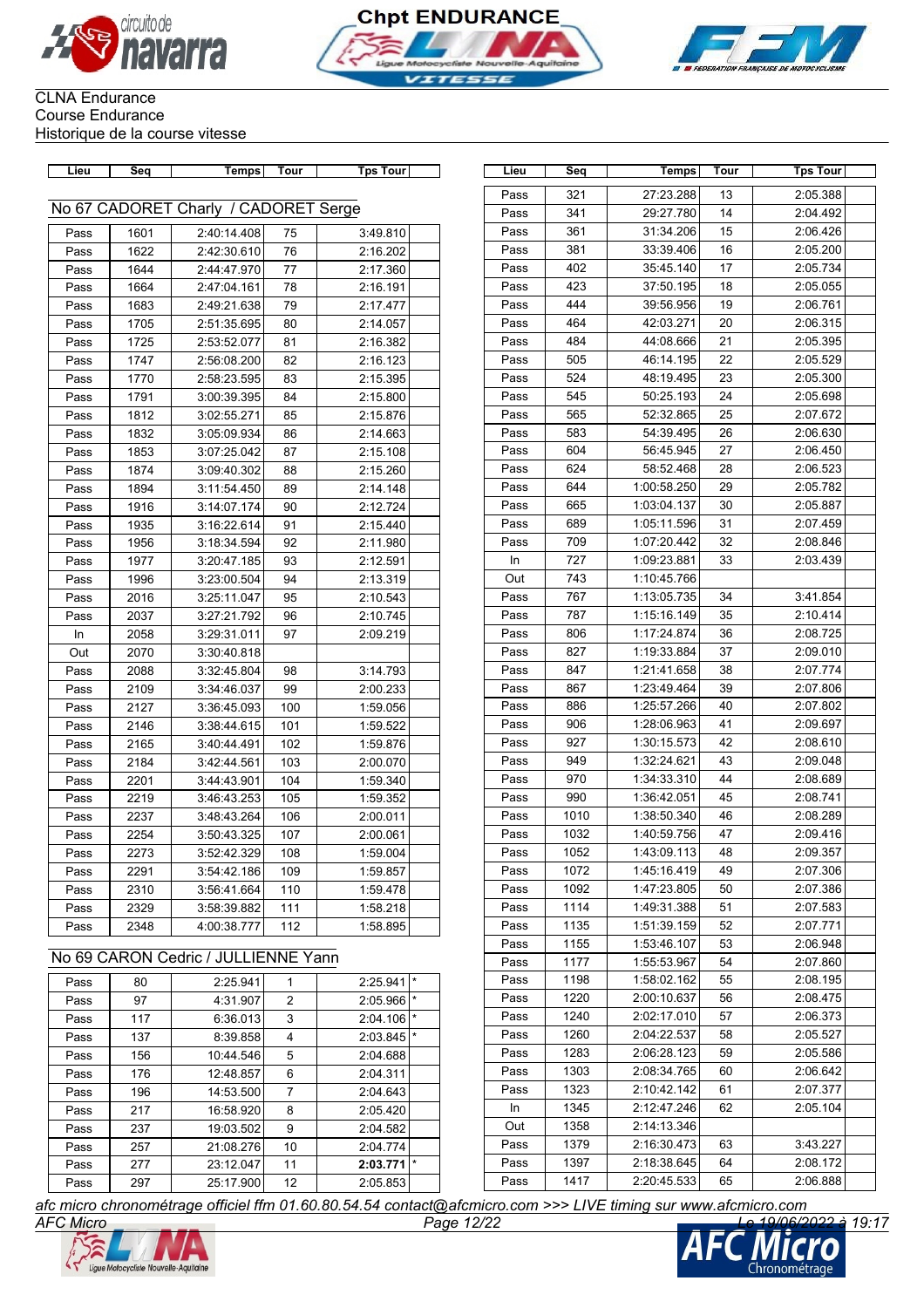





| Lieu | Sea  | Temps                               | Tour | Tps Tour | Lieu | Seq  | Temps       | Tour | <b>Tps Tour</b> |
|------|------|-------------------------------------|------|----------|------|------|-------------|------|-----------------|
|      |      |                                     |      |          | Pass | 130  | 8:19.461    | 4    | 1:59.998        |
|      |      | No 69 CARON Cedric / JULLIENNE Yann |      |          | Pass | 151  | 10:19.824   | 5    | 2:00.363        |
| Pass | 1437 | 2:22:51.636                         | 66   | 2:06.103 | Pass | 170  | 12:20.257   | 6    | 2:00.433        |
| Pass | 1455 | 2:24:58.840                         | 67   | 2:07.204 | Pass | 189  | 14:21.034   | 7    | 2:00.777        |
| Pass | 1474 | 2:27:04.264                         | 68   | 2:05.424 | Pass | 209  | 16:20.689   | 8    | 1:59.655        |
| Pass | 1493 | 2:29:10.569                         | 69   | 2:06.305 | Pass | 229  | 18:21.157   | 9    | 2:00.468        |
| Pass | 1516 | 2:31:16.705                         | 70   | 2:06.136 | Pass | 250  | 20:22.773   | 10   | 2:01.616        |
| Pass | 1535 | 2:33:21.668                         | 71   | 2:04.963 | Pass | 271  | 22:25.627   | 11   | 2:02.854        |
| Pass | 1556 | 2:35:26.221                         | 72   | 2:04.553 | Pass | 292  | 24:28.665   | 12   | 2:03.038        |
| Pass | 1575 | 2:37:31.160                         | 73   | 2:04.939 | Pass | 312  | 26:30.611   | 13   | 2:01.946        |
| Pass | 1595 | 2:39:36.203                         | 74   | 2:05.043 | Pass | 333  | 28:32.701   | 14   | 2:02.090        |
| Pass | 1614 | 2:41:41.263                         | 75   | 2:05.060 | Pass | 353  | 30:33.978   | 15   | 2:01.277        |
| Pass | 1632 | 2:43:47.553                         | 76   | 2:06.290 | Pass | 374  | 32:37.118   | 16   | 2:03.140        |
| Pass | 1652 | 2:45:53.344                         | 77   | 2:05.791 | Pass | 391  | 34:42.485   | 17   | 2:05.367        |
| Pass | 1671 | 2:47:59.508                         | 78   | 2:06.164 | Pass | 412  | 36:45.607   | 18   | 2:03.122        |
| Pass | 1691 | 2:50:05.513                         | 79   | 2:06.005 | In   | 430  | 38:41.876   | 19   | 1:56.269        |
| Pass | 1710 | 2:52:12.346                         | 80   | 2:06.833 | Out  | 440  | 39:33.124   |      |                 |
| Pass | 1732 | 2:54:19.312                         | 81   | 2:06.966 | Pass | 462  | 41:44.414   | 20   | 3:02.538        |
| Pass | 1752 | 2:56:26.712                         | 82   | 2:07.400 | Pass | 481  | 43:47.282   | 21   | 2:02.868        |
| Pass | 1772 | 2:58:34.019                         | 83   | 2:07.307 | Pass | 500  | 45:52.752   | 22   | 2:05.470        |
| Pass | 1792 | 3:00:40.910                         | 84   | 2:06.891 | Pass | 520  | 47:56.053   | 23   | 2:03.301        |
| Pass | 1809 | 3:02:47.892                         | 85   | 2:06.982 | Pass | 538  | 50:00.276   | 24   | 2:04.223        |
| Pass | 1827 | 3:04:52.998                         | 86   | 2:05.106 | Pass | 558  | 52:03.291   | 25   | 2:03.015        |
| Pass | 1848 | 3:06:58.731                         | 87   | 2:05.733 | Pass | 577  | 54:06.275   | 26   | 2:02.984        |
| Pass | 1868 | 3:09:05.151                         | 88   | 2:06.420 | Pass | 597  | 56:09.720   | 27   | 2:03.445        |
| Pass | 1887 | 3:11:10.531                         | 89   | 2:05.380 | Pass | 618  | 58:13.137   | 28   | 2:03.417        |
| In   | 1906 | 3:13:10.071                         | 90   | 1:59.540 | Pass | 639  | 1:00:19.826 | 29   | 2:06.689        |
| Out  | 1920 | 3:14:30.020                         |      |          | Pass | 658  | 1:02:24.696 | 30   | 2:04.870        |
| Pass | 1941 | 3:16:47.318                         | 91   | 3:37.247 | Pass | 679  | 1:04:27.752 | 31   | 2:03.056        |
| Pass | 1959 | 3:18:57.098                         | 92   | 2:09.780 | Pass | 699  | 1:06:31.201 | 32   | 2:03.449        |
| Pass | 1978 | 3:21:05.075                         | 93   | 2:07.977 | Pass | 719  | 1:08:34.521 | 33   | 2:03.320        |
| Pass | 1999 | 3:23:13.730                         | 94   | 2:08.655 | Pass | 740  | 1:10:37.850 | 34   | 2:03.329        |
| Pass | 2019 | 3:25:21.825                         | 95   | 2:08.095 | Pass | 760  | 1:12:40.933 | 35   | 2:03.083        |
| Pass | 2039 | 3:27:29.170                         | 96   | 2:07.345 | Pass | 781  | 1:14:45.414 | 36   | 2:04.481        |
| Pass | 2060 | 3:29:37.267                         | 97   | 2:08.097 | Pass | 801  | 1:16:48.408 | 37   | 2:02.994        |
| Pass | 2081 | 3:31:46.324                         | 98   | 2:09.057 | Pass | 821  | 1:18:52.302 | 38   | 2:03.894        |
| Pass | 2101 | 3:33:54.502                         | 99   | 2:08.178 | Pass | 840  | 1:20:56.814 | 39   | 2:04.512        |
| Pass | 2120 | 3:36:03.897                         | 100  | 2:09.395 | Pass | 860  | 1:22:59.813 | 40   | 2:02.999        |
| Pass | 2141 | 3:38:13.731                         | 101  | 2:09.834 | Pass | 881  | 1:25:03.289 | 41   | 2:03.476        |
| Pass | 2161 | 3:40:23.188                         | 102  | 2:09.457 | Pass | 899  | 1:27:06.239 | 42   | 2:02.950        |
| Pass | 2180 | 3:42:31.545                         | 103  | 2:08.357 | Pass | 920  | 1:29:08.537 | 43   | 2:02.298        |
| Pass | 2200 | 3:44:41.077                         | 104  | 2:09.532 | Pass | 940  | 1:31:10.382 | 44   | 2:01.845        |
| Pass | 2221 | 3:46:51.385                         | 105  | 2:10.308 | Pass | 958  | 1:33:14.253 | 45   | 2:03.871        |
| Pass | 2242 | 3:49:03.082                         | 106  | 2:11.697 | Pass | 978  | 1:35:16.843 | 46   | 2:02.590        |
| Pass | 2263 | 3:51:14.732                         | 107  | 2:11.650 | Pass | 997  | 1:37:19.728 | 47   | 2:02.885        |
| Pass | 2282 | 3:53:24.794                         | 108  | 2:10.062 | Pass | 1016 | 1:39:21.194 | 48   | 2:01.466        |
| Pass | 2301 | 3:55:35.071                         | 109  | 2:10.277 | Pass | 1035 | 1:41:21.288 | 49   | 2:00.094        |
| Pass | 2321 | 3:57:43.956                         | 110  | 2:08.885 | Pass | 1056 | 1:43:23.859 | 50   | 2:02.571        |
| Pass | 2340 | 3:59:53.440                         | 111  | 2:09.484 | Pass | 1075 | 1:45:29.728 | 51   | 2:05.869        |
| Pass | 2359 | 4:02:02.534                         | 112  | 2:09.094 | Pass | 1094 | 1:47:32.133 | 52   | 2:02.405        |

# No 87 VIAUD Nicolas / THOURAUD Aurelien

| Pass | 68  | 2:15.338 |   | $2:15.338$ *            |  |
|------|-----|----------|---|-------------------------|--|
| Pass | 89  | 4:18.340 |   | $2:03.002$ <sup>*</sup> |  |
| Pass | 110 | 6:19.463 | J | $2:01.123$ *            |  |

| Lieu | Seq  | <b>Temps</b> | Tour | Tps Tour   |
|------|------|--------------|------|------------|
| Pass | 130  | 8:19.461     | 4    | 1:59.998 * |
| Pass | 151  | 10:19.824    | 5    | 2:00.363   |
| Pass | 170  | 12:20.257    | 6    | 2:00.433   |
| Pass | 189  | 14:21.034    | 7    | 2:00.777   |
| Pass | 209  | 16:20.689    | 8    | 1:59.655   |
| Pass | 229  | 18:21.157    | 9    | 2:00.468   |
| Pass | 250  | 20:22.773    | 10   | 2:01.616   |
| Pass | 271  | 22:25.627    | 11   | 2:02.854   |
| Pass | 292  | 24:28.665    | 12   | 2:03.038   |
| Pass | 312  | 26:30.611    | 13   | 2:01.946   |
| Pass | 333  | 28:32.701    | 14   | 2:02.090   |
| Pass | 353  | 30:33.978    | 15   | 2:01.277   |
| Pass | 374  | 32:37.118    | 16   | 2:03.140   |
| Pass | 391  | 34:42.485    | 17   | 2:05.367   |
| Pass | 412  | 36:45.607    | 18   | 2:03.122   |
| In   | 430  | 38:41.876    | 19   | 1:56.269   |
| Out  | 440  | 39:33.124    |      |            |
| Pass | 462  | 41:44.414    | 20   | 3:02.538   |
| Pass | 481  | 43:47.282    | 21   | 2:02.868   |
| Pass | 500  | 45:52.752    | 22   | 2:05.470   |
| Pass | 520  | 47:56.053    | 23   | 2:03.301   |
| Pass | 538  | 50:00.276    | 24   | 2:04.223   |
| Pass | 558  | 52:03.291    | 25   | 2:03.015   |
| Pass | 577  | 54:06.275    | 26   | 2:02.984   |
| Pass | 597  | 56:09.720    | 27   | 2:03.445   |
| Pass | 618  | 58:13.137    | 28   | 2:03.417   |
| Pass | 639  | 1:00:19.826  | 29   | 2:06.689   |
| Pass | 658  | 1:02:24.696  | 30   | 2:04.870   |
| Pass | 679  | 1:04:27.752  | 31   | 2:03.056   |
| Pass | 699  | 1:06:31.201  | 32   | 2:03.449   |
| Pass | 719  | 1:08:34.521  | 33   | 2:03.320   |
| Pass | 740  | 1:10:37.850  | 34   | 2:03.329   |
| Pass | 760  | 1:12:40.933  | 35   | 2:03.083   |
| Pass | 781  | 1:14:45.414  | 36   | 2:04.481   |
| Pass | 801  | 1:16:48.408  | 37   | 2:02.994   |
| Pass | 821  | 1:18:52.302  | 38   | 2:03.894   |
| Pass | 840  | 1:20:56.814  | 39   | 2:04.512   |
| Pass | 860  | 1:22:59.813  | 40   | 2:02.999   |
| Pass | 881  | 1:25:03.289  | 41   | 2:03.476   |
| Pass | 899  | 1:27:06.239  | 42   | 2:02.950   |
| Pass | 920  | 1:29:08.537  | 43   | 2:02.298   |
| Pass | 940  | 1:31:10.382  | 44   | 2:01.845   |
| Pass | 958  | 1:33:14.253  | 45   | 2:03.871   |
| Pass | 978  | 1:35:16.843  | 46   | 2:02.590   |
| Pass | 997  | 1:37:19.728  | 47   | 2:02.885   |
| Pass | 1016 | 1:39:21.194  | 48   | 2:01.466   |
| Pass | 1035 | 1:41:21.288  | 49   | 2:00.094   |
| Pass | 1056 | 1:43:23.859  | 50   | 2:02.571   |
| Pass | 1075 | 1:45:29.728  | 51   | 2:05.869   |
| Pass | 1094 | 1:47:32.133  | 52   | 2:02.405   |
| Pass | 1115 | 1:49:33.881  | 53   | 2:01.748   |
| Pass | 1134 | 1:51:37.255  | 54   | 2:03.374   |
| Pass | 1154 | 1:53:39.800  | 55   | 2:02.545   |
| Pass | 1174 | 1:55:41.888  | 56   | 2:02.088   |
| Pass | 1194 | 1:57:44.131  | 57   | 2:02.243   |
|      |      |              |      |            |



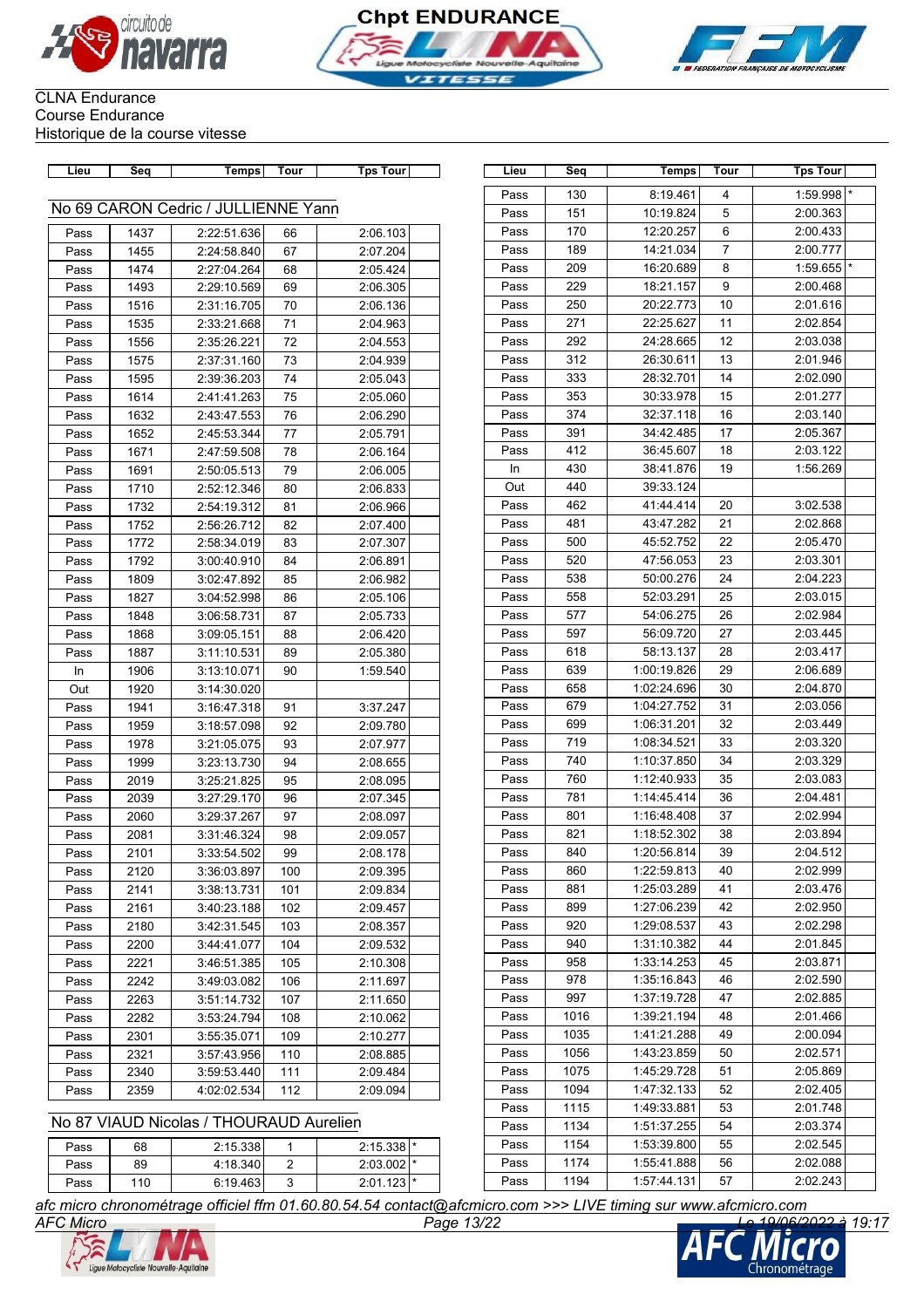





# CLNA Endurance Course Endurance

Historique de la course vitesse

| Lieu | Seq  | <b>Temps</b>                            | Tour | <b>Tps Tour</b> | Lieu | Seq  | Temps                                | Tour | <b>Tps Tour</b> |
|------|------|-----------------------------------------|------|-----------------|------|------|--------------------------------------|------|-----------------|
|      |      |                                         |      |                 | Pass | 2187 | 3:43:03.046                          | 107  | 2:00.940        |
|      |      | No 87 VIAUD Nicolas / THOURAUD Aurelien |      |                 | Pass | 2206 | 3:45:02.855                          | 108  | 1:59.809        |
| Pass | 1213 | 1:59:48.580                             | 58   | 2:04.449        | Pass | 2225 | 3:47:02.463                          | 109  | 1:59.608        |
| Pass | 1234 | 2:01:49.748                             | 59   | 2:01.168        | Pass | 2243 | 3:49:04.829                          | 110  | 2:02.366        |
| Pass | 1255 | 2:03:52.500                             | 60   | 2:02.752        | Pass | 2261 | 3:51:05.945                          | 111  | 2:01.116        |
| Pass | 1278 | 2:05:55.753                             | 61   | 2:03.253        | Pass | 2278 | 3:53:08.435                          | 112  | 2:02.490        |
| Pass | 1298 | 2:07:57.639                             | 62   | 2:01.886        | Pass | 2296 | 3:55:09.559                          | 113  | 2:01.124        |
| Pass | 1317 | 2:09:58.311                             | 63   | 2:00.672        | Pass | 2315 | 3:57:10.803                          | 114  | 2:01.244        |
| In   | 1337 | 2:11:56.439                             | 64   | 1:58.128        | Pass | 2332 | 3:59:11.394                          | 115  | 2:00.591        |
| Out  | 1346 | 2:12:56.903                             |      |                 | Pass | 2351 | 4:01:11.365                          | 116  | 1:59.971        |
| Pass | 1365 | 2:15:03.832                             | 65   | 3:07.393        |      |      |                                      |      |                 |
| Pass | 1383 | 2:17:04.570                             | 66   | 2:00.738        |      |      | No 91 BARRE Fabien / DEMIGNE Mickael |      |                 |
| Pass | 1401 | 2:19:05.454                             | 67   | 2:00.884        | Pass | 77   | 2:24.246                             | 1    | 2:24.246        |
| Pass | 1420 | 2:21:08.296                             | 68   | 2:02.842        | Pass | 100  | 4:35.075                             | 2    | 2:10.829        |
| Pass | 1439 | 2:23:08.624                             | 69   | 2:00.328        | Pass | 120  | 6:44.652                             | 3    | 2:09.577        |
| Pass | 1458 | 2:25:08.892                             | 70   | 2:00.268        | Pass | 140  | 8:54.055                             | 4    | 2:09.403        |
| Pass | 1475 | 2:27:09.863                             | 71   | 2:00.971        | Pass | 160  | 11:01.976                            | 5    | 2:07.921        |
| Pass | 1494 | 2:29:11.226                             | 72   | 2:01.363        | Pass | 181  | 13:11.249                            | 6    | 2:09.273        |
| Pass | 1514 | 2:31:13.250                             | 73   | 2:02.024        | Pass | 201  | 15:19.213                            | 7    | 2:07.964        |
| Pass | 1533 | 2:33:13.688                             | 74   | 2:00.438        | Pass | 221  | 17:26.390                            | 8    | 2:07.177        |
| In   | 1552 | 2:35:07.599                             | 75   | 1:53.911        | Pass | 242  | 19:35.532                            | 9    | 2:09.142        |
| Out  | 1562 | 2:36:07.945                             |      |                 | Pass | 263  | 21:42.336                            | $10$ | 2:06.804        |
| Pass | 1583 | 2:38:15.636                             | 76   | 3:08.037        | Pass | 283  | 23:49.708                            | 11   | 2:07.372        |
| Pass | 1602 | 2:40:17.342                             | 77   | 2:01.706        | Pass | 304  | 25:57.684                            | 12   | 2:07.976        |
| Pass | 1620 | 2:42:20.266                             | 78   | 2:02.924        | Pass | 326  | 28:03.607                            | 13   | 2:05.923        |
| Pass | 1639 | 2:44:21.808                             | 79   | 2:01.542        | Pass | 347  | 30:14.077                            | 14   | 2:10.470        |
| Pass | 1657 | 2:46:23.184                             | 80   | 2:01.376        | Pass | 367  | 32:19.671                            | 15   | 2:05.594        |
| Pass | 1676 | 2:48:22.813                             | 81   | 1:59.629        | Pass | 388  | 34:26.783                            | 16   | 2:07.112        |
| Pass | 1696 | 2:50:24.066                             | 82   | 2:01.253        | Pass | 410  | 36:35.821                            | 17   | 2:09.038        |
| In   | 1714 | 2:52:20.446                             | 83   | 1:56.380        | Pass | 432  | 38:44.385                            | 18   | 2:08.564        |
| Out  | 1720 | 2:52:51.754                             |      |                 | Pass | 454  | 40:52.583                            | 19   | 2:08.198        |
| Pass | 1738 | 2:54:59.949                             | 84   | 2:39.503        | Pass | 474  | 43:00.119                            | 20   | 2:07.536        |
| In   | 1757 | 2:56:57.584                             | 85   | 1:57.635        | In   | 493  | 45:00.626                            | 21   | 2:00.507        |
| Out  | 1762 | 2:57:51.661                             |      |                 | Out  | 496  | 45:35.939                            |      |                 |
| Pass | 1784 | 3:00:01.700                             | 86   | 3:04.116        | Pass | 518  | 47:53.772                            | 22   | 2:53.146        |
| Pass | 1806 | 3:02:05.994                             | 87   | 2:04.294        | Pass | 540  | 50:07.478                            | 23   | 2:13.706        |
| Pass | 1824 | 3:04:09.860                             | 88   | 2:03.866        | Pass | 560  | 52:17.509                            | 24   | 2:10.031        |
| Pass | 1843 | 3:06:13.692                             | 89   | 2:03.832        | Pass | 580  | 54:27.357                            | 25   | 2:09.848        |
| Pass | 1862 | 3:08:17.488                             | 90   | 2:03.796        | Pass | 603  | 56:37.232                            | 26   | 2:09.875        |
| Pass | 1881 | 3:10:21.411                             | 91   | 2:03.923        | Pass | 623  | 58:48.962                            | 27   | 2:11.730        |
| Pass | 1900 | 3:12:25.858                             | 92   | 2:04.447        | Pass | 645  | 1:01:01.429                          | 28   | 2:12.467        |
| Pass | 1919 | 3:14:29.436                             | 93   | 2:03.578        | Pass | 667  | 1:03:12.858                          | 29   | 2:11.429        |
| Pass | 1938 | 3:16:32.924                             | 94   | 2:03.488        | Pass | 690  | 1:05:22.399                          | 30   | 2:09.541        |
| Pass | 1958 | 3:18:35.529                             | 95   | 2:02.605        | Pass | 711  | 1:07:34.842                          | 31   | 2:12.443        |
| Pass | 1976 | 3:20:38.708                             | 96   | 2:03.179        | Pass | 731  | 1:09:48.472                          | 32   | 2:13.630        |
| Pass | 1995 | 3:22:41.395                             | 97   | 2:02.687        | In   | 752  | 1:11:56.158                          | 33   | 2:07.686        |
| Pass | 2014 | 3:24:44.004                             | 98   | 2:02.609        | Out  | 768  | 1:13:07.258                          |      |                 |
| Pass | 2032 | 3:26:47.207                             | 99   | 2:03.203        | Pass | 788  | 1:15:22.496                          | 34   | 3:26.338        |
| Pass | 2051 | 3:28:49.769                             | 100  | 2:02.562        | Pass | 809  | 1:17:33.536                          | 35   | 2:11.040        |
| Pass | 2071 | 3:30:52.223                             | 101  | 2:02.454        | Pass | 829  | 1:19:43.558                          | 36   | 2:10.022        |
| Pass | 2090 | 3:32:54.487                             | 102  | 2:02.264        | Pass | 848  | 1:21:53.970                          | 37   | 2:10.412        |
| Pass | 2110 | 3:34:57.273                             | 103  | 2:02.786        | Pass | 868  | 1:24:02.560                          | 38   | 2:08.590        |
| Pass | 2129 | 3:36:59.142                             | 104  | 2:01.869        | Pass | 889  | 1:26:12.243                          | 39   | 2:09.683        |
| Pass | 2148 | 3:39:00.514                             | 105  | 2:01.372        | Pass | 910  | 1:28:21.801                          | 40   | 2:09.558        |
| Pass | 2168 | 3:41:02.106                             | 106  | 2:01.592        | Pass | 930  | 1:30:30.190                          | 41   | 2:08.389        |
|      |      |                                         |      |                 |      |      |                                      |      |                 |

| Lieu | Seq  | Temps       | Tour | <b>Tps Tour</b> |         |
|------|------|-------------|------|-----------------|---------|
| Pass | 2187 | 3:43:03.046 | 107  | 2:00.940        |         |
| Pass | 2206 | 3:45:02.855 | 108  | 1:59.809        |         |
|      |      |             |      |                 | $\star$ |
| Pass | 2225 | 3:47:02.463 | 109  | 1:59.608        |         |
| Pass | 2243 | 3:49:04.829 | 110  | 2:02.366        |         |
| Pass | 2261 | 3:51:05.945 | 111  | 2:01.116        |         |
| Pass | 2278 | 3:53:08.435 | 112  | 2:02.490        |         |
| Pass | 2296 | 3:55:09.559 | 113  | 2:01.124        |         |
| Pass | 2315 | 3:57:10.803 | 114  | 2:01.244        |         |
| Pass | 2332 | 3:59:11.394 | 115  | 2:00.591        |         |
| Pass | 2351 | 4:01:11.365 | 116  | 1:59.971        |         |

### No 91 BARRE Fabien / DEMIGNE Mickael

| Pass | 77  | 2:24.246    | 1              | $2:24.246$ *            |         |
|------|-----|-------------|----------------|-------------------------|---------|
| Pass | 100 | 4:35.075    | $\overline{2}$ | 2:10.829                |         |
| Pass | 120 | 6:44.652    | 3              | 2:09.577                |         |
| Pass | 140 | 8:54.055    | 4              | 2:09.403                |         |
| Pass | 160 | 11:01.976   | 5              | 2:07.921                |         |
| Pass | 181 | 13:11.249   | 6              | 2:09.273                |         |
| Pass | 201 | 15:19.213   | 7              | 2:07.964                |         |
| Pass | 221 | 17:26.390   | 8              | 2:07.177                |         |
| Pass | 242 | 19:35.532   | 9              | 2:09.142                |         |
| Pass | 263 | 21:42.336   | 10             | $2:06.804$ <sup>*</sup> |         |
| Pass | 283 | 23:49.708   | 11             | 2:07.372                |         |
| Pass | 304 | 25:57.684   | 12             | 2:07.976                |         |
| Pass | 326 | 28:03.607   | 13             | 2:05.923                | $\star$ |
| Pass | 347 | 30:14.077   | 14             | 2:10.470                |         |
| Pass | 367 | 32:19.671   | 15             | $2:05.594$ *            |         |
| Pass | 388 | 34:26.783   | 16             | 2:07.112                |         |
| Pass | 410 | 36:35.821   | 17             | 2:09.038                |         |
| Pass | 432 | 38:44.385   | 18             | 2:08.564                |         |
| Pass | 454 | 40:52.583   | 19             | 2:08.198                |         |
| Pass | 474 | 43:00.119   | 20             | 2:07.536                |         |
| In.  | 493 | 45:00.626   | 21             | 2:00.507                |         |
| Out  | 496 | 45:35.939   |                |                         |         |
| Pass | 518 | 47:53.772   | 22             | 2:53.146                |         |
| Pass | 540 | 50:07.478   | 23             | 2:13.706                |         |
| Pass | 560 | 52:17.509   | 24             | 2:10.031                |         |
| Pass | 580 | 54:27.357   | 25             | 2:09.848                |         |
| Pass | 603 | 56:37.232   | 26             | 2:09.875                |         |
| Pass | 623 | 58:48.962   | 27             | 2:11.730                |         |
| Pass | 645 | 1:01:01.429 | 28             | 2:12.467                |         |
| Pass | 667 | 1:03:12.858 | 29             | 2:11.429                |         |
| Pass | 690 | 1:05:22.399 | 30             | 2:09.541                |         |
| Pass | 711 | 1:07:34.842 | 31             | 2:12.443                |         |
| Pass | 731 | 1:09:48.472 | 32             | 2:13.630                |         |
| In   | 752 | 1:11:56.158 | 33             | 2:07.686                |         |
| Out  | 768 | 1:13:07.258 |                |                         |         |
| Pass | 788 | 1:15:22.496 | 34             | 3:26.338                |         |
| Pass | 809 | 1:17:33.536 | 35             | 2:11.040                |         |
| Pass | 829 | 1:19:43.558 | 36             | 2:10.022                |         |
| Pass | 848 | 1:21:53.970 | 37             | 2:10.412                |         |
| Pass | 868 | 1:24:02.560 | 38             | 2:08.590                |         |
| Pass | 889 | 1:26:12.243 | 39             | 2:09.683                |         |
| Pass | 910 | 1:28:21.801 | 40             | 2:09.558                |         |
| Pass | 930 | 1:30:30.190 | 41             | 2:08.389                |         |
|      |     |             |                |                         |         |



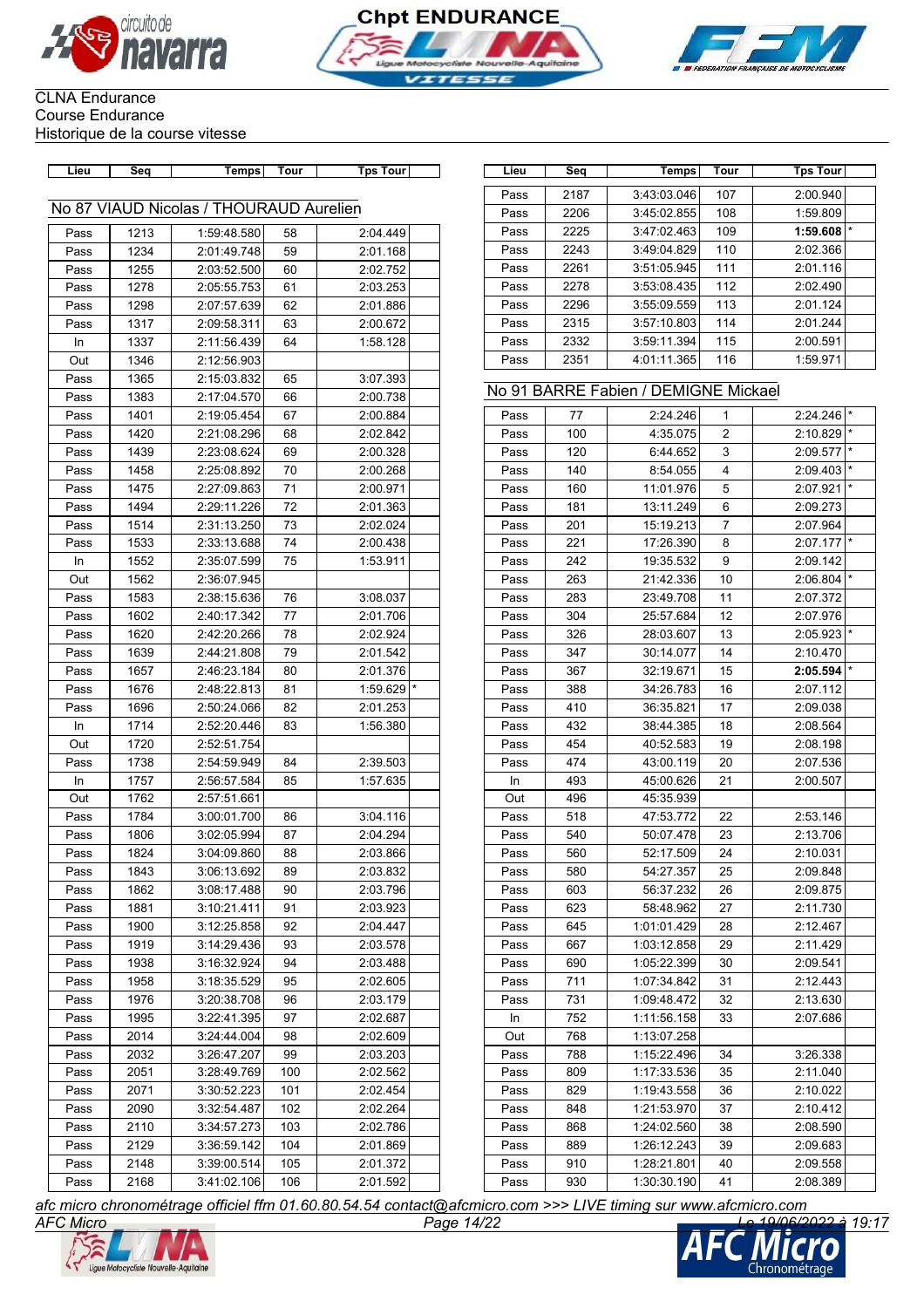





| Lieu | Seq  | Temps                                | Tour | <b>Tps Tour</b> | Lieu | Seq  | Temps                                  | Tour           | <b>Tps Tour</b> |
|------|------|--------------------------------------|------|-----------------|------|------|----------------------------------------|----------------|-----------------|
|      |      |                                      |      |                 | Pass | 2009 | 3:24:10.433                            | 93             | 2:10.881        |
|      |      | No 91 BARRE Fabien / DEMIGNE Mickael |      |                 | Pass | 2029 | 3:26:20.425                            | 94             | 2:09.992        |
| Pass | 951  | 1:32:38.640                          | 42   | 2:08.450        | Pass | 2048 | 3:28:30.916                            | 95             | 2:10.491        |
| Pass | 973  | 1:34:46.370                          | 43   | 2:07.730        | Pass | 2068 | 3:30:39.435                            | 96             | 2:08.519        |
| Pass | 994  | 1:36:55.764                          | 44   | 2:09.394        | Pass | 2089 | 3:32:49.154                            | 97             | 2:09.719        |
| Pass | 1015 | 1:39:04.745                          | 45   | 2:08.981        | Pass | 2111 | 3:34:58.402                            | 98             | 2:09.248        |
| Pass | 1034 | 1:41:12.508                          | 46   | 2:07.763        | Pass | 2130 | 3:37:08.092                            | 99             | 2:09.690        |
| Pass | 1054 | 1:43:20.220                          | 47   | 2:07.712        | In   | 2149 | 3:39:08.673                            | 100            | 2:00.581        |
| Pass | 1073 | 1:45:27.140                          | 48   | 2:06.920        | Out  | 2155 | 3:39:47.737                            |                |                 |
| Pass | 1095 | 1:47:35.017                          | 49   | 2:07.877        | Pass | 2174 | 3:42:10.132                            | 101            | 3:01.459        |
| Pass | 1116 | 1:49:42.037                          | 50   | 2:07.020        | Pass | 2196 | 3:44:25.881                            | 102            | 2:15.749        |
| Pass | 1137 | 1:51:49.171                          | 51   | 2:07.134        | Pass | 2218 | 3:46:39.646                            | 103            | 2:13.765        |
| Pass | 1158 | 1:53:56.544                          | 52   | 2:07.373        | Pass | 2240 | 3:48:53.163                            | 104            | 2:13.517        |
| Pass | 1181 | 1:56:05.194                          | 53   | 2:08.650        | Pass | 2259 | 3:51:04.289                            | 105            | 2:11.126        |
| Pass | 1202 | 1:58:12.677                          | 54   | 2:07.483        | Pass | 2281 | 3:53:16.526                            | 106            | 2:12.237        |
| Pass | 1222 | 2:00:19.413                          | 55   | 2:06.736        | Pass | 2299 | 3:55:29.476                            | 107            | 2:12.950        |
| Pass | 1242 | 2:02:25.928                          | 56   | 2:06.515        | Pass | 2318 | 3:57:39.754                            | 108            | 2:10.278        |
| In   | 1264 | 2:04:25.779                          | 57   | 1:59.851        | Pass | 2339 | 3:59:51.800                            | 109            | 2:12.046        |
| Out  | 1269 | 2:05:02.299                          |      |                 | Pass | 2360 | 4:02:05.493                            | 110            | 2:13.693        |
| Pass | 1290 | 2:07:21.884                          | 58   | 2:56.105        |      |      |                                        |                |                 |
| Pass | 1309 | 2:09:36.190                          | 59   | 2:14.306        |      |      | No 94 CEGLIA Sebastien / RIPPERT Alain |                |                 |
| Pass | 1335 | 2:11:48.014                          | 60   | 2:11.824        | Pass | 65   | 2:13.135                               | $\mathbf{1}$   | 2:13.135        |
| Pass | 1355 | 2:14:01.010                          | 61   | 2:12.996        | Pass | 87   | 4:16.627                               | $\overline{2}$ | 2:03.492        |
| Pass | 1377 | 2:16:15.341                          | 62   | 2:14.331        | Pass | 108  | 6:18.200                               | 3              | 2:01.573        |
| Pass | 1396 | 2:18:27.877                          | 63   | 2:12.536        | Pass | 128  | 8:17.442                               | 4              | 1:59.242        |
| Pass | 1416 | 2:20:39.648                          | 64   | 2:11.771        | Pass | 149  | 10:18.586                              | 5              | 2:01.144        |
| Pass | 1436 | 2:22:50.626                          | 65   | 2:10.978        | Pass | 168  | 12:18.398                              | 6              | 1:59.812        |
| Pass | 1456 | 2:25:01.522                          | 66   | 2:10.896        | Pass | 188  | 14:16.865                              | $\overline{7}$ | 1:58.467        |
| Pass | 1477 | 2:27:11.776                          | 67   | 2:10.254        | Pass | 208  | 16:17.083                              | 8              | 2:00.218        |
| Pass | 1498 | 2:29:23.568                          | 68   | 2:11.792        | Pass | 228  | 18:16.313                              | 9              | 1:59.230        |
| Pass | 1520 | 2:31:36.698                          | 69   | 2:13.130        | Pass | 248  | 20:14.795                              | 10             | 1:58.482        |
| In   | 1539 | 2:33:43.635                          | 70   | 2:06.937        | Pass | 268  | 22:13.846                              | 11             | 1:59.051        |
| Out  | 1548 | 2:34:40.077                          |      |                 | Pass | 287  | 24:12.771                              | 12             | 1:58.925        |
| Pass | 1568 | 2:36:56.124                          | 71   | 3:12.489        | Pass | 307  | 26:11.568                              | 13             | 1:58.797        |
| Pass | 1589 | 2:39:07.578                          | 72   | 2:11.454        | Pass | 328  | 28:10.109                              | 14             | 1:58.541        |
| Pass | 1609 | 2:41:17.927                          | 73   | 2:10.349        | Pass | 346  | 30:10.307                              | 15             | 2:00.198        |
| Pass | 1630 | 2:43:29.028                          | 74   | 2:11.101        | Pass | 366  | 32:08.956                              | 16             | 1:58.649        |
| Pass | 1650 | 2:45:38.975                          | 75   | 2:09.947        | Pass | 386  | 34:06.827                              | 17             | 1:57.871        |
| Pass | 1669 | 2:47:47.612                          | 76   | 2:08.637        | Pass | 405  | 36:05.195                              | 18             | 1:58.368        |
| Pass | 1687 | 2:49:56.070                          | 77   | 2:08.458        | Pass | 424  | 38:03.658                              | 19             | 1:58.463        |
| Pass | 1708 | 2:52:03.674                          | 78   | 2:07.604        | Pass | 445  | 40:02.487                              | 20             | 1:58.829        |
| Pass | 1728 | 2:54:11.620                          | 79   | 2:07.946        | Pass | 463  | 42:02.117                              | 21             | 1:59.630        |
| Pass | 1751 | 2:56:21.247                          | 80   | 2:09.627        | Pass | 482  | 44:00.137                              | 22             | 1:58.020        |
| Pass | 1771 | 2:58:30.038                          | 81   | 2:08.791        | Pass | 503  | 45:59.062                              | 23             | 1:58.925        |
| Pass | 1789 | 3:00:37.645                          | 82   | 2:07.607        | Pass | 521  | 47:58.175                              | 24             | 1:59.113        |
| Pass | 1808 | 3:02:45.541                          | 83   | 2:07.896        | Pass | 537  | 49:57.549                              | 25             | 1:59.374        |
| Pass | 1828 | 3:04:53.110                          | 84   | 2:07.569        | Pass | 557  | 51:55.173                              | 26             | 1:57.624        |
| Pass | 1849 | 3:07:01.199                          | 85   | 2:08.089        | Pass | 576  | 53:53.298                              | 27             | 1:58.125        |
| Pass | 1869 | 3:09:08.648                          | 86   | 2:07.449        | Pass | 596  | 55:52.133                              | 28             | 1:58.835        |
| Pass | 1889 | 3:11:16.363                          | 87   | 2:07.715        | Pass | 617  | 57:50.062                              | 29             | 1:57.929        |
| Pass | 1909 | 3:13:24.919                          | 88   | 2:08.556        | Pass | 635  | 59:46.680                              | 30             | 1:56.618        |
| Pass | 1927 | 3:15:32.168                          | 89   | 2:07.249        | Pass | 654  | 1:01:43.687                            | 31             | 1:57.007        |
| Pass | 1947 | 3:17:40.101                          | 90   | 2:07.933        | Pass | 673  | 1:03:41.378                            | 32             | 1:57.691        |
| Pass | 1966 | 3:19:48.758                          | 91   | 2:08.657        | In   | 692  | 1:05:34.994                            | 33             | 1:53.616        |

| Lieu | Seq  | Temps                                  | Tour | <b>Tps Tour</b>         |
|------|------|----------------------------------------|------|-------------------------|
|      |      |                                        |      |                         |
| Pass | 2009 | 3:24:10.433                            | 93   | 2:10.881                |
| Pass | 2029 | 3:26:20.425                            | 94   | 2:09.992                |
| Pass | 2048 | 3:28:30.916                            | 95   | 2:10.491                |
| Pass | 2068 | 3:30:39.435                            | 96   | 2:08.519                |
| Pass | 2089 | 3:32:49.154                            | 97   | 2:09.719                |
| Pass | 2111 | 3:34:58.402                            | 98   | 2:09.248                |
| Pass | 2130 | 3:37:08.092                            | 99   | 2:09.690                |
| In.  | 2149 | 3:39:08.673                            | 100  | 2:00.581                |
| Out  | 2155 | 3:39:47.737                            |      |                         |
| Pass | 2174 | 3:42:10.132                            | 101  | 3:01.459                |
| Pass | 2196 | 3:44:25.881                            | 102  | 2:15.749                |
| Pass | 2218 | 3:46:39.646                            | 103  | 2:13.765                |
| Pass | 2240 | 3:48:53.163                            | 104  | 2:13.517                |
| Pass | 2259 | 3:51:04.289                            | 105  | 2:11.126                |
| Pass | 2281 | 3:53:16.526                            | 106  | 2:12.237                |
| Pass | 2299 | 3:55:29.476                            | 107  | 2:12.950                |
| Pass | 2318 | 3:57:39.754                            | 108  | 2:10.278                |
| Pass | 2339 | 3:59:51.800                            | 109  | 2:12.046                |
| Pass | 2360 | 4:02:05.493                            | 110  | 2:13.693                |
|      |      | No 94 CEGLIA Sebastien / RIPPERT Alain |      |                         |
| Pass | 65   | 2.13135                                | 1    | $2:13.135$ <sup>*</sup> |

# Pass | 65 | 2:13.135| 1 | 2:13.135|\*

| Pass | 65  | 2:13.135    | 1                       | 2:13.135 |         |
|------|-----|-------------|-------------------------|----------|---------|
| Pass | 87  | 4:16.627    | $\overline{2}$          | 2:03.492 | $\star$ |
| Pass | 108 | 6:18.200    | 3                       | 2:01.573 | $\star$ |
| Pass | 128 | 8:17.442    | $\overline{\mathbf{4}}$ | 1:59.242 | $\star$ |
| Pass | 149 | 10:18.586   | 5                       | 2:01.144 |         |
| Pass | 168 | 12:18.398   | 6                       | 1:59.812 |         |
| Pass | 188 | 14:16.865   | $\overline{7}$          | 1:58.467 | $\star$ |
| Pass | 208 | 16:17.083   | 8                       | 2:00.218 |         |
| Pass | 228 | 18:16.313   | 9                       | 1:59.230 |         |
| Pass | 248 | 20:14.795   | 10                      | 1:58.482 |         |
| Pass | 268 | 22:13.846   | 11                      | 1:59.051 |         |
| Pass | 287 | 24:12.771   | 12                      | 1:58.925 |         |
| Pass | 307 | 26:11.568   | 13                      | 1:58.797 |         |
| Pass | 328 | 28:10.109   | 14                      | 1:58.541 |         |
| Pass | 346 | 30:10.307   | 15                      | 2:00.198 |         |
| Pass | 366 | 32:08.956   | 16                      | 1:58.649 |         |
| Pass | 386 | 34:06.827   | 17                      | 1:57.871 | $\star$ |
| Pass | 405 | 36:05.195   | 18                      | 1:58.368 |         |
| Pass | 424 | 38:03.658   | 19                      | 1:58.463 |         |
| Pass | 445 | 40:02.487   | 20                      | 1:58.829 |         |
| Pass | 463 | 42:02.117   | 21                      | 1:59.630 |         |
| Pass | 482 | 44:00.137   | 22                      | 1:58.020 |         |
| Pass | 503 | 45:59.062   | 23                      | 1:58.925 |         |
| Pass | 521 | 47:58.175   | 24                      | 1:59.113 |         |
| Pass | 537 | 49:57.549   | 25                      | 1:59.374 |         |
| Pass | 557 | 51:55.173   | 26                      | 1:57.624 | $\star$ |
| Pass | 576 | 53:53.298   | 27                      | 1:58.125 |         |
| Pass | 596 | 55:52.133   | 28                      | 1:58.835 |         |
| Pass | 617 | 57:50.062   | 29                      | 1:57.929 |         |
| Pass | 635 | 59:46.680   | 30                      | 1:56.618 | $\star$ |
| Pass | 654 | 1:01:43.687 | 31                      | 1:57.007 |         |
| Pass | 673 | 1:03:41.378 | 32                      | 1:57.691 |         |
| In.  | 692 | 1:05:34.994 | 33                      | 1:53.616 |         |
| Out  | 733 | 1:10:00.953 |                         |          |         |
|      |     |             |                         |          |         |

*AFC Micro Page 15/22 Le 19/06/2022 à 19:17 afc micro chronométrage officiel ffm 01.60.80.54.54 contact@afcmicro.com >>> LIVE timing sur www.afcmicro.com*



Pass 1988 3:21:59.552 92 2:10.794

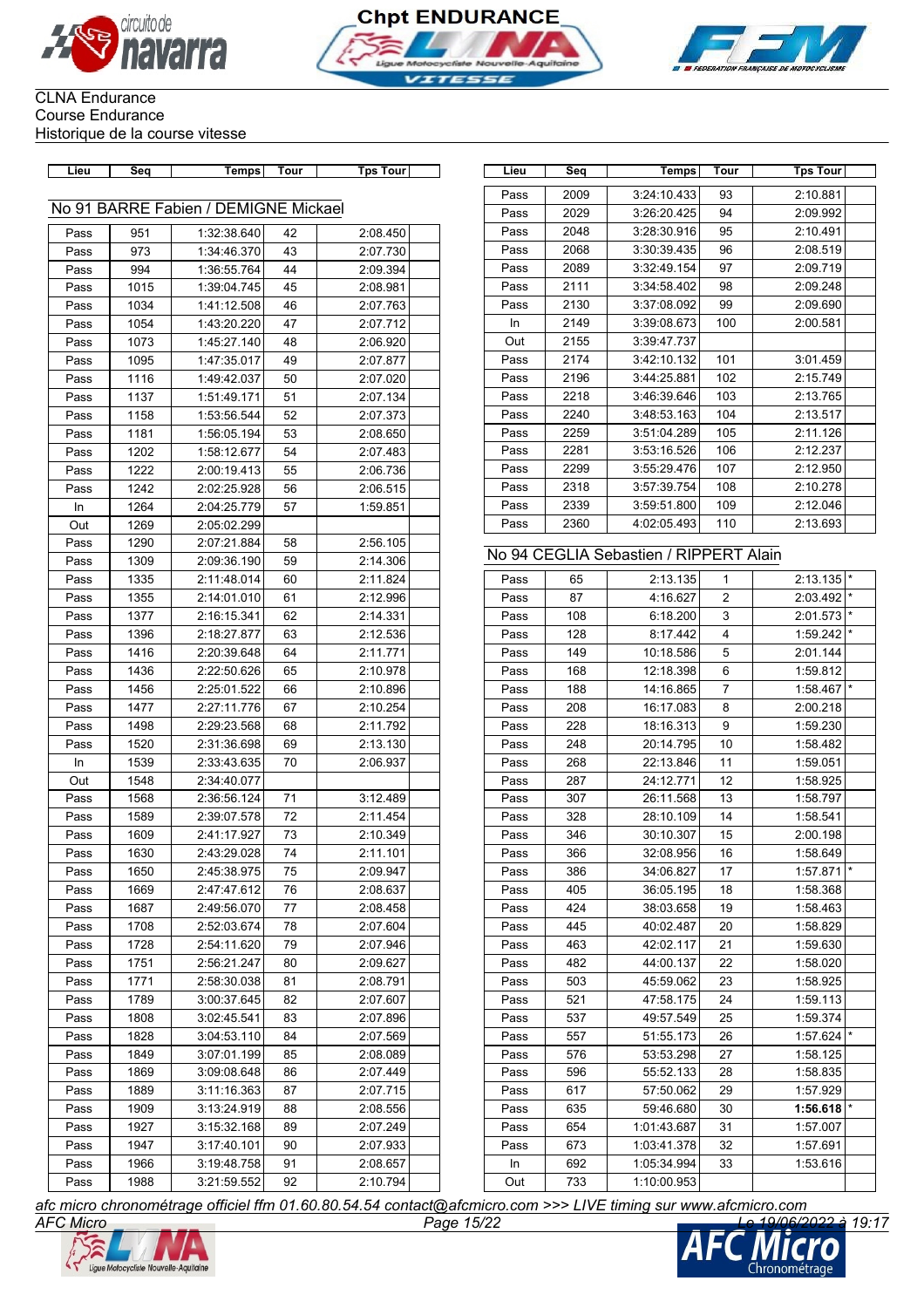





| Lieu | Seq  | Temps                                  | Tour           | <b>Tps Tour</b>        | Lieu | Seq  | <b>Temps</b> | Tour | <b>Tps Tour</b> |
|------|------|----------------------------------------|----------------|------------------------|------|------|--------------|------|-----------------|
|      |      |                                        |                |                        | Pass | 519  | 47:55.749    | 22   | 3:26.940        |
|      |      | No 94 CEGLIA Sebastien / RIPPERT Alain |                |                        | Pass | 539  | 50:04.175    | 23   | 2:08.426        |
| Pass | 755  | 1:12:18.039                            | 34             | 6:43.045               | Pass | 559  | 52:11.881    | 24   | 2:07.706        |
| Pass | 776  | 1:14:26.914                            | 35             | 2:08.875               | Pass | 579  | 54:18.633    | 25   | 2:06.752        |
| Pass | 796  | 1:16:34.566                            | 36             | 2:07.652               | Pass | 599  | 56:24.522    | 26   | 2:05.889        |
| Pass | 814  | 1:18:40.316                            | 37             | 2:05.750               | Pass | 620  | 58:30.886    | 27   | 2:06.364        |
| Pass | 836  | 1:20:47.157                            | 38             | 2:06.841               | Pass | 642  | 1:00:37.464  | 28   | 2:06.578        |
| Pass | 857  | 1:22:53.855                            | 39             | 2:06.698               | Pass | 663  | 1:02:42.733  | 29   | 2:05.269        |
| Pass | 877  | 1:24:59.723                            | 40             | 2:05.868               | Pass | 685  | 1:04:48.122  | 30   | 2:05.389        |
| Pass | 898  | 1:27:05.319                            | 41             | 2:05.596               | Pass | 705  | 1:06:52.303  | 31   | 2:04.181        |
| Pass | 918  | 1:29:07.613                            | 42             | 2:02.294               | Pass | 724  | 1:08:56.139  | 32   | 2:03.836        |
| Pass | 939  | 1:31:09.957                            | 43             | 2:02.344               | Pass | 746  | 1:11:00.789  | 33   | 2:04.650        |
| Pass | 959  | 1:33:18.431                            | 44             | 2:08.474               | Pass | 765  | 1:13:05.184  | 34   | 2:04.395        |
| Pass | 979  | 1:35:23.476                            | 45             | 2:05.045               | Pass | 785  | 1:15:10.741  | 35   | 2:05.557        |
| Pass | 999  | 1:37:31.995                            | 46             | 2:08.519               | Pass | 805  | 1:17:13.838  | 36   | 2:03.097        |
| Pass | 1018 | 1:39:35.824                            | 47             | 2:03.829               | Pass | 825  | 1:19:16.653  | 37   | 2:02.815        |
| Pass | 1038 | 1:41:39.871                            | 48             | 2:04.047               | Pass | 846  | 1:21:25.995  | 38   | 2:09.342        |
| Pass | 1060 | 1:43:45.351                            | 49             | 2:05.480               | In   | 866  | 1:23:44.920  | 39   | 2:18.925        |
| Pass | 1079 | 1:45:47.199                            | 50             | 2:01.848               | Out  | 902  | 1:27:13.122  |      |                 |
| Pass | 1099 | 1:47:52.298                            | 51             | 2:05.099               | Pass | 923  | 1:29:26.235  | 40   | 5:41.315        |
| Pass | 1119 | 1:49:53.902                            | 52             | 2:01.604               | Pass | 943  | 1:31:31.743  | 41   | 2:05.508        |
| Pass | 1140 | 1:51:55.933                            | 53             | 2:02.031               | Pass | 963  | 1:33:37.692  | 42   | 2:05.949        |
| Pass | 1159 | 1:53:58.027                            | 54             | 2:02.094               | Pass | 981  | 1:35:42.115  | 43   | 2:04.423        |
| Pass | 1179 | 1:56:00.888                            | 55             | 2:02.861               | Pass | 1000 | 1:37:46.022  | 44   | 2:03.907        |
| Pass | 1199 | 1:58:03.902                            | 56             | 2:03.014               | Pass | 1019 | 1:39:50.946  | 45   | 2:04.924        |
| Pass | 1219 | 2:00:08.162                            | 57             | 2:04.260               | Pass | 1041 | 1:41:56.960  | 46   | 2:06.014        |
| Pass | 1239 | 2:02:11.693                            | 58             | 2:03.531               | Pass | 1064 | 1:44:05.600  | 47   | 2:08.640        |
| Pass | 1259 | 2:04:18.124                            | 59             | 2:06.431               | Pass | 1083 | 1:46:14.416  | 48   | 2:08.816        |
| In   | 1281 | 2:06:20.293                            | 60             | 2:02.169               | Pass | 1105 | 1:48:21.681  | 49   | 2:07.265        |
| Out  | 1318 | 2:10:00.858                            |                |                        | Pass | 1127 | 1:50:28.468  | 50   | 2:06.787        |
| In   | 1339 | 2:12:08.146                            | 61             | 5:47.853               | Pass | 1147 | 1:52:34.492  | 51   | 2:06.024        |
|      |      |                                        |                |                        | Pass | 1167 | 1:54:39.101  | 52   | 2:04.609        |
|      |      | No 96 PATCINA Fabien / ADENOT Benoit   |                |                        | Pass | 1187 | 1:56:45.212  | 53   | 2:06.111        |
| Pass | 79   | 2:25.371                               | $\mathbf{1}$   | $\star$<br>2:25.371    | Pass | 1207 | 1:58:52.514  | 54   | 2:07.302        |
| Pass | 96   | 4:30.808                               | $\overline{2}$ | 2:05.437<br>$^{\star}$ | Pass | 1229 | 2:00:58.612  | 55   | 2:06.098        |
| Pass | 116  | 6:35.706                               | 3              | 2:04.898               | Pass | 1250 | 2:03:07.039  | 56   | 2:08.427        |
| Pass | 138  | 8:42.083                               | 4              | 2:06.377               | Pass | 1271 | 2:05:15.556  | 57   | 2:08.517        |
| Pass | 158  | 10:47.861                              | 5              | 2:05.778               | Pass | 1291 | 2:07:30.622  | 58   | 2:15.066        |
| Pass | 178  | 12:52.397                              | 6              | $2:04.536$ *           | Pass | 1310 | 2:09:37.929  | 59   | 2:07.307        |
| Pass | 198  | 14:57.165                              | 7              | 2:04.768               | In   | 1331 | 2:11:43.289  | 60   | 2:05.360        |
| Pass | 218  | 17:03.058                              | 8              | 2:05.893               | Out  | 1344 | 2:12:47.013  |      |                 |
| Pass | 239  | 19:09.930                              | 9              | 2:06.872               | Pass | 1364 | 2:14:58.366  | 61   | 3:15.077        |
| Pass | 260  | 21:16.620                              | 10             | 2:06.690               | Pass | 1382 | 2:17:03.732  | 62   | 2:05.366        |
| Pass | 281  | 23:24.157                              | 11             | 2:07.537               | Pass | 1402 | 2:19:07.585  | 63   | 2:03.853        |
| Pass | 302  | 25:30.967                              | 12             | 2:06.810               | Pass | 1422 | 2:21:11.132  | 64   | 2:03.547        |
| Pass | 322  | 27:37.488                              | 13             | 2:06.521               | Pass | 1441 | 2:23:14.390  | 65   | 2:03.258        |
| Pass | 342  | 29:43.779                              | 14             | 2:06.291               | Pass | 1460 | 2:25:17.514  | 66   | 2:03.124        |
| Pass | 363  | 31:48.801                              | 15             | 2:05.022               | Pass | 1480 | 2:27:20.759  | 67   | 2:03.245        |
| Pass | 384  | 33:55.052                              | 16             | 2:06.251               | Pass | 1500 | 2:29:24.151  | 68   | 2:03.392        |
| Pass | 404  | 36:01.359                              | 17             | 2:06.307               | Pass | 1517 | 2:31:27.629  | 69   | 2:03.478        |
| Pass | 426  | 38:09.230                              | 18             | 2:07.871               | Pass | 1537 | 2:33:30.297  | 70   | 2:02.668        |
| Pass | 447  | 40:17.745                              | 19             | 2:08.515               | Pass | 1558 | 2:35:32.882  | 71   | 2:02.585        |
|      | 467  | 42:26.468                              | 20             | 2:08.723               | Pass | 1577 | 2:37:36.012  | 72   | 2:03.130        |
| Pass |      |                                        |                |                        | Pass | 1596 | 2:39:39.353  | 73   | 2:03.341        |
| In   | 486  | 44:28.809                              | 21             | 2:02.341               |      |      |              |      |                 |

| Lieu | Seq  | Temps       | Tour | Tps Tour |         |
|------|------|-------------|------|----------|---------|
| Pass | 519  | 47:55.749   | 22   | 3:26.940 |         |
| Pass | 539  | 50:04.175   | 23   | 2:08.426 |         |
| Pass | 559  | 52:11.881   | 24   | 2:07.706 |         |
| Pass | 579  | 54:18.633   | 25   | 2:06.752 |         |
| Pass | 599  | 56:24.522   | 26   | 2:05.889 |         |
| Pass | 620  | 58:30.886   | 27   | 2:06.364 |         |
| Pass | 642  | 1:00:37.464 | 28   | 2:06.578 |         |
| Pass | 663  | 1:02:42.733 | 29   | 2:05.269 |         |
| Pass | 685  | 1:04:48.122 | 30   | 2:05.389 |         |
| Pass | 705  | 1:06:52.303 | 31   | 2:04.181 |         |
| Pass | 724  | 1:08:56.139 | 32   | 2:03.836 | $\star$ |
| Pass | 746  | 1:11:00.789 | 33   | 2:04.650 |         |
| Pass | 765  | 1:13:05.184 | 34   | 2:04.395 |         |
| Pass | 785  | 1:15:10.741 | 35   | 2:05.557 |         |
| Pass | 805  | 1:17:13.838 | 36   | 2:03.097 |         |
| Pass | 825  | 1:19:16.653 | 37   | 2:02.815 |         |
| Pass | 846  | 1:21:25.995 | 38   | 2:09.342 |         |
| In   | 866  | 1:23:44.920 | 39   | 2:18.925 |         |
| Out  | 902  | 1:27:13.122 |      |          |         |
| Pass | 923  | 1:29:26.235 | 40   | 5:41.315 |         |
| Pass | 943  | 1:31:31.743 | 41   | 2:05.508 |         |
| Pass | 963  | 1:33:37.692 | 42   | 2:05.949 |         |
| Pass | 981  | 1:35:42.115 | 43   | 2:04.423 |         |
| Pass | 1000 | 1:37:46.022 | 44   | 2:03.907 |         |
| Pass | 1019 | 1:39:50.946 | 45   | 2:04.924 |         |
| Pass | 1041 | 1:41:56.960 | 46   | 2:06.014 |         |
| Pass | 1064 | 1:44:05.600 | 47   | 2:08.640 |         |
| Pass | 1083 | 1:46:14.416 | 48   | 2:08.816 |         |
| Pass | 1105 | 1:48:21.681 | 49   | 2:07.265 |         |
| Pass | 1127 | 1:50:28.468 | 50   | 2:06.787 |         |
| Pass | 1147 | 1:52:34.492 | 51   | 2:06.024 |         |
| Pass | 1167 | 1:54:39.101 | 52   | 2:04.609 |         |
| Pass | 1187 | 1:56:45.212 | 53   | 2:06.111 |         |
| Pass | 1207 | 1:58:52.514 | 54   | 2:07.302 |         |
| Pass | 1229 | 2:00:58.612 | 55   | 2:06.098 |         |
| Pass | 1250 | 2:03:07.039 | 56   | 2:08.427 |         |
| Pass | 1271 | 2:05:15.556 | 57   | 2:08.517 |         |
| Pass | 1291 | 2:07:30.622 | 58   | 2:15.066 |         |
| Pass | 1310 | 2:09:37.929 | 59   | 2:07.307 |         |
| In   | 1331 | 2:11:43.289 | 60   | 2:05.360 |         |
| Out  | 1344 | 2:12:47.013 |      |          |         |
| Pass | 1364 | 2:14:58.366 | 61   | 3:15.077 |         |
| Pass | 1382 | 2:17:03.732 | 62   | 2:05.366 |         |
| Pass | 1402 | 2:19:07.585 | 63   | 2:03.853 |         |
| Pass | 1422 | 2:21:11.132 | 64   | 2:03.547 |         |
| Pass | 1441 | 2:23:14.390 | 65   | 2:03.258 |         |
| Pass | 1460 | 2:25:17.514 | 66   | 2:03.124 |         |
| Pass | 1480 | 2:27:20.759 | 67   | 2:03.245 |         |
| Pass | 1500 | 2:29:24.151 | 68   | 2:03.392 |         |
| Pass | 1517 | 2:31:27.629 | 69   | 2:03.478 |         |
| Pass | 1537 | 2:33:30.297 | 70   | 2:02.668 |         |
| Pass | 1558 | 2:35:32.882 | 71   | 2:02.585 |         |
| Pass | 1577 | 2:37:36.012 | 72   | 2:03.130 |         |
| Pass | 1596 | 2:39:39.353 | 73   | 2:03.341 |         |
| Pass | 1615 | 2:41:42.888 | 74   | 2:03.535 |         |

*afc micro chronométrage officiel ffm 01.60.80.54.54 contact@afcmicro.com >>> LIVE timing sur www.afcmicro.com*



Out 499 45:41.892

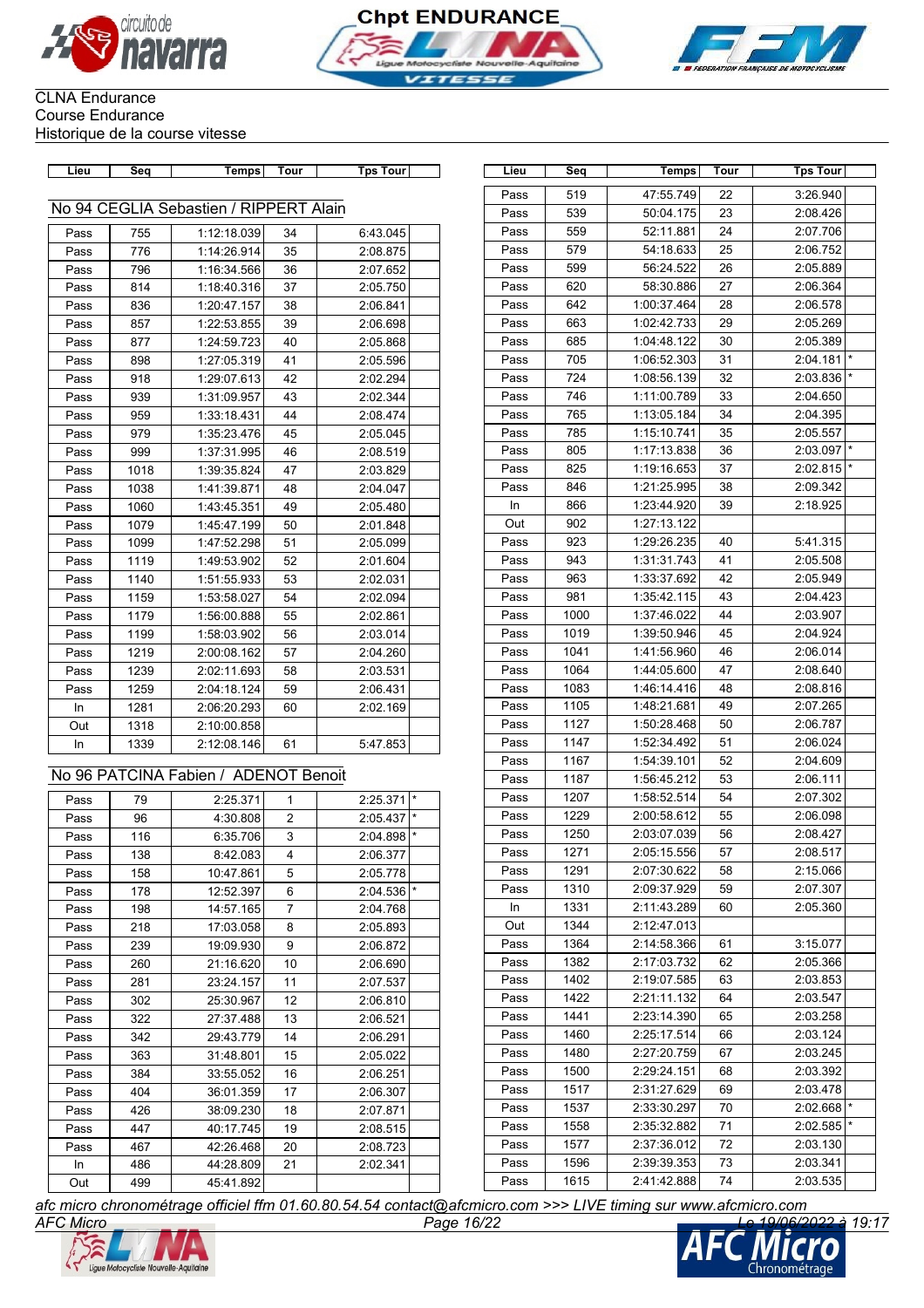





### CLNA Endurance Course Endurance Historique de la course vitesse

| Lieu | <b>Seq</b>                           | Temps       | Tour | <b>Tps Tour</b>     |  |  |  |  |  |
|------|--------------------------------------|-------------|------|---------------------|--|--|--|--|--|
|      |                                      |             |      |                     |  |  |  |  |  |
|      | No 96 PATCINA Fabien / ADENOT Benoit |             |      |                     |  |  |  |  |  |
| Pass | 1633                                 | 2:43:48.047 | 75   | 2:05.159            |  |  |  |  |  |
| Pass | 1651                                 | 2:45:51.552 | 76   | 2:03.505            |  |  |  |  |  |
| Pass | 1670                                 | 2:47:53.650 | 77   | $\star$<br>2:02.098 |  |  |  |  |  |
| Pass | 1688                                 | 2:49:57.030 | 78   | 2:03.380            |  |  |  |  |  |
| Pass | 1707                                 | 2:52:00.917 | 79   | 2:03.887            |  |  |  |  |  |
| Pass | 1727                                 | 2:54:04.279 | 80   | 2:03.362            |  |  |  |  |  |
| Pass | 1746                                 | 2:56:07.232 | 81   | 2:02.953            |  |  |  |  |  |
| Pass | 1766                                 | 2:58:09.497 | 82   | 2:02.265            |  |  |  |  |  |
| Pass | 1787                                 | 3:00:10.965 | 83   | $\star$<br>2:01.468 |  |  |  |  |  |
| In   | 1804                                 | 3:02:04.782 | 84   | 1:53.817            |  |  |  |  |  |
| Out  | 1815                                 | 3:03:08.865 |      |                     |  |  |  |  |  |
| Pass | 1836                                 | 3:05:21.900 | 85   | 3:17.118            |  |  |  |  |  |
| Pass | 1855                                 | 3:07:27.740 | 86   | 2:05.840            |  |  |  |  |  |
| Pass | 1873                                 | 3:09:32.776 | 87   | 2:05.036            |  |  |  |  |  |
| Pass | 1892                                 | 3:11:37.876 | 88   | 2:05.100            |  |  |  |  |  |
| Pass | 1912                                 | 3:13:42.621 | 89   | 2:04.745            |  |  |  |  |  |
| Pass | 1931                                 | 3:15:47.081 | 90   | 2:04.460            |  |  |  |  |  |
| Pass | 1952                                 | 3:17:52.178 | 91   | 2:05.097            |  |  |  |  |  |
| Pass | 1970                                 | 3:19:56.762 | 92   | 2:04.584            |  |  |  |  |  |
| Pass | 1990                                 | 3:22:01.470 | 93   | 2:04.708            |  |  |  |  |  |
| Pass | 2008                                 | 3:24:06.163 | 94   | 2:04.693            |  |  |  |  |  |
| Pass | 2028                                 | 3:26:12.096 | 95   | 2:05.933            |  |  |  |  |  |
| Pass | 2047                                 | 3:28:18.750 | 96   | 2:06.654            |  |  |  |  |  |
| In   | 2066                                 | 3:30:18.894 | 97   | 2:00.144            |  |  |  |  |  |
| Out  | 2075                                 | 3:31:17.742 |      |                     |  |  |  |  |  |
| Pass | 2096                                 | 3:33:30.601 | 98   | 3:11.707            |  |  |  |  |  |
| Pass | 2116                                 | 3:35:34.399 | 99   | 2:03.798            |  |  |  |  |  |
| Pass | 2135                                 | 3:37:37.870 | 100  | 2:03.471            |  |  |  |  |  |
| Pass | 2154                                 | 3:39:41.393 | 101  | 2:03.523            |  |  |  |  |  |
| Pass | 2173                                 | 3:41:45.382 | 102  | 2:03.989            |  |  |  |  |  |
| Pass | 2191                                 | 3:43:49.294 | 103  | 2:03.912            |  |  |  |  |  |
| Pass | 2210                                 | 3:45:52.043 | 104  | 2:02.749            |  |  |  |  |  |
| Pass | 2230                                 | 3:47:55.240 | 105  | 2:03.197            |  |  |  |  |  |
| Pass | 2249                                 | 3:49:58.864 | 106  | 2:03.624            |  |  |  |  |  |
| Pass | 2268                                 | 3:52:01.531 | 107  | 2:02.667            |  |  |  |  |  |
| Pass | 2287                                 | 3:54:05.284 | 108  | 2:03.753            |  |  |  |  |  |
| Pass | 2308                                 | 3:56:12.122 | 109  | 2:06.838            |  |  |  |  |  |
| Pass | 2327                                 | 3:58:18.403 | 110  | 2:06.281            |  |  |  |  |  |
| Pass | 2346                                 | 4:00:24.171 | 111  | 2:05.768            |  |  |  |  |  |
| Pass | 2365                                 | 4:02:30.023 | 112  | 2:05.852            |  |  |  |  |  |

| Pass | 300  | 25:18.744   | 12 | 2:05.367 |
|------|------|-------------|----|----------|
| Pass | 320  | 27:22.067   | 13 | 2:03.323 |
| Pass | 340  | 29:25.392   | 14 | 2:03.325 |
| In   | 360  | 31:23.451   | 15 | 1:58.059 |
| Out  | 372  | 32:36.436   |    |          |
| Pass | 397  | 34:57.636   | 16 | 3:34.185 |
| Pass | 418  | 37:10.661   | 17 | 2:13.025 |
| Pass | 438  | 39:21.789   | 18 | 2:11.128 |
| Pass | 459  | 41:33.315   | 19 | 2:11.526 |
| Pass | 480  | 43:44.672   | 20 | 2:11.357 |
| Pass | 502  | 45:56.203   | 21 | 2:11.531 |
| Pass | 523  | 48:07.653   | 22 | 2:11.450 |
| Pass | 543  | 50:17.240   | 23 | 2:09.587 |
| Pass | 567  | 52:33.602   | 24 | 2:16.362 |
| Pass | 586  | 54:46.236   | 25 | 2:12.634 |
| Pass | 606  | 56:54.519   | 26 | 2:08.283 |
| Pass | 626  | 59:04.277   | 27 | 2:09.758 |
| Pass | 648  | 1:01:15.456 | 28 | 2:11.179 |
| In   | 668  | 1:03:24.266 | 29 | 2:08.810 |
| Out  | 680  | 1:04:31.094 |    |          |
| Pass | 704  | 1:06:40.167 | 30 | 3:15.901 |
| Pass | 723  | 1:08:48.437 | 31 | 2:08.270 |
| Pass | 744  | 1:10:55.462 | 32 | 2:07.025 |
| Pass | 764  | 1:13:01.528 | 33 | 2:06.066 |
| Pass | 784  | 1:15:07.744 | 34 | 2:06.216 |
| Pass | 804  | 1:17:12.391 | 35 | 2:04.647 |
| Pass | 824  | 1:19:16.124 | 36 | 2:03.733 |
| Pass | 845  | 1:21:23.497 | 37 | 2:07.373 |
| Pass | 865  | 1:23:28.154 | 38 | 2:04.657 |
| Pass | 884  | 1:25:33.201 | 39 | 2:05.047 |
| Pass | 904  | 1:27:36.804 | 40 | 2:03.603 |
| Pass | 924  | 1:29:40.853 | 41 | 2:04.049 |
| Pass | 944  | 1:31:44.070 | 42 | 2:03.217 |
| Pass | 965  | 1:33:47.800 | 43 | 2:03.730 |
| Pass | 985  | 1:35:52.616 | 44 | 2:04.816 |
| Pass | 1005 | 1:37:55.772 | 45 | 2:03.156 |
| Pass | 1022 | 1:39:59.694 | 46 | 2:03.922 |
| In   | 1040 | 1:41:54.430 | 47 | 1:54.736 |
| Out  | 1059 | 1:43:40.512 |    |          |
| Pass | 1081 | 1:45:58.409 | 48 | 4:03.979 |
| Pass | 1102 | 1:48:07.356 | 49 | 2:08.947 |
| Pass | 1123 | 1:50:16.731 | 50 | 2:09.375 |
| Pass | 1143 | 1:52:25.643 | 51 | 2:08.912 |
| Pass | 1165 | 1:54:35.623 | 52 | 2:09.980 |
| Pass | 1188 | 1:56:48.145 | 53 | 2:12.522 |
| Pass | 1209 | 1:58:57.256 | 54 | 2:09.111 |
| Pass | 1231 | 2:01:06.274 | 55 | 2:09.018 |
| Pass | 1251 | 2:03:14.744 | 56 | 2:08.470 |
| Pass | 1272 | 2:05:26.733 | 57 | 2:11.989 |
| Pass | 1292 | 2:07:36.161 | 58 | 2:09.428 |
| Pass | 1316 | 2:09:44.540 | 59 | 2:08.379 |
| Pass | 1336 | 2:11:52.878 | 60 | 2:08.338 |
| Pass | 1356 | 2:14:02.655 | 61 | 2:09.777 |
| Pass | 1376 | 2:16:14.165 | 62 | 2:11.510 |
| In   | 1394 | 2:18:21.953 | 63 | 2:07.788 |

**Lieu Seq Temps Tour Tps Tour Lieu Seq Temps Tour Tps Tour**

# No 97 RENAUD Bruno / GERY Christophe

| Pass | 81  | 2:26.106  |                | $2:26.106$ *            |         |
|------|-----|-----------|----------------|-------------------------|---------|
| Pass | 99  | 4:34.686  | 2              | 2:08.580                | $\star$ |
| Pass | 119 | 6:39.205  | 3              | 2:04.519                | $\star$ |
| Pass | 139 | 8:47.336  | 4              | 2:08.131                |         |
| Pass | 159 | 10:51.401 | 5              | 2:04.065                | $\star$ |
| Pass | 179 | 12:54.527 | 6              | 2:03.126                | $\star$ |
| Pass | 199 | 14:57.619 | $\overline{7}$ | $2:03.092$ <sup>*</sup> |         |
| Pass | 219 | 17:03.390 | 8              | 2:05.771                |         |
| Pass | 238 | 19:06.684 | 9              | 2:03.294                |         |
| Pass | 258 | 21:09.702 | 10             | 2:03.018                | $\star$ |
| Pass | 278 | 23:13.377 | 11             | 2:03.675                |         |

*AFC Micro Page 17/22 Le 19/06/2022 à 19:17 afc micro chronométrage officiel ffm 01.60.80.54.54 contact@afcmicro.com >>> LIVE timing sur www.afcmicro.com*



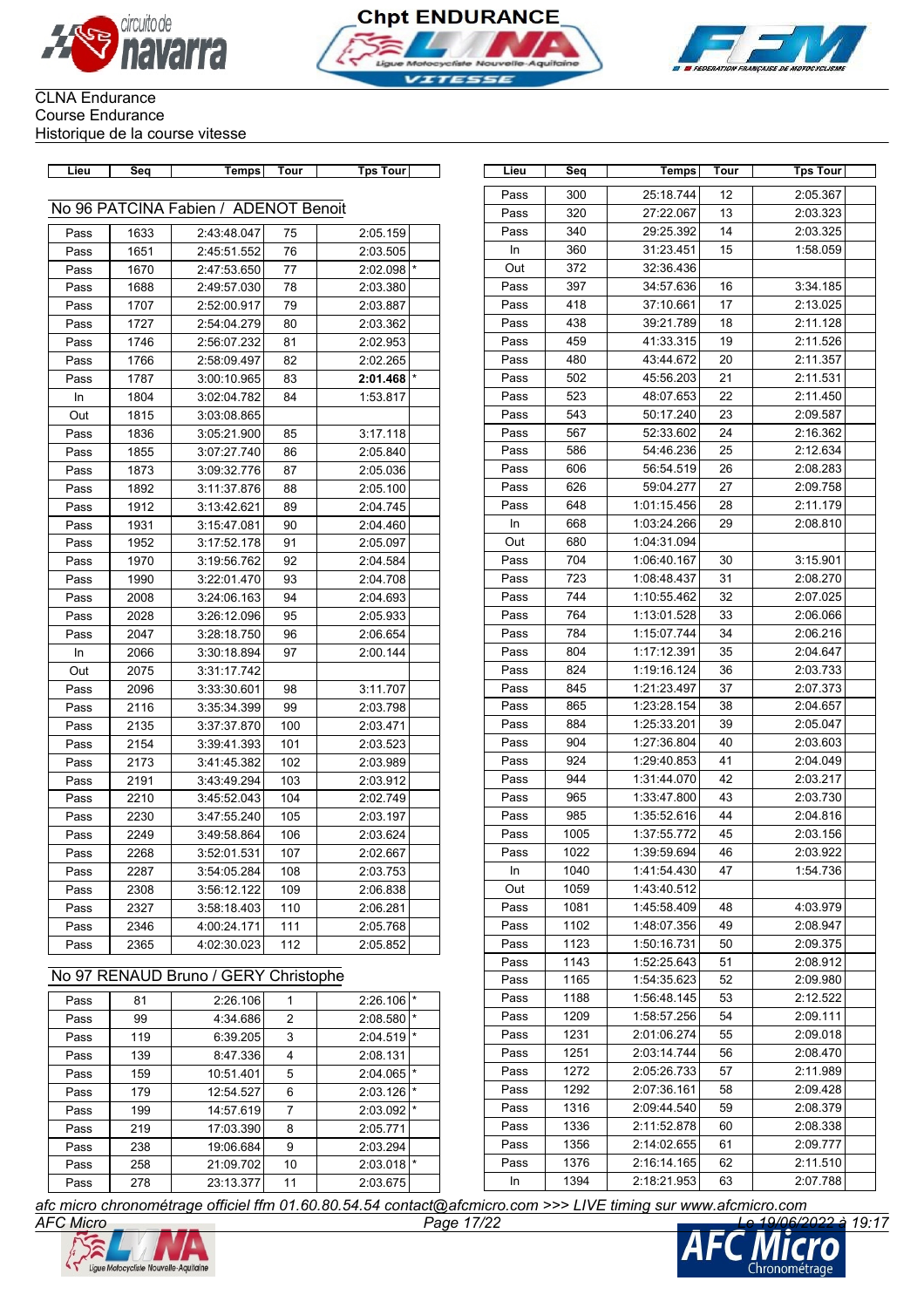



 $\overline{\phantom{a}}$ 



### CLNA Endurance Course Endurance Historique de la course vitesse

| Lieu | Sea            | Temps                                | Tour   | Tps To |
|------|----------------|--------------------------------------|--------|--------|
|      |                |                                      |        |        |
|      |                |                                      |        |        |
|      |                | No 97 RENAUD Bruno / GERY Christophe |        |        |
|      |                |                                      |        |        |
| Out  | 1400           | 2:19:02.161                          |        |        |
|      |                |                                      |        |        |
| n    | $\overline{A}$ | 0.04.40.000                          | $\sim$ | 0.40   |

| Pass | 1421 | 2:21:10.660 | 64  | 2:48.707 |         |
|------|------|-------------|-----|----------|---------|
| Pass | 1440 | 2:23:13.811 | 65  | 2:03.151 |         |
| Pass | 1459 | 2:25:16.134 | 66  | 2:02.323 | $\star$ |
| Pass | 1478 | 2:27:18.818 | 67  | 2:02.684 |         |
| Pass | 1499 | 2:29:23.785 | 68  | 2:04.967 |         |
| Pass | 1518 | 2:31:28.530 | 69  | 2:04.745 |         |
| Pass | 1538 | 2:33:31.153 | 70  | 2:02.623 |         |
| Pass | 1559 | 2:35:34.920 | 71  | 2:03.767 |         |
| In   | 1576 | 2:37:33.850 | 72  | 1:58.930 |         |
| Out  | 1588 | 2:38:51.914 |     |          |         |
| Pass | 1607 | 2:41:09.881 | 73  | 3:36.031 |         |
| Pass | 1629 | 2:43:27.271 | 74  | 2:17.390 |         |
| Pass | 1649 | 2:45:36.873 | 75  | 2:09.602 |         |
| Pass | 1668 | 2:47:47.078 | 76  | 2:10.205 |         |
| Pass | 1689 | 2:49:58.075 | 77  | 2:10.997 |         |
| Pass | 1709 | 2:52:07.590 | 78  | 2:09.515 |         |
| Pass | 1733 | 2:54:23.785 | 79  | 2:16.195 |         |
| Pass | 1753 | 2:56:35.973 | 80  | 2:12.188 |         |
| Pass | 1775 | 2:58:47.724 | 81  | 2:11.751 |         |
| Pass | 1795 | 3:00:57.856 | 82  | 2:10.132 |         |
| Pass | 1814 | 3:03:08.270 | 83  | 2:10.414 |         |
| Pass | 1835 | 3:05:18.983 | 84  | 2:10.713 |         |
| Pass | 1856 | 3:07:32.366 | 85  | 2:13.383 |         |
| Pass | 1877 | 3:09:43.675 | 86  | 2:11.309 |         |
| In   | 1896 | 3:11:57.277 | 87  | 2:13.602 |         |
| Out  | 1905 | 3:13:05.898 |     |          |         |
| Pass | 1926 | 3:15:16.045 | 88  | 3:18.768 |         |
| Pass | 1945 | 3:17:19.893 | 89  | 2:03.848 |         |
| Pass | 1964 | 3:19:23.790 | 90  | 2:03.897 |         |
| Pass | 1983 | 3:21:26.907 | 91  | 2:03.117 |         |
| Pass | 2001 | 3:23:31.619 | 92  | 2:04.712 |         |
| Pass | 2020 | 3:25:37.088 | 93  | 2:05.469 |         |
| Pass | 2040 | 3:27:42.698 | 94  | 2:05.610 |         |
| Pass | 2062 | 3:29:46.425 | 95  | 2:03.727 |         |
| Pass | 2082 | 3:31:50.631 | 96  | 2:04.206 |         |
| Pass | 2102 | 3:33:55.245 | 97  | 2:04.614 |         |
| Pass | 2119 | 3:36:00.705 | 98  | 2:05.460 |         |
| Pass | 2138 | 3:38:07.903 | 99  | 2:07.198 |         |
| Pass | 2160 | 3:40:14.581 | 100 | 2:06.678 |         |
| Pass | 2179 | 3:42:21.902 | 101 | 2:07.321 |         |
| Pass | 2198 | 3:44:29.730 | 102 | 2:07.828 |         |
| In   | 2214 | 3:46:30.544 | 103 | 2:00.814 |         |
| Out  | 2228 | 3:47:36.405 |     |          |         |
| Pass | 2251 | 3:50:26.615 | 104 | 3:56.071 |         |
| Pass | 2272 | 3:52:41.184 | 105 | 2:14.569 |         |
| In   | 2292 | 3:54:46.789 | 106 | 2:05.605 |         |
| Out  | 2303 | 3:55:39.845 |     |          |         |
| Pass | 2323 | 3:57:48.631 | 107 | 3:01.842 |         |
| Pass | 2341 | 3:59:53.890 | 108 | 2:05.259 |         |
| Pass | 2358 | 4:02:01.068 | 109 | 2:07.178 |         |

| our | Lieu. | Sea | Temps | .<br>our | Tourl<br>Гps |
|-----|-------|-----|-------|----------|--------------|

### No 114 PARONNAUD Corentin / VAUCHER Baptiste /

| Pass | 63   | 2:11.307    | 1  | $2:11.307$ * |                 |
|------|------|-------------|----|--------------|-----------------|
| Pass | 83   | 4:06.970    | 2  | 1:55.663     | $^{\star\star}$ |
| Pass | 103  | 6:03.400    | 3  | 1:56.430     |                 |
| Pass | 123  | 7:59.788    | 4  | 1:56.388     |                 |
| Pass | 144  | 9:55.746    | 5  | 1:55.958     |                 |
| Pass | 164  | 11:52.237   | 6  | 1:56.491     |                 |
| Pass | 184  | 13:48.663   | 7  | 1:56.426     |                 |
| Pass | 203  | 15:44.395   | 8  | 1:55.732     |                 |
| Pass | 223  | 17:40.364   | 9  | 1:55.969     |                 |
| Pass | 243  | 19:36.231   | 10 | 1:55.867     |                 |
| Pass | 262  | 21:32.666   | 11 | 1:56.435     |                 |
| Pass | 282  | 23:29.119   | 12 | 1:56.453     |                 |
| Pass | 301  | 25:25.227   | 13 | 1:56.108     |                 |
| Pass | 319  | 27:21.397   | 14 | 1:56.170     |                 |
| Pass | 338  | 29:17.888   | 15 | 1:56.491     |                 |
| Pass | 358  | 31:14.102   | 16 | 1:56.214     |                 |
| Pass | 379  | 33:10.468   | 17 | 1:56.366     |                 |
| Pass | 399  | 35:06.089   | 18 | 1:55.621     |                 |
| Pass | 416  | 37:02.201   | 19 | 1:56.112     |                 |
| Pass | 435  | 38:59.418   | 20 | 1:57.217     |                 |
| In   | 455  | 40:55.704   | 21 | 1:56.286     |                 |
| Out  | 466  | 42:25.043   |    |              |                 |
| Pass | 489  | 44:35.533   | 22 | 3:39.829     |                 |
| Pass | 511  | 46:42.595   | 23 | 2:07.062     |                 |
| Pass | 530  | 48:47.648   | 24 | 2:05.053     |                 |
| Pass | 550  | 50:53.003   | 25 | 2:05.355     |                 |
| Pass | 569  | 52:59.971   | 26 | 2:06.968     |                 |
| Pass | 588  | 55:05.886   | 27 | 2:05.915     |                 |
| Pass | 609  | 57:10.339   | 28 | 2:04.453     |                 |
| Pass | 628  | 59:15.360   | 29 | 2:05.021     |                 |
| Pass | 650  | 1:01:20.388 | 30 | 2:05.028     |                 |
| In   | 669  | 1:03:24.873 | 31 | 2:04.485     |                 |
| Out  | 682  | 1:04:32.157 |    |              |                 |
| Pass | 703  | 1:06:39.814 | 32 | 3:14.941     |                 |
| Pass | 722  | 1:08:42.804 | 33 | 2:02.990     |                 |
| Pass | 741  | 1:10:43.619 | 34 | 2:00.815     |                 |
| Pass | 761  | 1:12:43.238 | 35 | 1:59.619     |                 |
| Pass | 780  | 1:14:44.301 | 36 | 2:01.063     |                 |
| Pass | 800  | 1:16:42.537 | 37 | 1:58.236     |                 |
| Pass | 818  | 1:18:44.404 | 38 | 2:01.867     |                 |
| Pass | 835  | 1:20:45.346 | 39 | 2:00.942     |                 |
| Pass | 856  | 1:22:45.687 | 40 | 2:00.341     |                 |
| Pass | 875  | 1:24:46.525 | 41 | 2:00.838     |                 |
| Pass | 894  | 1:26:46.447 | 42 | 1:59.922     |                 |
| Pass | 913  | 1:28:46.941 | 43 | 2:00.494     |                 |
| Pass | 933  | 1:30:47.681 | 44 | 2:00.740     |                 |
| Pass | 952  | 1:32:46.996 | 45 | 1:59.315     |                 |
| Pass | 972  | 1:34:45.427 | 46 | 1:58.431     |                 |
| Pass | 992  | 1:36:44.437 | 47 | 1:59.010     |                 |
| Pass | 1009 | 1:38:46.604 | 48 | 2:02.167     |                 |
| Pass | 1028 | 1:40:46.196 | 49 | 1:59.592     |                 |
| Pass | 1048 | 1:42:46.402 | 50 | 2:00.206     |                 |
|      |      |             |    |              |                 |



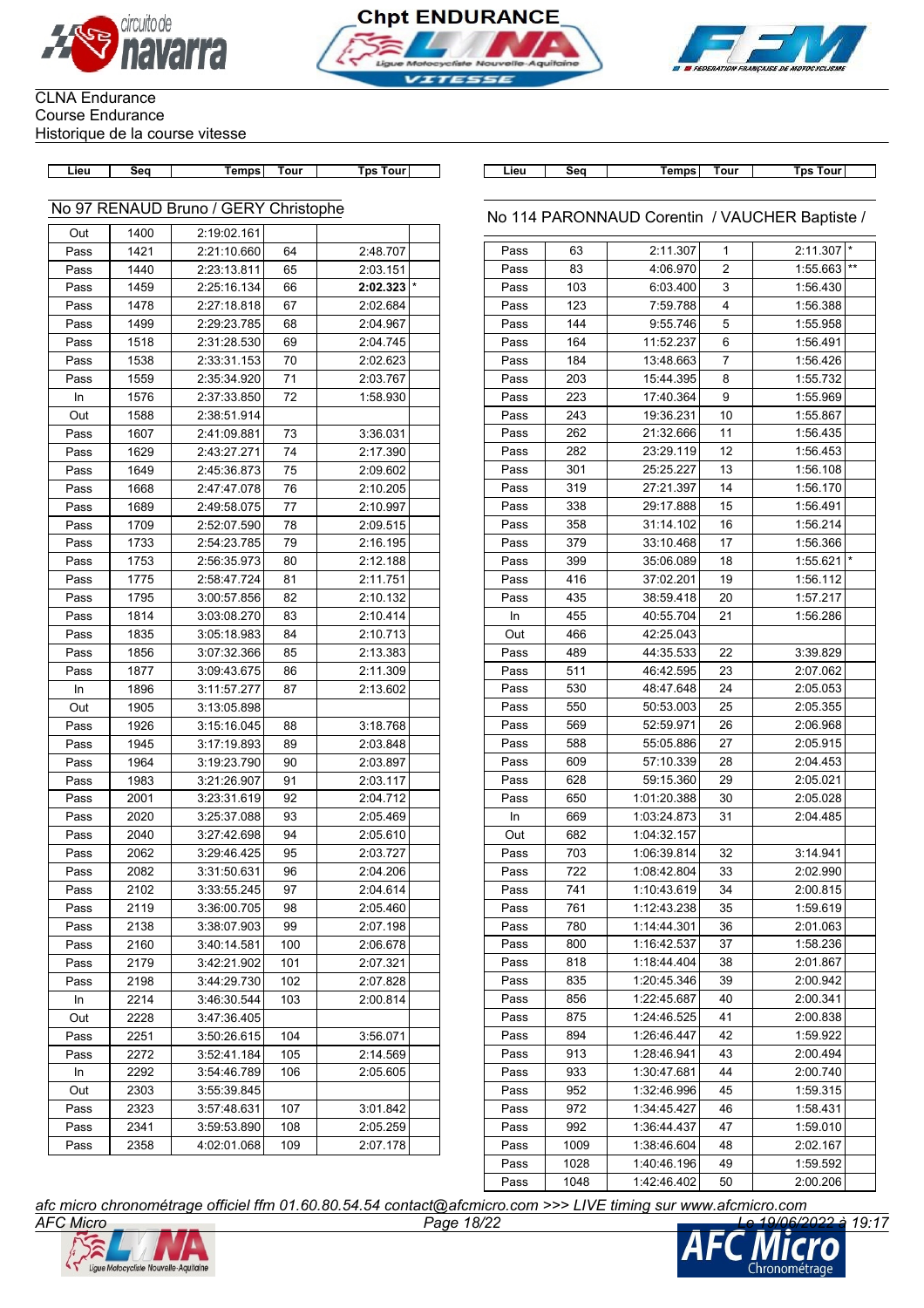





| Lieu | Sea | Temps | Tour | Tns. |
|------|-----|-------|------|------|

### No 114 PARONNAUD Corentin / VAUCHER Baptiste /

| Pass | 1068 | 1:44:45.988 | 51  | 1:59.586            |
|------|------|-------------|-----|---------------------|
| In   | 1088 | 1:46:41.252 | 52  | 1:55.264            |
| Out  | 1103 | 1:48:12.263 |     |                     |
| Pass | 1122 | 1:50:16.011 | 53  | 3:34.759            |
| Pass | 1142 | 1:52:13.471 | 54  | 1:57.460            |
| Pass | 1162 | 1:54:10.857 | 55  | 1:57.386            |
| Pass | 1182 | 1:56:07.712 | 56  | 1:56.855            |
| Pass | 1200 | 1:58:04.680 | 57  | 1:56.968            |
| Pass | 1218 | 2:00:01.848 | 58  | 1:57.168            |
| Pass | 1237 | 2:01:58.834 | 59  | 1:56.986            |
| Pass | 1256 | 2:03:55.038 | 60  | 1:56.204            |
| Pass | 1277 | 2:05:51.943 | 61  | 1:56.905            |
| Pass | 1297 | 2:07:48.060 | 62  | 1:56.117            |
| Pass | 1315 | 2:09:44.420 | 63  | 1:56.360            |
| Pass | 1333 | 2:11:43.837 | 64  | 1:59.417            |
| Pass | 1353 | 2:13:41.779 | 65  | 1:57.942            |
| Pass | 1370 | 2:15:38.513 | 66  | 1:56.734            |
| Pass | 1388 | 2:17:34.314 | 67  | 1:55.801            |
| Pass | 1404 | 2:19:32.465 | 68  | 1:58.151            |
| Pass | 1424 | 2:21:29.674 | 69  | 1:57.209            |
| Pass | 1443 | 2:23:26.591 | 70  | 1:56.917            |
| Pass | 1462 | 2:25:23.708 | 71  | 1:57.117            |
| Pass | 1479 | 2:27:20.461 | 72  | 1:56.753            |
| Pass | 1496 | 2:29:16.040 | 73  | $\star$<br>1:55.579 |
| Pass | 1512 | 2:31:12.063 | 74  | 1:56.023            |
| Pass | 1531 | 2:33:08.519 | 75  | 1:56.456            |
| Pass | 1550 | 2:35:05.835 | 76  | 1:57.316            |
| In   | 1569 | 2:37:01.941 | 77  | 1:56.106            |
| Out  | 1584 | 2:38:27.275 |     |                     |
| Pass | 1605 | 2:40:35.363 | 78  | 3:33.422            |
| Pass | 1624 | 2:42:35.656 | 79  | 2:00.293            |
| Pass | 1643 | 2:44:38.771 | 80  | 2:03.115            |
| Pass | 1661 | 2:46:39.940 | 81  | 2:01.169            |
| Pass | 1680 | 2:48:39.829 | 82  | 1:59.889            |
| Pass | 1698 | 2:50:39.613 | 83  | 1:59.784            |
| Pass | 1717 | 2:52:37.493 | 84  | 1:57.880            |
| Pass | 1735 | 2:54:37.563 | 85  | 2:00.070            |
| Pass | 1754 | 2:56:36.614 | 86  | 1:59.051            |
| Pass | 1773 | 2:58:37.968 | 87  | 2:01.354            |
| Pass | 1790 | 3:00:39.213 | 88  | 2:01.245            |
| Pass | 1807 | 3:02:38.019 | 89  | 1:58.806            |
| Pass | 1826 | 3:04:36.480 | 90  | 1:58.461            |
| Pass | 1845 | 3:06:34.981 | 91  | 1:58.501            |
| Pass | 1864 | 3:08:34.693 | 92  | 1:59.712            |
| Pass | 1883 | 3:10:33.445 | 93  | 1:58.752            |
| Pass | 1901 | 3:12:32.363 | 94  | 1:58.918            |
| Pass | 1921 | 3:14:30.721 | 95  | 1:58.358            |
| Pass | 1937 | 3:16:30.456 | 96  | 1:59.735            |
| Pass | 1955 | 3:18:29.410 | 97  | 1:58.954            |
| Pass | 1973 | 3:20:28.970 | 98  | 1:59.560            |
| Pass | 1992 | 3:22:28.083 | 99  | 1:59.113            |
| In   | 2010 | 3:24:24.496 | 100 | 1:56.413            |
|      |      |             |     |                     |

| Lieu | Seq  | Temps       | Tour | <b>Tps Tour</b>                               | Lieu | Seq  | Temps                                   | Tour | <b>Tps Tour</b> |
|------|------|-------------|------|-----------------------------------------------|------|------|-----------------------------------------|------|-----------------|
|      |      |             |      |                                               | Out  | 2023 | 3:25:53.101                             |      |                 |
|      |      |             |      | / 114 PARONNAUD Corentin / VAUCHER Baptiste ( | Pass | 2045 | 3:28:05.561                             | 101  | 3:41.065        |
|      |      |             |      |                                               | Pass | 2065 | 3:30:11.382                             | 102  | 2:05.821        |
| Pass | 1068 | 1:44:45.988 | 51   | 1:59.586                                      | Pass | 2085 | 3:32:19.915                             | 103  | 2:08.533        |
| In   | 1088 | 1:46:41.252 | 52   | 1:55.264                                      | Pass | 2105 | 3:34:27.733                             | 104  | 2:07.818        |
| Out  | 1103 | 1:48:12.263 |      |                                               | Pass | 2124 | 3:36:35.115                             | 105  | 2:07.382        |
| Pass | 1122 | 1:50:16.011 | 53   | 3:34.759                                      | Pass | 2144 | 3:38:40.804                             | 106  | 2:05.689        |
| Pass | 1142 | 1:52:13.471 | 54   | 1:57.460                                      | Pass | 2166 | 3:40:46.209                             | 107  | 2:05.405        |
| Pass | 1162 | 1:54:10.857 | 55   | 1:57.386                                      | Pass | 2185 | 3:42:50.122                             | 108  | 2:03.913        |
| Pass | 1182 | 1:56:07.712 | 56   | 1:56.855                                      | Pass | 2204 | 3:44:55.259                             | 109  | 2:05.137        |
| Pass | 1200 | 1:58:04.680 | 57   | 1:56.968                                      | Pass | 2223 | 3:47:01.478                             | 110  | 2:06.219        |
| Pass | 1218 | 2:00:01.848 | 58   | 1:57.168                                      | Pass | 2244 | 3:49:05.384                             | 111  | 2:03.906        |
| Pass | 1237 | 2:01:58.834 | 59   | 1:56.986                                      | Pass | 2262 | 3:51:12.222                             | 112  | 2:06.838        |
| Pass | 1256 | 2:03:55.038 | 60   | 1:56.204                                      | Pass | 2280 | 3:53:16.308                             | 113  | 2:04.086        |
| Pass | 1277 | 2:05:51.943 | 61   | 1:56.905                                      | Pass | 2298 | 3:55:21.936                             | 114  | 2:05.628        |
| Pass | 1297 | 2:07:48.060 | 62   | 1:56.117                                      | Pass | 2317 | 3:57:26.827                             | 115  | 2:04.891        |
|      | 1315 | 2:09:44.420 | 63   | 1:56.360                                      | Pass | 2336 | 3:59:30.983                             | 116  | 2:04.156        |
| Pass |      | 2:11:43.837 |      |                                               | Pass | 2354 | 4:01:36.896                             | 117  | 2:05.913        |
| Pass | 1333 |             | 64   | 1:59.417<br>1:57.942                          |      |      |                                         |      |                 |
| Pass | 1353 | 2:13:41.779 | 65   |                                               |      |      | No 147 BRUEYRE Maxence / FANGET Olivane |      |                 |
| Pass | 1370 | 2:15:38.513 | 66   | 1:56.734                                      |      |      |                                         |      |                 |
| Pass | 1388 | 2:17:34.314 | 67   | 1:55.801                                      | Pass | 74   | 2:23.812                                | 1    | $2:23.812$ *    |
| Pass | 1404 | 2:19:32.465 | 68   | 1:58.151                                      | Pass | 95   | 4:29.755                                | 2    | 2:05.943        |
| Pass | 1424 | 2:21:29.674 | 69   | 1:57.209                                      | Pass | 115  | 6:34.391                                | 3    | 2:04.636        |
| Pass | 1443 | 2:23:26.591 | 70   | 1:56.917                                      | Pass | 136  | 8:39.196                                | 4    | 2:04.805        |
| Pass | 1462 | 2:25:23.708 | 71   | 1:57.117                                      | Pass | 157  | 10:45.529                               | 5    | 2:06.333        |
| Pass | 1479 | 2:27:20.461 | 72   | 1:56.753                                      | Pass | 177  | 12:49.515                               | 6    | 2:03.986        |
| Pass | 1496 | 2:29:16.040 | 73   | 1:55.579                                      | Pass | 197  | 14:54.320                               | 7    | 2:04.805        |
| Pass | 1512 | 2:31:12.063 | 74   | 1:56.023                                      | Pass | 216  | 16:58.043                               | 8    | 2:03.723        |
| Pass | 1531 | 2:33:08.519 | 75   | 1:56.456                                      | Pass | 236  | 19:01.912                               | 9    | 2:03.869        |
| Pass | 1550 | 2:35:05.835 | 76   | 1:57.316                                      | Pass | 256  | 21:05.954                               | 10   | 2:04.042        |
| In   | 1569 | 2:37:01.941 | 77   | 1:56.106                                      | Pass | 276  | 23:09.851                               | 11   | 2:03.897        |
| Out  | 1584 | 2:38:27.275 |      |                                               | Pass | 296  | 25:14.305                               | 12   | 2:04.454        |
| Pass | 1605 | 2:40:35.363 | 78   | 3:33.422                                      | In   | 316  | 27:12.976                               | 13   | 1:58.671        |
| Pass | 1624 | 2:42:35.656 | 79   | 2:00.293                                      | Out  | 323  | 27:49.838                               |      |                 |
| Pass | 1643 | 2:44:38.771 | 80   | 2:03.115                                      | Pass | 348  | 30:14.334                               | 14   | 3:01.358        |
| Pass | 1661 | 2:46:39.940 | 81   | 2:01.169                                      | Pass | 371  | 32:29.885                               | 15   | 2:15.551        |
| Pass | 1680 | 2:48:39.829 | 82   | 1:59.889                                      | Pass | 395  | 34:50.842                               | 16   | 2:20.957        |
| Pass | 1698 | 2:50:39.613 | 83   | 1:59.784                                      | Pass | 419  | 37:16.793                               | 17   | 2:25.951        |
| Pass | 1717 | 2:52:37.493 | 84   | 1:57.880                                      | In   | 441  | 39:37.845                               | 18   | 2:21.052        |
| Pass | 1735 | 2:54:37.563 | 85   | 2:00.070                                      | Out  | 592  | 55:25.837                               |      |                 |
| Pass | 1754 | 2:56:36.614 | 86   | 1:59.051                                      | Pass | 614  | 57:42.515                               | 19   | 18:04.670       |
| Pass | 1773 | 2:58:37.968 | 87   | 2:01.354                                      | Pass | 636  | 59:49.458                               | 20   | 2:06.943        |
| Pass | 1790 | 3:00:39.213 | 88   | 2:01.245                                      | Pass | 656  | 1:01:56.121                             | 21   | 2:06.663        |
| Pass | 1807 | 3:02:38.019 | 89   | 1:58.806                                      | Pass | 677  | 1:04:02.517                             | 22   | 2:06.396        |
| Pass | 1826 | 3:04:36.480 | 90   | 1:58.461                                      | Pass | 696  | 1:06:07.378                             | 23   | 2:04.861        |
| Pass | 1845 | 3:06:34.981 | 91   | 1:58.501                                      | Pass | 715  | 1:08:13.461                             | 24   | 2:06.083        |
| Pass | 1864 | 3:08:34.693 | 92   | 1:59.712                                      | Pass | 735  | 1:10:19.168                             | 25   | 2:05.707        |
| Pass | 1883 | 3:10:33.445 | 93   | 1:58.752                                      | Pass | 756  | 1:12:24.554                             | 26   | 2:05.386        |
| Pass | 1901 | 3:12:32.363 | 94   | 1:58.918                                      | Pass | 778  | 1:14:30.510                             | 27   | 2:05.956        |
| Pass | 1921 | 3:14:30.721 | 95   | 1:58.358                                      | Pass | 798  | 1:16:35.394                             | 28   | 2:04.884        |
| Pass | 1937 | 3:16:30.456 | 96   | 1:59.735                                      | Pass | 817  | 1:18:44.367                             | 29   | 2:08.973        |
| Pass | 1955 | 3:18:29.410 | 97   | 1:58.954                                      | Pass | 838  | 1:20:52.143                             | 30   | 2:07.776        |
| Pass | 1973 | 3:20:28.970 | 98   | 1:59.560                                      | Pass | 858  | 1:22:57.636                             | 31   | 2:05.493        |
| Pass | 1992 | 3:22:28.083 | 99   | 1:59.113                                      | Pass | 880  | 1:25:02.170                             | 32   | 2:04.534        |
| In   | 2010 | 3:24:24.496 | 100  | 1:56.413                                      | Pass | 900  | 1:27:07.126                             | 33   | 2:04.956        |
|      |      |             |      |                                               |      |      |                                         |      |                 |

*AFC Micro Page 19/22 Le 19/06/2022 à 19:17 afc micro chronométrage officiel ffm 01.60.80.54.54 contact@afcmicro.com >>> LIVE timing sur www.afcmicro.com*



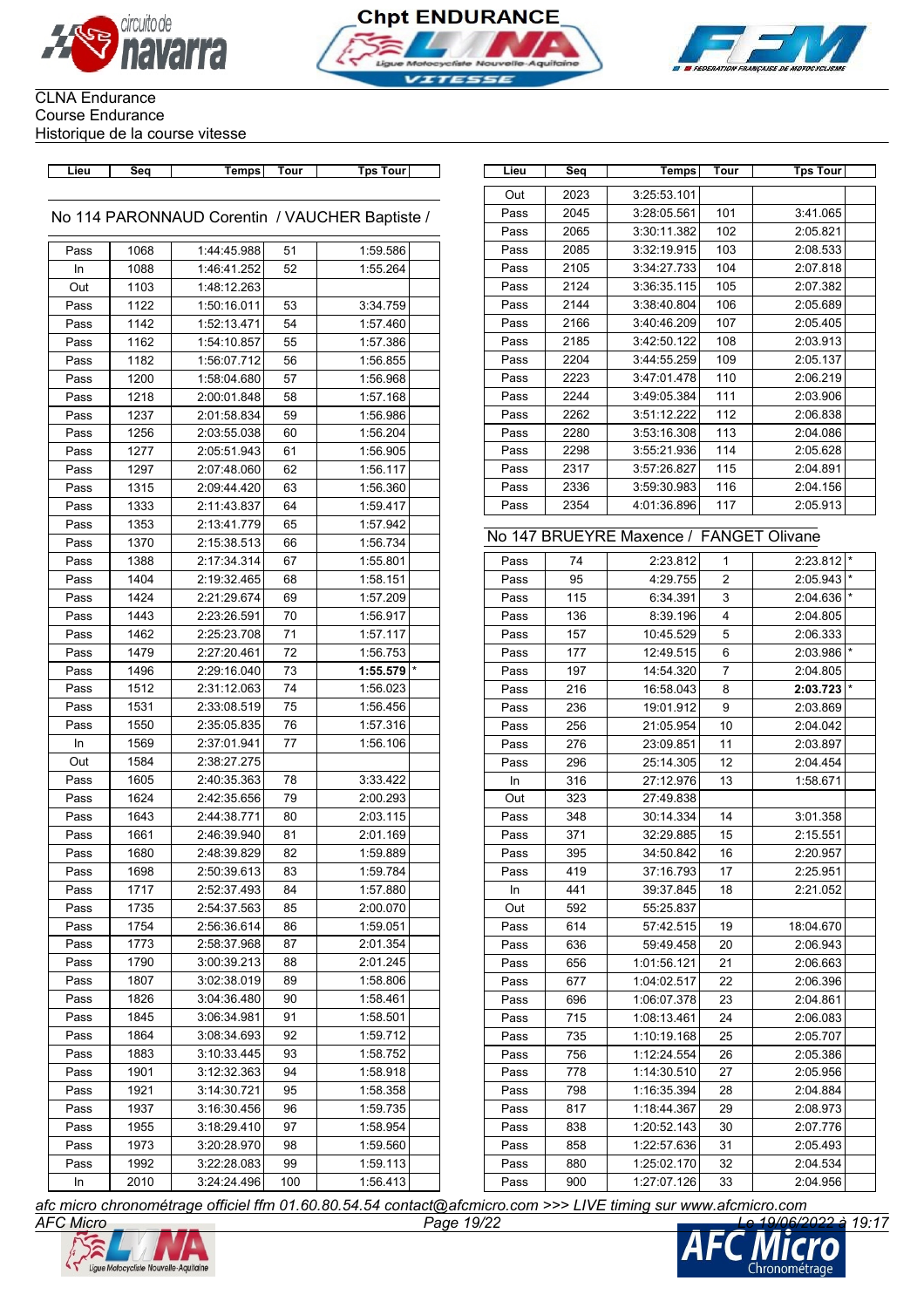





# CLNA Endurance Course Endurance

Historique de la course vitesse

| Lieu | Seq  | <b>Temps</b>                            | Tour | <b>Tps Tour</b> | Lieu | Seq  | Temps                                  | Tour           | <b>Tps Tour</b> |
|------|------|-----------------------------------------|------|-----------------|------|------|----------------------------------------|----------------|-----------------|
|      |      |                                         |      |                 | Pass | 2055 | 3:29:17.706                            | 84             | 2:19.457        |
|      |      | No 147 BRUEYRE Maxence / FANGET Olivane |      |                 | In   | 2076 | 3:31:29.404                            | 85             | 2:11.698        |
| Pass | 921  | 1:29:15.215                             | 34   | 2:08.089        | Out  | 2093 | 3:33:09.614                            |                |                 |
| Pass | 941  | 1:31:24.489                             | 35   | 2:09.274        | Pass | 2115 | 3:35:22.491                            | 86             | 3:53.087        |
| Pass | 961  | 1:33:35.611                             | 36   | 2:11.122        | Pass | 2134 | 3:37:29.376                            | 87             | 2:06.885        |
| In   | 983  | 1:35:45.587                             | 37   | 2:09.976        | Pass | 2153 | 3:39:36.503                            | 88             | 2:07.127        |
| Out  | 1036 | 1:41:30.500                             |      |                 | Pass | 2172 | 3:41:42.671                            | 89             | 2:06.168        |
| Pass | 1062 | 1:44:01.888                             | 38   | 8:16.301        | Pass | 2192 | 3:43:49.549                            | 90             | 2:06.878        |
| Pass | 1085 | 1:46:21.905                             | 39   | 2:20.017        | Pass | 2211 | 3:45:56.918                            | 91             | 2:07.369        |
| Pass | 1109 | 1:48:40.487                             | 40   | 2:18.582        | In   | 2231 | 3:48:00.732                            | 92             | 2:03.814        |
| Pass | 1131 | 1:50:58.456                             | 41   | 2:17.969        | Out  | 2236 | 3:48:40.445                            |                |                 |
| Pass | 1152 | 1:53:14.234                             | 42   | 2:15.778        | Pass | 2258 | 3:51:01.890                            | 93             | 3:01.158        |
| Pass | 1172 | 1:55:28.827                             | 43   | 2:14.593        | Pass | 2279 | 3:53:15.694                            | 94             | 2:13.804        |
| Pass | 1193 | 1:57:42.657                             | 44   | 2:13.830        | Pass | 2300 | 3:55:29.887                            | 95             | 2:14.193        |
| Pass | 1217 | 1:59:56.391                             | 45   | 2:13.734        | Pass | 2320 | 3:57:43.439                            | 96             | 2:13.552        |
| Pass | 1238 | 2:02:10.180                             | 46   | 2:13.789        | Pass | 2342 | 3:59:58.615                            | 97             | 2:15.176        |
| Pass | 1261 | 2:04:22.644                             | 47   | 2:12.464        | Pass | 2363 | 4:02:17.343                            | 98             | 2:18.728        |
| Pass | 1285 | 2:06:35.602                             | 48   | 2:12.958        |      |      |                                        |                |                 |
| Pass | 1306 | 2:08:50.751                             | 49   | 2:15.149        |      |      | No 177 HAMOIR Jennyfer / HAMOIR Xavier |                |                 |
| Pass | 1326 | 2:11:05.702                             | 50   | 2:14.951        | Pass | 73   | 2:19.297                               | 1              | 2:19.297        |
| In   | 1348 | 2:13:17.647                             | 51   | 2:11.945        | Pass | 92   | 4:21.004                               | $\overline{c}$ | 2:01.707        |
| Out  | 1366 | 2:15:13.391                             |      |                 | In   | 112  | 6:23.465                               | 3              | 2:02.461        |
| Pass | 1384 | 2:17:26.668                             | 52   | 4:09.021        | Out  | 125  | 8:11.161                               |                |                 |
| Pass | 1406 | 2:19:34.767                             | 53   | 2:08.099        | Pass | 147  | 10:17.976                              | 4              | 3:54.511        |
| Pass | 1427 | 2:21:42.847                             | 54   | 2:08.080        | Pass | 171  | 12:21.343                              | 5              | 2:03.367        |
| Pass | 1446 | 2:23:48.670                             | 55   | 2:05.823        | Pass | 192  | 14:24.235                              | 6              | 2:02.892        |
| Pass | 1465 | 2:25:55.140                             | 56   | 2:06.470        | Pass | 212  | 16:25.983                              | 7              | 2:01.748        |
| Pass | 1484 | 2:28:01.003                             | 57   | 2:05.863        | Pass | 233  | 18:28.845                              | 8              | 2:02.862        |
| Pass | 1503 | 2:30:06.899                             | 58   | 2:05.896        | Pass | 253  | 20:31.739                              | 9              | 2:02.894        |
| Pass | 1523 | 2:32:12.614                             | 59   | 2:05.715        | Pass | 273  | 22:34.668                              | 10             | 2:02.929        |
| Pass | 1544 | 2:34:18.983                             | 60   | 2:06.369        | Pass | 293  | 24:38.160                              | 11             | 2:03.492        |
| Pass | 1565 | 2:36:24.939                             | 61   | 2:05.956        | Pass | 313  | 26:40.460                              | 12             | 2:02.300        |
| Pass | 1587 | 2:38:30.584                             | 62   | 2:05.645        | Pass | 334  | 28:42.065                              | 13             | 2:01.605        |
| Pass | 1606 | 2:40:37.172                             | 63   | 2:06.588        | Pass | 355  | 30:43.722                              | 14             | 2:01.657        |
| Pass | 1625 | 2:42:42.887                             | 64   | 2:05.715        | Pass | 376  | 32:43.902                              | 15             | 2:00.180        |
| Pass | 1645 | 2:44:48.623                             | 65   | 2:05.736        | Pass | 393  | 34:45.935                              | 16             | 2:02.033        |
| Pass | 1663 | 2:46:57.429                             | 66   | 2:08.806        | Pass | 413  | 36:47.583                              | 17             | 2:01.648        |
| Pass | 1681 | 2:49:03.524                             | 67   | 2:06.095        | Pass | 433  | 38:47.668                              | 18             | 2:00.085        |
| In   | 1700 | 2:51:03.762                             | 68   | 2:00.238        | Pass | 453  | 40:48.856                              | 19             | 2:01.188        |
| Out  | 1719 | 2:52:48.292                             |      |                 | Pass | 473  | 42:48.901                              | 20             | 2:00.045        |
| Pass | 1739 | 2:55:13.049                             | 69   | 4:09.287        | Pass | 492  | 44:50.779                              | 21             | 2:01.878        |
| Pass | 1758 | 2:57:30.618                             | 70   | 2:17.569        | Pass | 512  | 46:51.755                              | 22             | 2:00.976        |
| Pass | 1779 | 2:59:46.910                             | 71   | 2:16.292        | In   | 531  | 48:47.861                              | 23             | 1:56.106        |
| Pass | 1803 | 3:02:02.545                             | 72   | 2:15.635        | Out  | 541  | 50:09.612                              |                |                 |
| Pass | 1825 | 3:04:19.192                             | 73   | 2:16.647        | Pass | 566  | 52:33.137                              | 24             | 3:45.276        |
| Pass | 1846 | 3:06:36.666                             | 74   | 2:17.474        | Pass | 587  | 54:50.602                              | 25             | 2:17.465        |
| Pass | 1866 | 3:08:53.205                             | 75   | 2:16.539        | Pass | 607  | 57:07.307                              | 26             | 2:16.705        |
| Pass | 1886 | 3:11:08.392                             | 76   | 2:15.187        | Pass | 631  | 59:24.461                              | 27             | 2:17.154        |
| Pass | 1908 | 3:13:20.396                             | 77   | 2:12.004        | Pass | 653  | 1:01:40.477                            | 28             | 2:16.016        |
| Pass | 1928 | 3:15:35.498                             | 78   | 2:15.102        | Pass | 676  | 1:03:56.649                            | 29             | 2:16.172        |
| Pass | 1949 | 3:17:49.217                             | 79   | 2:13.719        | Pass | 697  | 1:06:13.926                            | 30             | 2:17.277        |
| Pass | 1972 | 3:20:05.369                             | 80   | 2:16.152        | Pass | 717  | 1:08:28.921                            | 31             | 2:14.995        |
| Pass | 1991 | 3:22:22.756                             | 81   | 2:17.387        | Pass | 742  | 1:10:44.817                            | 32             | 2:15.896        |
| Pass | 2013 | 3:24:39.537                             | 82   | 2:16.781        | Pass | 762  | 1:12:59.779                            | 33             | 2:14.962        |
| Pass | 2034 | 3:26:58.249                             | 83   | 2:18.712        | Pass | 786  | 1:15:13.664                            | 34             | 2:13.885        |
|      |      |                                         |      |                 |      |      |                                        |                |                 |

| Lieu      | Seq  | Temps                                  | Tour | <b>Tps Tour</b> |         |
|-----------|------|----------------------------------------|------|-----------------|---------|
| Pass      | 2055 | 3:29:17.706                            | 84   | 2:19.457        |         |
| <b>In</b> | 2076 | 3:31:29.404                            | 85   | 2:11.698        |         |
| Out       | 2093 | 3:33:09.614                            |      |                 |         |
| Pass      | 2115 | 3:35:22.491                            | 86   | 3:53.087        |         |
| Pass      | 2134 | 3:37:29.376                            | 87   | 2:06.885        |         |
| Pass      | 2153 | 3:39:36.503                            | 88   | 2:07.127        |         |
| Pass      | 2172 | 3:41:42.671                            | 89   | 2:06.168        |         |
| Pass      | 2192 | 3:43:49.549                            | 90   | 2:06.878        |         |
| Pass      | 2211 | 3:45:56.918                            | 91   | 2:07.369        |         |
| In        | 2231 | 3:48:00.732                            | 92   | 2:03.814        |         |
| Out       | 2236 | 3:48:40.445                            |      |                 |         |
| Pass      | 2258 | 3:51:01.890                            | 93   | 3:01.158        |         |
| Pass      | 2279 | 3:53:15.694                            | 94   | 2:13.804        |         |
| Pass      | 2300 | 3:55:29.887                            | 95   | 2:14.193        |         |
| Pass      | 2320 | 3:57:43.439                            | 96   | 2:13.552        |         |
| Pass      | 2342 | 3:59:58.615                            | 97   | 2:15.176        |         |
| Pass      | 2363 | 4:02:17.343                            | 98   | 2:18.728        |         |
|           |      |                                        |      |                 |         |
|           |      | No 177 HAMOIR Jennyfer / HAMOIR Xavier |      |                 |         |
| Pass      | 73   | 2:19.297                               | 1    | 2:19.297        | $\star$ |
| Pass      | 92   | 4:21.004                               | 2    | 2:01.707        |         |
| In        | 112  | 6:23.465                               | 3    | 2:02.461        |         |
| Out       | 125  | 8:11.161                               |      |                 |         |
| Pass      | 147  | 10:17.976                              | 4    | 3:54.511        |         |
| Pass      | 171  | 12:21.343                              | 5    | 2:03.367        |         |
| Pass      | 192  | 14:24.235                              | 6    | 2:02.892        |         |
| Pass      | 212  | 16:25.983                              | 7    | 2:01.748        |         |
| Pass      | 233  | 18:28.845                              | 8    | 2:02.862        |         |
| Pass      | 253  | 20:31.739                              | 9    | 2:02.894        |         |
| Pass      | 273  | 22:34.668                              | 10   | 2:02.929        |         |
| Pass      | 293  | 24:38.160                              | 11   | 2:03.492        |         |
| Pass      | 313  | 26:40.460                              | 12   | 2:02.300        |         |
| Pass      | 334  | 28:42.065                              | 13   | 2:01.605        | $\star$ |
| Pass      | 355  | 30:43.722                              | 14   | 2:01.657        |         |
| Pass      | 376  | 32:43.902                              | 15   | 2:00.180        | $\star$ |
| Pass      | 393  | 34:45.935                              | 16   | 2:02.033        |         |
| Pass      | 413  | 36:47.583                              | 17   | 2:01.648        |         |
| Pass      | 433  | 38:47.668                              | 18   | 2:00.085        |         |
| Pass      | 453  | 40:48.856                              | 19   | 2:01.188        |         |
| Pass      | 473  | 42:48.901                              | 20   | 2:00.045        | $\star$ |
| Pass      | 492  | 44:50.779                              | 21   | 2:01.878        |         |
| Pass      | 512  | 46:51.755                              | 22   | 2:00.976        |         |
| In        | 531  | 48:47.861                              | 23   | 1:56.106        |         |
| Out       | 541  | 50:09.612                              |      |                 |         |
| Pass      | 566  | 52:33.137                              | 24   | 3:45.276        |         |
| Pass      | 587  | 54:50.602                              | 25   | 2:17.465        |         |
| Pass      | 607  | 57:07.307                              | 26   | 2:16.705        |         |
| Pass      | 631  | 59:24.461                              | 27   | 2:17.154        |         |
| Pass      | 653  | 1:01:40.477                            | 28   | 2:16.016        |         |
| Pass      | 676  | 1:03:56.649                            | 29   | 2:16.172        |         |
| Pass      | 697  | 1:06:13.926                            | 30   | 2:17.277        |         |
| Pass      | 717  | 1:08:28.921                            | 31   | 2:14.995        |         |
| Pass      | 742  | 1:10:44.817                            | 32   | 2:15.896        |         |
| Pass      | 762  | 1:12:59.779                            | 33   | 2:14.962        |         |
| Pass      | 786  | 1:15:13.664                            | 34   | 2:13.885        |         |



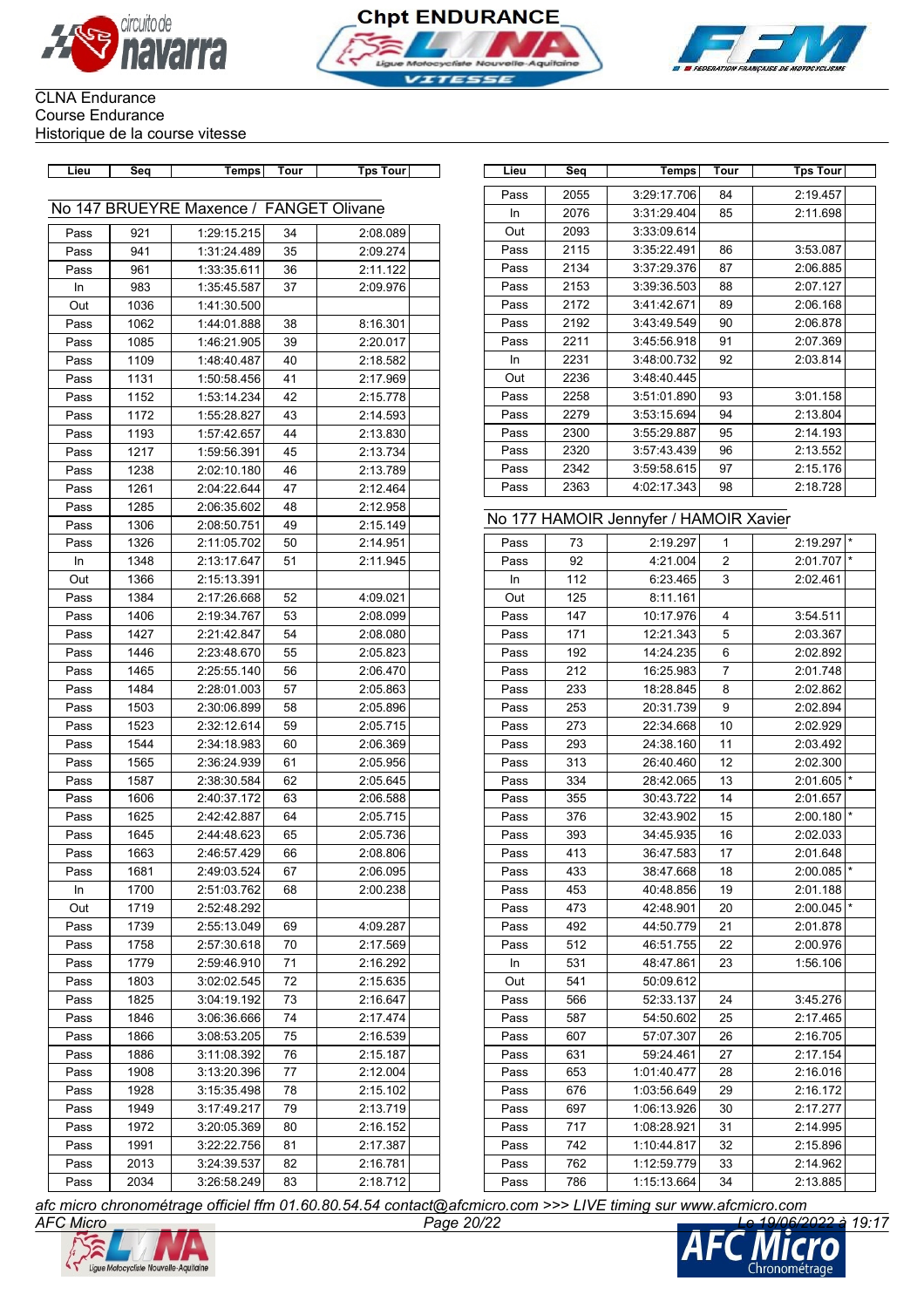





| Lieu | Seq          | Temps                                  | Tour     | <b>Tps Tour</b>      | Lieu | Seq        | Temps                                   | Tour           | <b>Tps Tour</b>                                                                                          |
|------|--------------|----------------------------------------|----------|----------------------|------|------------|-----------------------------------------|----------------|----------------------------------------------------------------------------------------------------------|
|      |              | No 177 HAMOIR Jennyfer / HAMOIR Xavier |          |                      | Pass | 1875       | 3:09:42.972                             | 86             | 2:15.468                                                                                                 |
|      |              |                                        |          |                      | Pass | 1898       | 3:12:00.405                             | 87             | 2:17.433                                                                                                 |
| Pass | 808          | 1:17:26.848                            | 35       | 2:13.184             | Pass | 1917       | 3:14:18.467                             | 88             | 2:18.062                                                                                                 |
| Pass | 828          | 1:19:40.485                            | 36       | 2:13.637             | Pass | 1940       | 3:16:37.649                             | 89             | 2:19.182                                                                                                 |
| Pass | 849          | 1:21:56.288                            | 37       | 2:15.803             | Pass | 1960       | 3:18:57.261                             | 90             | 2:19.612                                                                                                 |
| Pass | 872          | 1:24:13.231                            | 38       | 2:16.943             | Pass | 1982       | 3:21:18.369                             | 91             | 2:21.108                                                                                                 |
| Pass | 891          | 1:26:30.376                            | 39       | 2:17.145             | Pass | 2002       | 3:23:42.391                             | 92             | 2:24.022                                                                                                 |
| Pass | 914          | 1:28:47.112                            | 40       | 2:16.736             | In   | 2024       | 3:25:58.609                             | 93             | 2:16.218                                                                                                 |
| Pass | 936          | 1:31:03.248                            | 41       | 2:16.136             | Out  | 2033       | 3:26:58.113                             |                |                                                                                                          |
| Pass | 960          | 1:33:18.914                            | 42       | 2:15.666             | Pass | 2052       | 3:29:08.583                             | 94             | 3:09.974                                                                                                 |
| Pass | 980          | 1:35:32.667                            | 43       | 2:13.753             | Pass | 2072       | 3:31:11.033                             | 95             | 2:02.450                                                                                                 |
| Pass | 1002         | 1:37:49.487                            | 44       | 2:16.820             | Pass | 2094       | 3:33:13.993                             | 96             | 2:02.960                                                                                                 |
| Pass | 1023         | 1:40:06.053                            | 45       | 2:16.566             | Pass | 2112       | 3:35:16.858                             | 97             | 2:02.865                                                                                                 |
| In   | 1044         | 1:42:14.727                            | 46       | 2:08.674             | Pass | 2131       | 3:37:19.604                             | 98             | 2:02.746                                                                                                 |
| Out  | 1053         | 1:43:20.094                            |          |                      | Pass | 2150       | 3:39:22.473                             | 99             | 2:02.869                                                                                                 |
| Pass | 1074         | 1:45:28.372                            | 47       | 3:13.645             | Pass | 2169       | 3:41:24.890                             | 100            | 2:02.417                                                                                                 |
| Pass | 1093         | 1:47:29.475                            | 48       | 2:01.103             | Pass | 2188       | 3:43:26.015                             | 101            | 2:01.125                                                                                                 |
| Pass | 1113         | 1:49:31.097                            | 49       | 2:01.622             | Pass | 2207       | 3:45:27.700                             | 102            | 2:01.685                                                                                                 |
| Pass | 1133         | 1:51:32.966                            | 50       | 2:01.869             | Pass | 2226       | 3:47:31.101                             | 103            | 2:03.401                                                                                                 |
| Pass | 1153         | 1:53:34.895                            | 51       | 2:01.929             | Pass | 2246       | 3:49:33.659                             | 104            | 2:02.558                                                                                                 |
| Pass | 1173         | 1:55:35.985                            | 52       | 2:01.090             | Pass | 2265       | 3:51:35.721                             | 105            | 2:02.062                                                                                                 |
| Pass | 1192         | 1:57:38.206                            | 53       | 2:02.221             | Pass | 2284       | 3:53:37.662                             | 106            | 2:01.941                                                                                                 |
| Pass | 1212         | 1:59:38.989                            | 54       | 2:00.783             | Pass | 2302       | 3:55:39.223                             | 107            | 2:01.561                                                                                                 |
| Pass | 1232         | 2:01:39.076                            | 55       | 2:00.087             | Pass | 2319       | 3:57:42.480                             | 108            | 2:03.257                                                                                                 |
| Pass | 1252         | 2:03:38.551                            | 56       | 1:59.475             | Pass | 2337       | 3:59:44.580                             | 109            | 2:02.100                                                                                                 |
| Pass | 1274         | 2:05:39.392                            | 57       | 2:00.841             | Pass | 2356       | 4:01:47.951                             | 110            | 2:03.371                                                                                                 |
| Pass | 1294         | 2:07:41.867                            | 58       | 2:02.475             |      |            |                                         |                |                                                                                                          |
| Pass | 1313         | 2:09:43.697                            | 59       | 2:01.830             |      |            | No 197 JOUIS Bruno / ROCTON Yvan / LAIR |                |                                                                                                          |
| Pass | 1334         | 2:11:46.514                            | 60       | 2:02.817             |      |            |                                         |                |                                                                                                          |
| Pass | 1354         | 2:13:50.311                            | 61       | 2:03.797             | Pass | 78         | 2:25.227                                | $\mathbf{1}$   | 2:25.227                                                                                                 |
| Pass | 1373         | 2:15:53.187                            | 62       | 2:02.876             | Pass | 98         | 4:33.073                                | $\overline{2}$ | 2:07.846                                                                                                 |
| Pass | 1391         | 2:17:55.668                            | 63       | 2:02.481             | Pass | 118        | 6:38.279                                | 3              | 2:05.206                                                                                                 |
| Pass | 1410         | 2:19:58.370                            | 64       | 2:02.702             | In   | 135        | 8:38.451                                | 4              | 2:00.172                                                                                                 |
| Pass | 1429         | 2:22:01.087                            | 65       | 2:02.717             | Out  | 142        | 9:26.441                                |                |                                                                                                          |
| Pass | 1447         | 2:24:05.300                            | 66       | 2:04.213             | Pass | 162        | 11:36.807                               | 5              | 2:58.356                                                                                                 |
| Pass | 1466         | 2:26:06.980                            | 67       | 2:01.680             | Pass | 183        | 13:43.825                               | 6              | 2:07.018                                                                                                 |
| Pass | 1486         | 2:28:10.162                            | 68       | 2:03.182             | Pass | 204        | 15:49.850                               | 7              | 2:06.025                                                                                                 |
| Pass | 1505         | 2:30:11.847                            | 69       | 2:01.685             | Pass | 224        | 17:57.314                               | 8              | 2:07.464                                                                                                 |
| Pass | 1525         | 2:32:15.682                            | 70       | 2:03.835             | Pass | 245        | 20:03.988                               | 9              | 2:06.674                                                                                                 |
| In   | 1543         | 2:34:15.056                            | 71       | 1:59.374             | Pass | 266        | 22:10.101                               | 10             | 2:06.113                                                                                                 |
| Out  | 1555         | 2:35:16.752                            |          |                      | Pass | 288        | 24:15.820                               | 11             | 2:05.719                                                                                                 |
|      |              |                                        |          |                      | Pass | 308        | 26:20.952                               | 12             | 2:05.132                                                                                                 |
| Pass | 1578         | 2:37:43.979                            | 72       | 3:28.923             | Pass | 330        | 28:25.445                               |                | 2:04.493                                                                                                 |
| Pass | 1597         | 2:40:01.399                            | 73       | 2:17.420             |      |            |                                         | 13             |                                                                                                          |
| Pass | 1619         | 2:42:16.103                            | 74       | 2:14.704             | Pass | 352<br>373 | 30:32.235                               | 14             | 2:06.790                                                                                                 |
| Pass | 1641         | 2:44:32.814                            | 75       | 2:16.711             |      |            | 32:36.755                               | 15             | 2:04.520                                                                                                 |
| Pass |              |                                        |          |                      | Pass |            |                                         |                |                                                                                                          |
|      | 1662         | 2:46:49.147                            | 76       | 2:16.333             | Pass | 394        | 34:48.259                               | 16             |                                                                                                          |
| Pass | 1682         | 2:49:05.431                            | 77       | 2:16.284             | Pass | 415        | 36:53.324                               | 17             |                                                                                                          |
| Pass | 1701         | 2:51:20.242                            | 78       | 2:14.811             | Pass | 436        | 38:59.992                               | 18             |                                                                                                          |
| Pass | 1723         | 2:53:35.534                            | 79       | 2:15.292             | In   | 456        | 41:00.958                               | 19             |                                                                                                          |
| Pass | 1745         | 2:55:53.968                            | 80       | 2:18.434             | Out  | 477        | 43:38.326                               |                |                                                                                                          |
| Pass | 1767         | 2:58:12.976                            | 81       | 2:19.008             | Pass | 501        | 45:53.942                               | 20             |                                                                                                          |
| Pass | 1788         | 3:00:30.842                            | 82       | 2:17.866             | Pass | 522        | 48:05.167                               | 21             |                                                                                                          |
| Pass | 1810         | 3:02:48.650                            | 83       | 2:17.808             | Pass | 542        | 50:16.689                               | 22             |                                                                                                          |
| Pass | 1830<br>1854 | 3:05:08.285<br>3:07:27.504             | 84<br>85 | 2:19.635<br>2:19.219 | Pass | 562<br>585 | 52:30.018<br>54:41.226                  | 23<br>24       | 2:11.504<br>2:05.065<br>2:06.668<br>2:00.966<br>4:52.984<br>2:11.225<br>2:11.522<br>2:13.329<br>2:11.208 |

| Lieu | Seq  | Temps       | Tour | <b>Tps Tour</b> |
|------|------|-------------|------|-----------------|
| Pass | 1875 | 3:09:42.972 | 86   | 2:15.468        |
| Pass | 1898 | 3:12:00.405 | 87   | 2:17.433        |
| Pass | 1917 | 3:14:18.467 | 88   | 2:18.062        |
| Pass | 1940 | 3:16:37.649 | 89   | 2:19.182        |
| Pass | 1960 | 3:18:57.261 | 90   | 2:19.612        |
| Pass | 1982 | 3:21:18.369 | 91   | 2:21.108        |
| Pass | 2002 | 3:23:42.391 | 92   | 2:24.022        |
| In   | 2024 | 3:25:58.609 | 93   | 2:16.218        |
| Out  | 2033 | 3:26:58.113 |      |                 |
| Pass | 2052 | 3:29:08.583 | 94   | 3:09.974        |
| Pass | 2072 | 3:31:11.033 | 95   | 2:02.450        |
| Pass | 2094 | 3:33:13.993 | 96   | 2:02.960        |
| Pass | 2112 | 3:35:16.858 | 97   | 2:02.865        |
| Pass | 2131 | 3:37:19.604 | 98   | 2:02.746        |
| Pass | 2150 | 3:39:22.473 | 99   | 2:02.869        |
| Pass | 2169 | 3:41:24.890 | 100  | 2:02.417        |
| Pass | 2188 | 3:43:26.015 | 101  | 2:01.125        |
| Pass | 2207 | 3:45:27.700 | 102  | 2:01.685        |
| Pass | 2226 | 3:47:31.101 | 103  | 2:03.401        |
| Pass | 2246 | 3:49:33.659 | 104  | 2:02.558        |
| Pass | 2265 | 3:51:35.721 | 105  | 2:02.062        |
| Pass | 2284 | 3:53:37.662 | 106  | 2:01.941        |
| Pass | 2302 | 3:55:39.223 | 107  | 2:01.561        |
| Pass | 2319 | 3:57:42.480 | 108  | 2:03.257        |
| Pass | 2337 | 3:59:44.580 | 109  | 2:02.100        |
| Pass | 2356 | 4:01:47.951 | 110  | 2:03.371        |

### No 197 JOUIS Bruno / ROCTON Yvan / LAIR

| Pass | 78  | 2:25.227  | 1              | 2:25.227 | $\star$ |
|------|-----|-----------|----------------|----------|---------|
| Pass | 98  | 4:33.073  | $\overline{2}$ | 2:07.846 | $\star$ |
| Pass | 118 | 6:38.279  | 3              | 2:05.206 |         |
| In   | 135 | 8:38.451  | 4              | 2:00.172 |         |
| Out  | 142 | 9:26.441  |                |          |         |
| Pass | 162 | 11:36.807 | 5              | 2:58.356 |         |
| Pass | 183 | 13:43.825 | 6              | 2:07.018 |         |
| Pass | 204 | 15:49.850 | $\overline{7}$ | 2:06.025 |         |
| Pass | 224 | 17:57.314 | 8              | 2:07.464 |         |
| Pass | 245 | 20:03.988 | 9              | 2:06.674 |         |
| Pass | 266 | 22:10.101 | 10             | 2:06.113 |         |
| Pass | 288 | 24:15.820 | 11             | 2:05.719 |         |
| Pass | 308 | 26:20.952 | 12             | 2:05.132 | $\star$ |
| Pass | 330 | 28:25.445 | 13             | 2:04.493 | $\star$ |
| Pass | 352 | 30:32.235 | 14             | 2:06.790 |         |
| Pass | 373 | 32:36.755 | 15             | 2:04.520 |         |
| Pass | 394 | 34:48.259 | 16             | 2:11.504 |         |
| Pass | 415 | 36:53.324 | 17             | 2:05.065 |         |
| Pass | 436 | 38:59.992 | 18             | 2:06.668 |         |
| In.  | 456 | 41:00.958 | 19             | 2:00.966 |         |
| Out  | 477 | 43:38.326 |                |          |         |
| Pass | 501 | 45:53.942 | 20             | 4:52.984 |         |
| Pass | 522 | 48:05.167 | 21             | 2:11.225 |         |
| Pass | 542 | 50:16.689 | 22             | 2:11.522 |         |
| Pass | 562 | 52:30.018 | 23             | 2:13.329 |         |
| Pass | 585 | 54:41.226 | 24             | 2:11.208 |         |
|      |     |           |                |          |         |